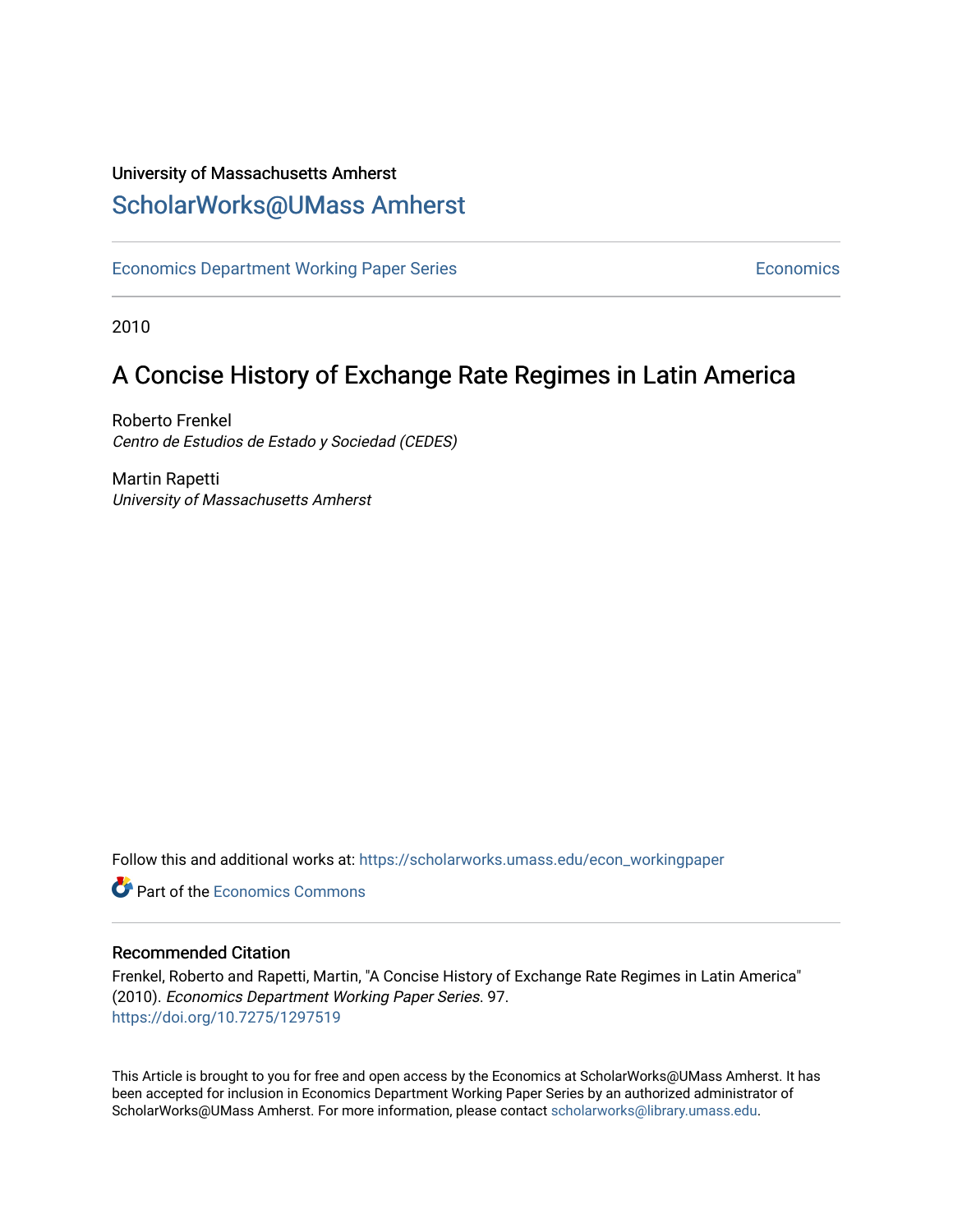# **DEPARTMENT OF ECONOMICS**

## **Working Paper**

**A Concise History of Exchange Rate Regimes in Latin America** 

by

Roberto Frenkel and Martin Rapetti

Working Paper 2010-01



## **UNIVERSITY OF MASSACHUSETTS AMHERST**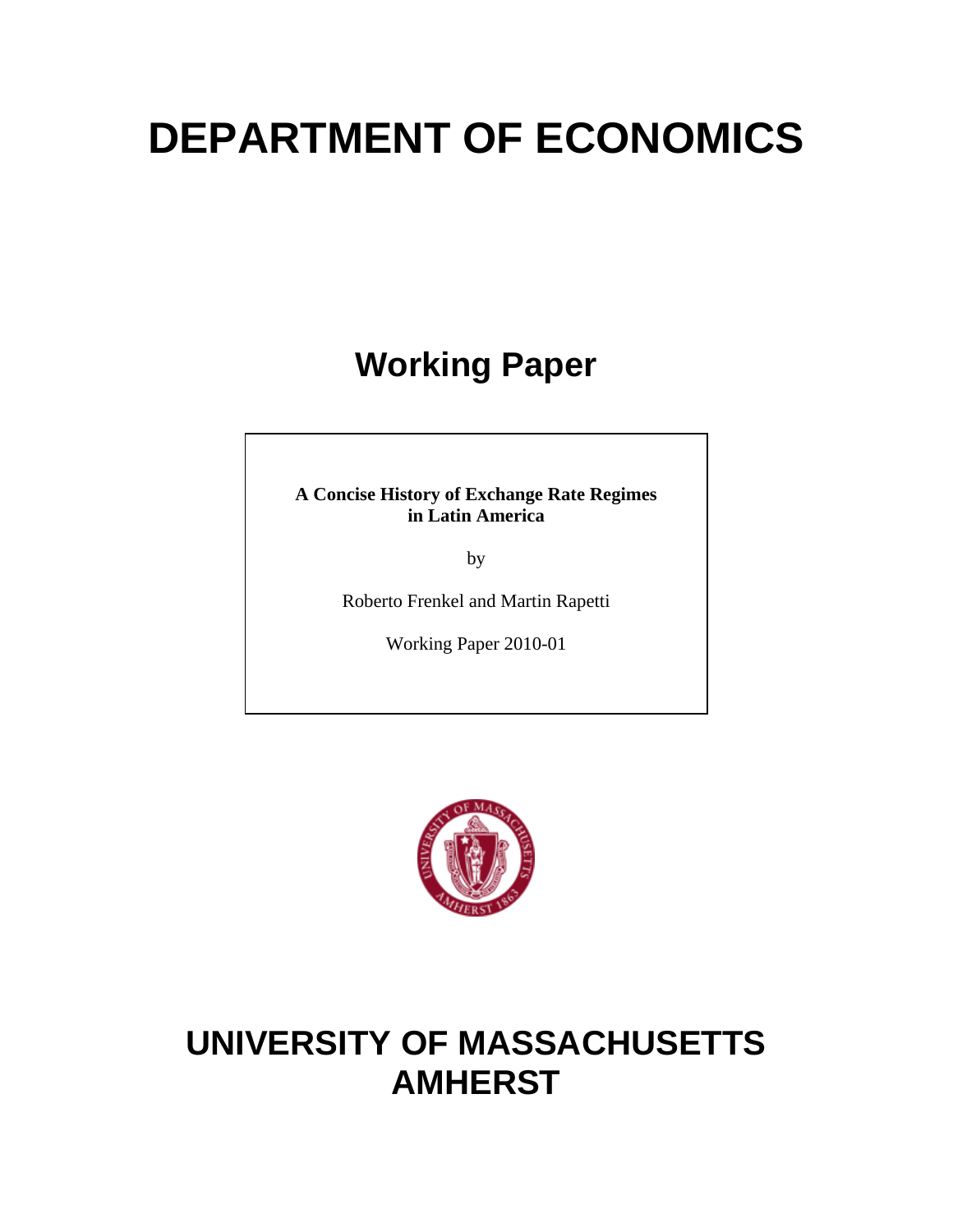## **A Concise History of Exchange [R](#page-2-0)ate Regimes in Latin America[†](#page-2-0)**

Roberto Frenkel and Martin Rapetti[\\*](#page-2-1)

February 15, 2010

#### Abstract

The paper analyzes exchange rate regimes implemented by the major Latin American countries since the Second World War, with special attention on the period of the second globalization process beginning in the 1970s. The analysis follows a historical narrative aiming to provide an understanding of the domestic and external circumstances in which various regimes were adopted. A simple conceptual framework is developed in order to emphasize how the exchange rate regime may affect key nominal and real variables in a small open economy. After an overview of the main trends followed by the major countries in the region over the last 60 years, the paper focuses on regimes that were implemented 1) with stabilization purposes (nominal anchors) and 2) with the aim of targeting the level of the real exchange rate. These two sections analyze in greater detail some experiences illustrating the pros and cons of both strategies. The paper closes with an assessment about exchange rate experiences in Latin America.

JEL classification: F41, N16, F31.

Keywords: Latin America, exchange rate regimes, real exchange rate, inflation targeting

Roberto Frenkel Centro de Estudios de Estado y Sociedad (CEDES) Sánchez de Bustamante 27, (C1173AAA) Buenos Aires, Argentina

Martin Rapetti UMass, Amherst and CEDES Department of Economics Thompson Hall University of Massachusetts Amherst, MA 01003

<span id="page-2-0"></span><sup>†</sup> This is an extended version of the chapter on Exchange Rate Regimes appearing in the Handbook of Latin American Economics, edited by José Antonio Ocampo and Jaime Ros.

<span id="page-2-1"></span><sup>\*</sup> We thank Leonardo Bleger, Oscar Dancourt, Leila Davis, Francisco Martínez Hernández, José Antonio Ocampo, Jaime Ros and Peter Skott for valuable comments and Emiliano Libman for superb research assistance. We also want to thank the SECyT (Agencia Nacional de Promoción Científica y Tecnológica, Programa de Modernización Tecnológica, contrato de préstamo BID 1728/OC-AR) and the Ford Fundation for financial support.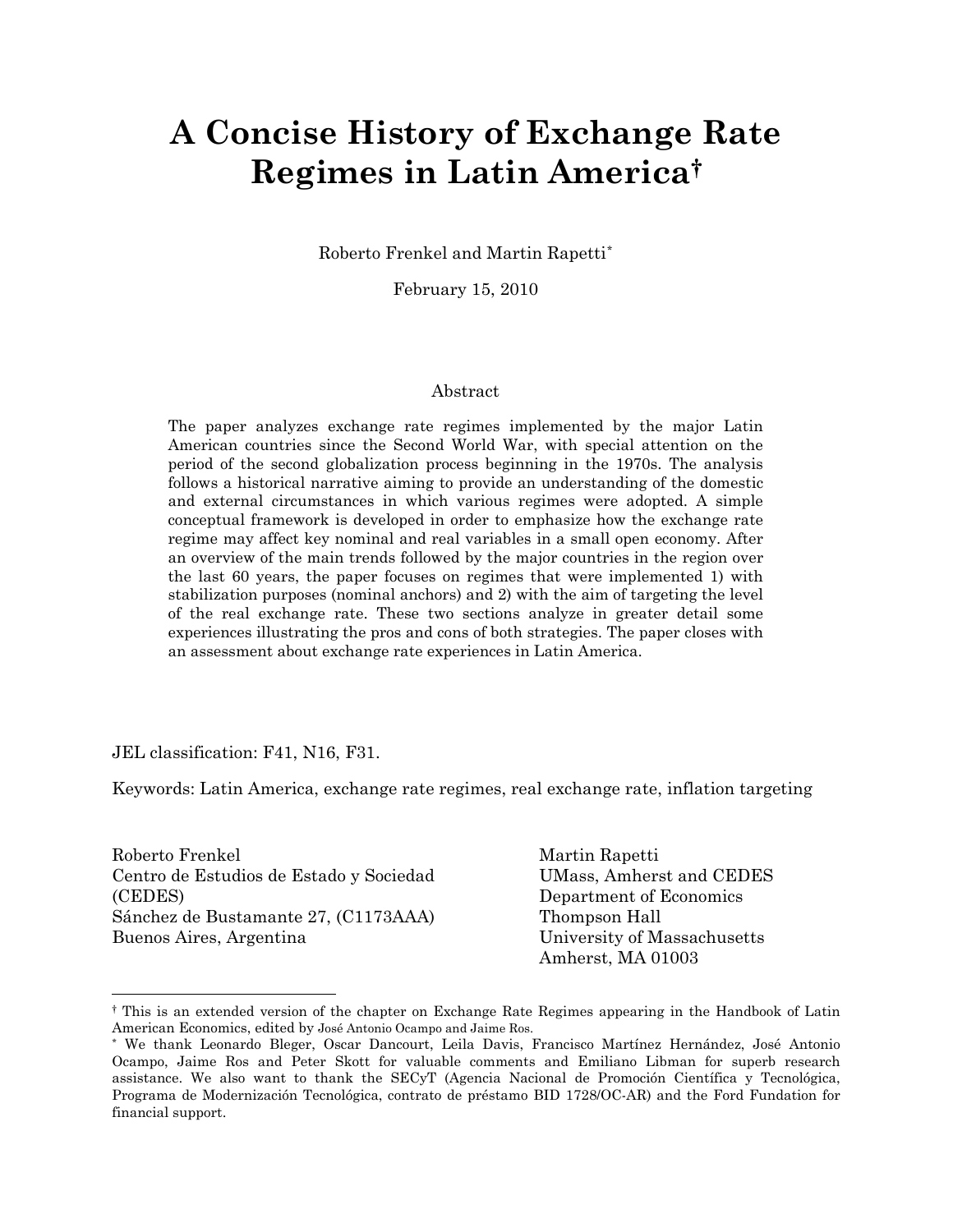## **1. Introduction**

 $\overline{a}$ 

Latin American economic history is rich in cases of interest for macroeconomists. The region provides substantial material for the study of inflation, unemployment, financial and balance of payment crises, as well as episodes of rapid growth. A central goal of this paper is to present a persuasive argument showing that exchange rate policies and regimes have played a significant role in shaping many of these macroeconomic outcomes. We develop a historical narrative of the economic performance of Latin American countries since the Second World War. The analysis primarily focuses on Argentina, Brazil, Chile, Colombia, Mexico and Peru, and pays special attention to the domestic and external conditions that these countries faced when making their exchange rate regime choices.

Historical analysis is not the most practiced empirical strategy among economists. There are three main reasons why we chose it. First, we believe that a historical narrative is a concise and effective way to provide an overview of the main trends in exchange rate regime choice in Latin America. Second, historical analyses inform the reader about the circumstances in which choices were actually made. The literature on exchange rate regimes has made enormous contributions in identifying which regime performs better in any particular context. The results of those efforts have been primarily normative (e.g. the Mundell-Fleming result that fixed exchange rates are optimal when the economy is more exposed to nominal shocks). However, analyzing real world decisions through that approach is not always helpful, as choices can sometimes be constrained by specific circumstances that are ignored in these more abstract analyses. By describing the domestic and external contexts that Latin American countries faced in each period, we attempt to help understand some of the determinants of policy makers' decisions.[1](#page-3-0) Finally, historical analyses provide valuable information and insights that are not captured in standard regression analysis (Durlauf, et al., 2005). Empirical studies on exchange rate arrangements have typically relied on regression analysis to evaluate the correlation between regimes and macroeconomic performance (e.g. economic growth, inflation, etc). In order to do so, exchange rate regimes need to be classified and then converted into a right hand variable (typically as a regime-specific dummy). Recent empirical work on exchange rate regimes has invested lots of effort in classifying exchange rate regimes in order to identify actual or *de facto* regimes -as opposed to the IMF's *de jure* classification- and thus evaluate the correlation between exchange rate arrangements and

<span id="page-3-0"></span><sup>&</sup>lt;sup>1</sup> Domestic political economy is one of these important elements. Our analysis does not go into the details of the political conditions in which decisions were made. For an analysis of the politics of exchange rates arrangements in Latin America see Frieden and Stein (2001).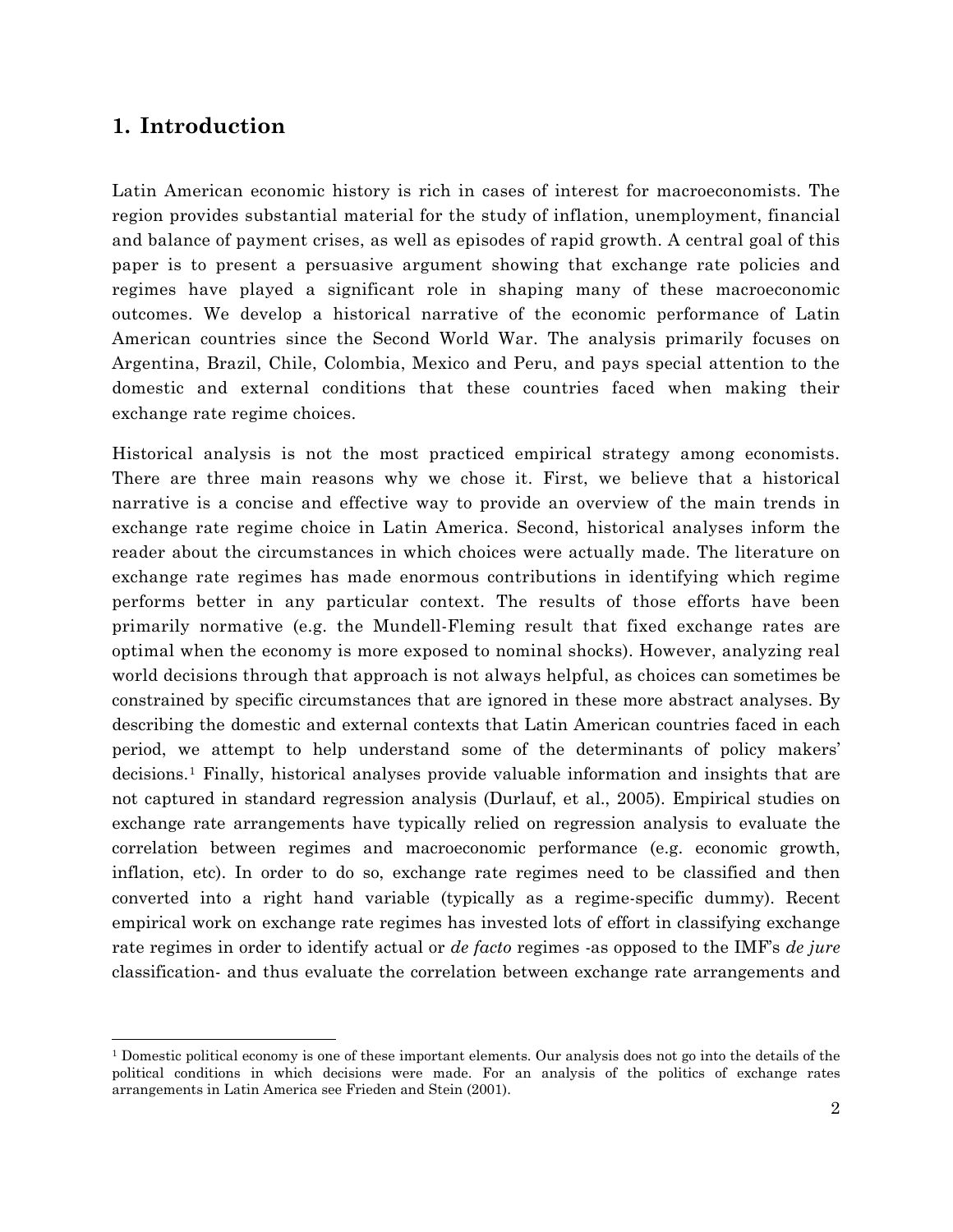macroeconomic performance.[2](#page-4-0) This methodological strategy can certainly provide relevant insights and information.[3](#page-4-1) One obvious problem, however, is that no two regimes are identical. Collapsing the various characteristics of an exchange rate regime into a single variable may entail the loss of important information. On the contrary, by describing the actual rules and behavior of the regimes, historical analyses provide rich information and yield results that can at least complement those obtained in econometric studies.

The paper is organized as follows. After this introduction, section 2 provides a simple conceptual framework to analyze the potential channels through which the exchange rate can influence macroeconomic performance. Section 3 gives an overview of the main trends of exchange rate arrangements in the major Latin American countries. This narrative goes from the post world war period up until the unfolding of the subprime crisis in the US and its effects on Latin America. The following two sections describe in greater detail what we see as paradigmatic examples of exchange rate regimes under capital mobility in the region. Section 4 discusses two cases in which the exchange rate was used exclusively as a nominal anchor. These are the Southern Cone *tablitas* during the late 1970s and the currency board in Argentina during the 1990s. Section 5 focuses on two cases of exchange rate regimes that aimed to target the real exchange rate. These experiences are the crawling bands in Chile between mid-1980s and mid-1990s and managed floating in Argentina after the 2002 crisis. Section 6 closes with the main conclusions derived from our analysis. The appendix at the end of the paper provides graphs plotting the real exchange rate in Argentina, Brazil, Chile, Colombia, Mexico, and Peru between 1980 and 2008.

## **2. Conceptual Framework**

In a small open economy the nominal exchange rate (NER) is a key macroeconomic variable.[4](#page-4-2) The importance of the NER is greater in a small open economy with an inflationary past, like many Latin American countries. Its relevance derives from its effects on both nominal and real variables.

Regarding its influence on nominal variables, the NER is a key determinant of the price level. In small open economies, traded goods prices are to a great extent determined by international prices scaled by the NER  $(P=EP^*)$ . In countries with an inflationary past,

-

<span id="page-4-0"></span><sup>2</sup> See Tavlas et al. (2008) for a critical survey.

<span id="page-4-1"></span><sup>&</sup>lt;sup>3</sup> See, for example, the chapter on exchange rate and monetary policies in the Handbook of Development Economics (Levy Yeyati and Sturzenegger, 2009).

<span id="page-4-2"></span><sup>4</sup> We follow the Latin American convention defining the exchange rate as the domestic price of a foreign currency (i.e. units of domestic currency per unit of US dollar). A rise in the NER implies a nominal depreciation and a fall an appreciation. The same logic applies for the real exchange rate. In this regard, we refer to more competitive or undervalued RER to higher values of the RER.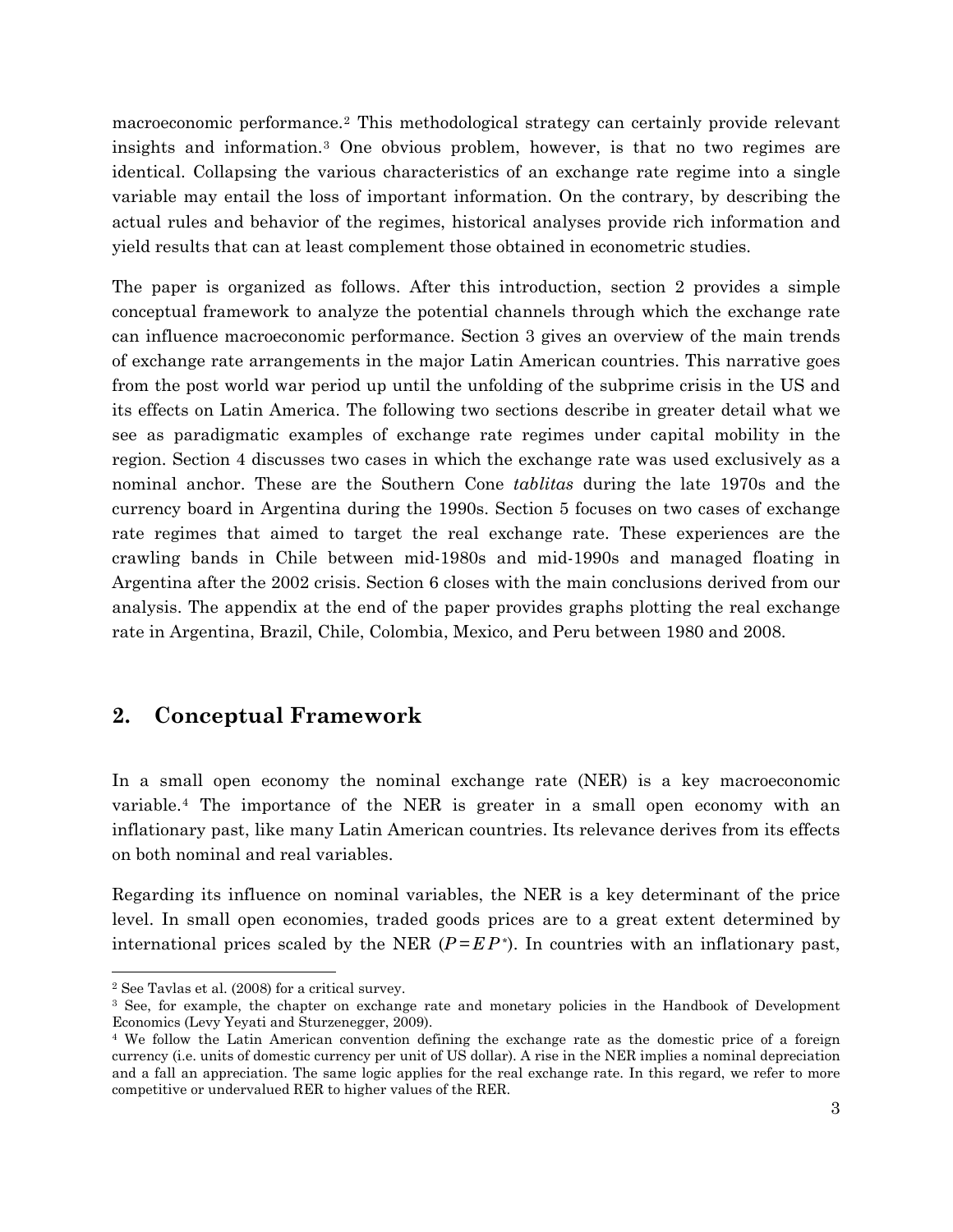the behavior of the NER typically affects inflation expectations and the price-setting mechanisms of non-tradable firms and wage-setters. Because of these features, the NER plays a key role in determining the inflation rate and can operate as a *nominal anchor* (Dornbusch and Fischer, 1986). It is also a key determinant of other important nominal magnitudes. The NER is an asset price, and as such it influences expectations and behavior in financial markets. In countries with a history of high inflation, it has been common to set nominal contracts in a foreign currency. Many Latin American countries have tended to denominate financial assets and real estate prices in US dollars (Savastano 1992). When contractual dollarization is widespread, the robustness of financial and payments systems become very sensitive to NER variations.

The NER is also a key determinant of the real exchange rate (RER) in the short and medium run. In a world with full employment and fully flexible prices, the RER would be an endogenous variable determined in general equilibrium. The classical nominalneutrality axiom, however, can hardly be sustained in the exchange rate policy discussion, as it has systematically been documented that the RER tracks the NER quite closely over the short and medium-run (Taylor and Taylor, 2004). Therefore, the choice of the exchange rate regime considerably influences the behavior of the RER via its effect on the NER.<sup>[5](#page-5-0)</sup>

The real exchange rate is a fundamental relative price in the economy. It can be defined either as the relative price between domestic traded and non-traded goods or as the relative price between similar bundles of goods traded abroad and domestically.[6](#page-5-1) As any relative price, the RER affects resource allocation and, given unemployment or underemployment, the level of activity. Economists have traditionally emphasized the role of the RER in influencing the trade balance through its effect on exports and imports. In the early Keynesian tradition, the effect of the RER on net exports was important not only in determining the balance of payments, but also in determining output and employment levels. Since then, the RER has been seen as a key variable for the determination of external and internal equilibrium (Meade, 1951 and Salter 1959). Structuralists, later on, pointed also to the effect of the RER on the balance of payments and output and employment levels through its effect on income distribution (Ferrer, 1963, Diaz Alejandro, 1963 and Krugman and Taylor, 1978). More recent contributions, developed after the various financial crises in emerging markets during the 1990s and 2000s, highlighted the effects of wealth redistributions of variations in the RER on output, employment and the property right structure (Krugman 1999, Cespedes et al. 2004, Frankel 2005). Finally, research during the early 2000s on Latin American countries has shown that the RER can

 $\overline{a}$ 

<span id="page-5-0"></span><sup>5</sup> Governments can also influence the RER by affecting real variables such as public saving through fiscal policy. 6 The former is usually referred to as the internal RER and the latter as the external RER.

<span id="page-5-1"></span>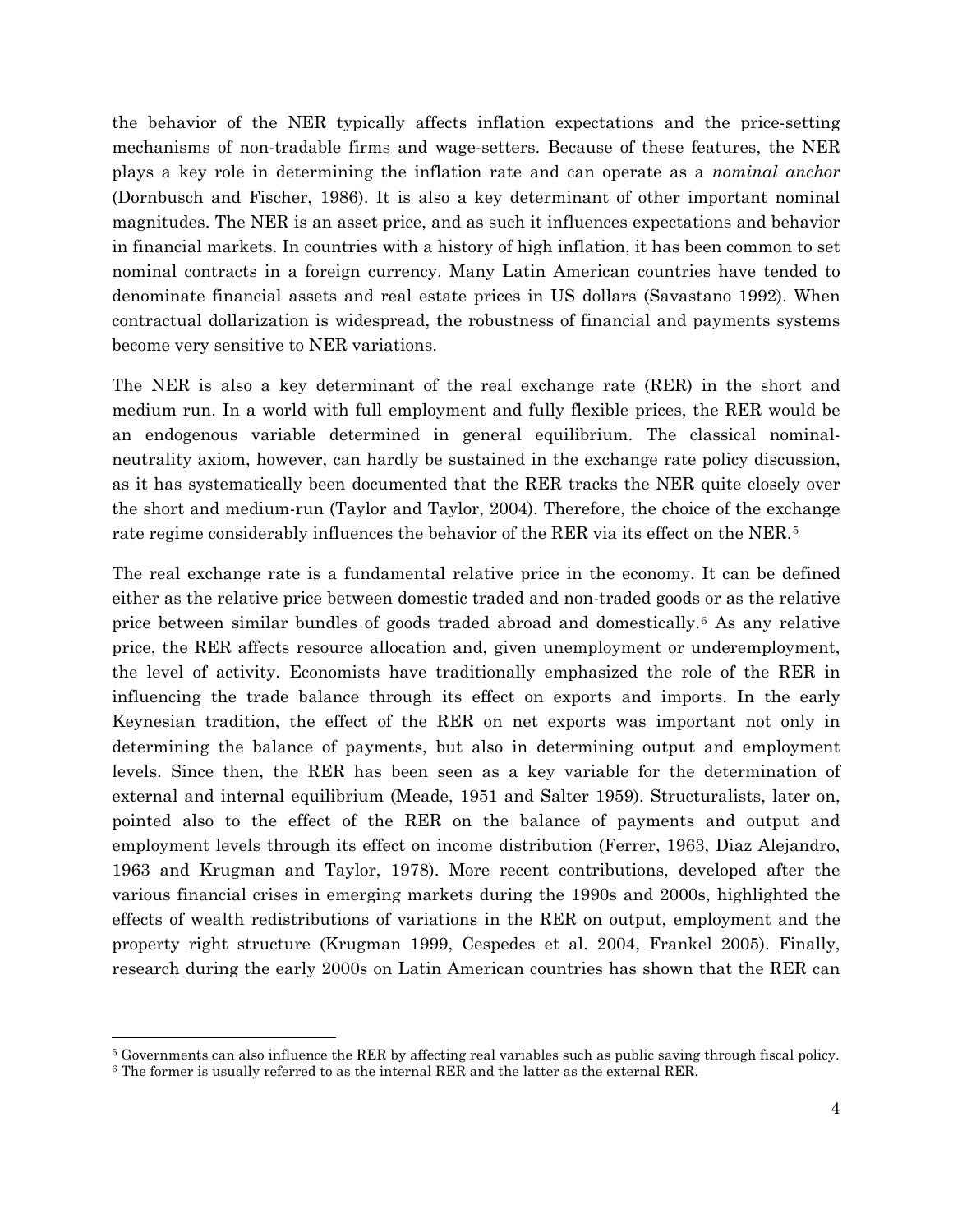affect employment directly through its effects on the degree of labor intensity embedded in production techniques (Frenkel and Ros, 2006 and Galindo et al., 2007).

Early development economists tended to dismiss the role of the RER in the process of economic development as a consequence of elasticity-pessimism (Williamson 2008). Given that both the demand for developing countries' exports (i.e. raw materials) and developing countries' demand for imports (i.e. capital goods) were seen as essentially inelastic, the RER was considered irrelevant for trade performance, external balance and economic growth. In the 1960s and 1970s, this view gradually lost adherents as countries following outwardoriented development strategies outperformed those engaged in inward-oriented strategies, leading to an incipient recognition of the importance of maintaining a competitive RER in a development strategy (Diaz Alejandro, 1973). During the 1980s, this notion gained status in the development policy debate. The fact that "achieving a competitive exchange rate" was one of the items included in the Washington Consensus Decalogue illustrates this sentiment eloquently (Williamson, 1990). However, it was not until recent years that this notion achieved a more relevant status in development economics. The rapid economic growth experienced by some countries maintaining competitive currencies, especially China, has contributed in this regard. Although the exact channel through which it occurs is still under dispute, a large body of work documenting that competitive RERs correlate with higher growth has provided a solid empirical support for this view.<sup>[7](#page-6-0)</sup> This has led to the idea that the choice of exchange rate regimes in developing countries is not neutral for growth, especially if it is focused on preserving a stable and competitive real exchange rate (SCRER) or at least on avoiding overvaluations (Commission on Growth and Development, 2008).

In sum, the choice of exchange rate regimes has decisive implications for the behavior of the NER. This is a key macroeconomic variable that affects the behavior of relevant nominal and real variables, including the inflation rate, the balance of payments, output and employment levels and the rate of economic growth. In this regard, the exchange rate regime can have a decisive influence on four key economic policy objectives:

- a) Price stability
- b) Domestic financial stability and robustness
- c) External and internal balances
- d) Economic growth/development

In our view, the choice of exchange rate regimes in Latin America has been influenced to a great extent by the historically specific degrees of freedom (or urgency) with which

<span id="page-6-0"></span> $\overline{a}$ 7 See, among others, Razin and Collins (1999), Polterovich and Popov (2002), Hausmann et al. (2005), Aguirre and Calderon (2005), Prasad et al. (2007), Gala (2008), Levy-Yeyati and Sturzenegger (2008), Rodrik (2008) and Razmi et al. (2009).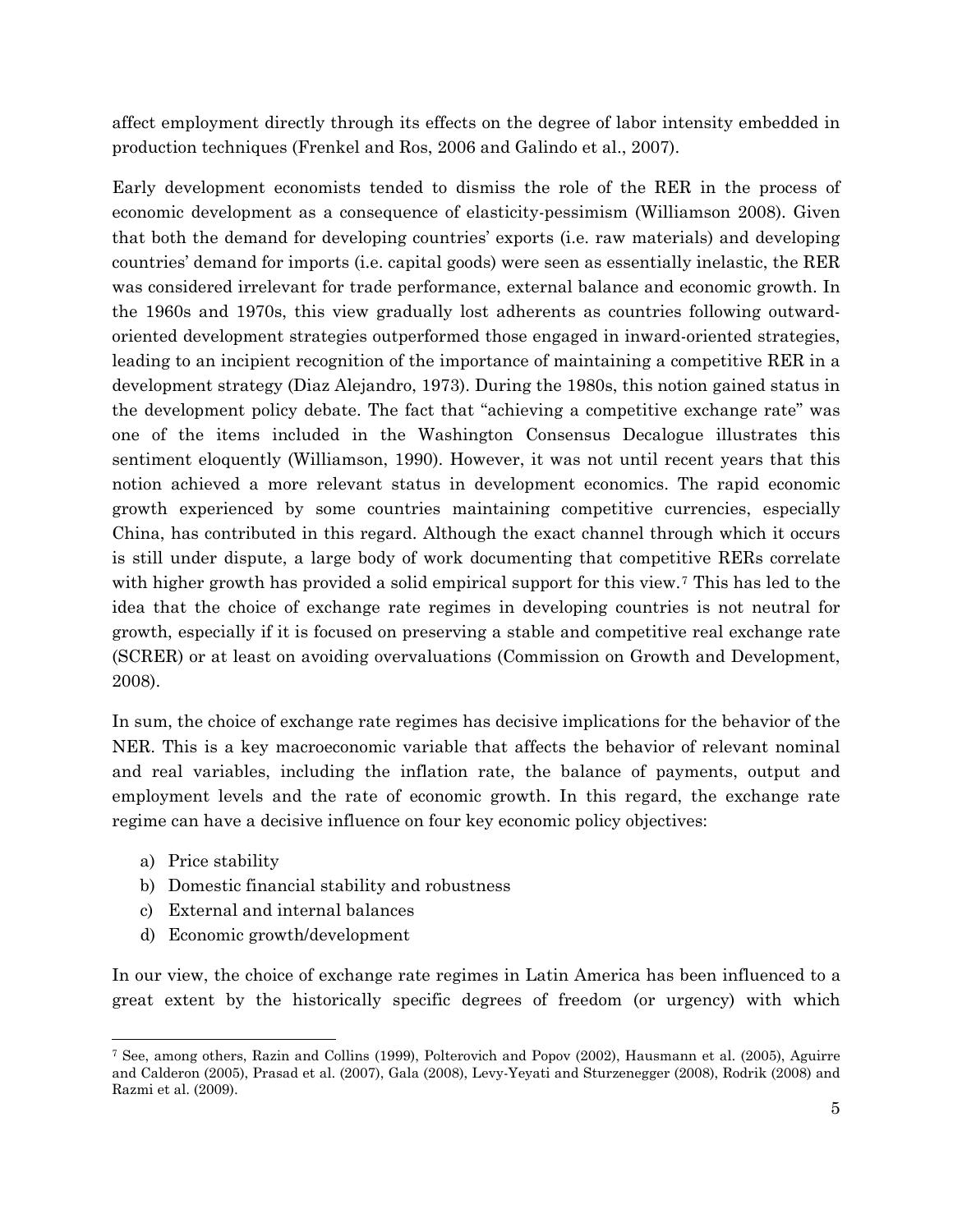countries had addressed these policy objectives. In section 4, for instance, we will show that in the circumstances in which stabilizing inflation was virtually an emergency, the choice of the exchange rate regime was almost exclusively driven by the objective of stabilizing prices. This choice could undermine the other policy objectives and potentially lead –as happened in many cases- to disruptive results. Along this paper, we will emphasize the correspondence between policy objectives and the exchange rate regime choice.

An exchange rate *regime* is defined by the rules followed by the central bank regarding the degree of intervention in the foreign exchange (FX) market and therefore by the degree of official commitment in the determination of the NER.[8](#page-7-0) A *fixed* exchange rate regime is defined by monetary authority's commitment to intervene in the FX market in order to maintain certain constant parity. The most extreme case of fixed regimes is when a country gives up the sovereign right of issuing its own currency and adopts a common currency with other nations or one issued by some other country. In Latin America, this regime choice has taken the form of the latter, in particular by countries adopting the US dollar. The most popular case of *dollarization* is that of Panama. More recently, Ecuador and El Salvador also joined the club of dollarized countries.[9](#page-7-1)

A *currency board* is another extreme case of a fixed exchange rate regime, in which countries adopt an explicit legislative commitment to fix the NER at certain parity, combined with restrictions on the central bank to issue domestic currency almost exclusively in exchange for foreign currency. The currency board was an invention of the British Empire to provide their colonies a stable and convertible currency (Williamson, 1995). In Latin America, the only experience during the period under analysis was Argentina's convertibility between 1991 and 2001. This regime was implemented as an attempt to provide a credible nominal anchor to stabilize the price level in the context of hyperinflation.

On the other extreme of regime choices, we find the *pure floating*, which is defined by the commitment of the monetary authority not to intervene in the market, leaving the NER to be almost exclusively determined by private market forces. Between the poles of pure floating and extremely fixed or *hard peg* choices there is a spectrum of alternative exchange

-

<span id="page-7-0"></span><sup>&</sup>lt;sup>8</sup> As with any other classification, those regarding exchange rate arrangements are not exempt from some doses of arbitrariness. Different definitions of exchange rate regimes can be easily found in the literature. A widely used classification is that reported by the IMF in its *Annual Report on Exchange Rate Arrangements and Exchange Rate Restrictions*. The IMF's classification has varied over time (see Reinhart and Rogoff, 2004). Since 1999, the institution has been using a classification composed by seven types of arrangements. Our definitions essentially coincide with this more recent classification scheme.<br><sup>9</sup> Since its independence in 1903, Panama's official currency has been the Balboa, but in practice the US dollar

<span id="page-7-1"></span>has been used widely for most transactions. Ecuador initiated its transition to substitute its national currency (Sucre) for US dollars in January 2000. El Salvador abandoned its own currency to adopt the US dollar in January 2001 and thus became the third dollarized economy in Latin America. For analyzes of the dollarization experiences of Panama, Ecuador and El Salvador see Goldfajn and Olivares (2001), Beckerman and Solimano (2002) and Quispe-Agnoli and Whisler (2006), respectively.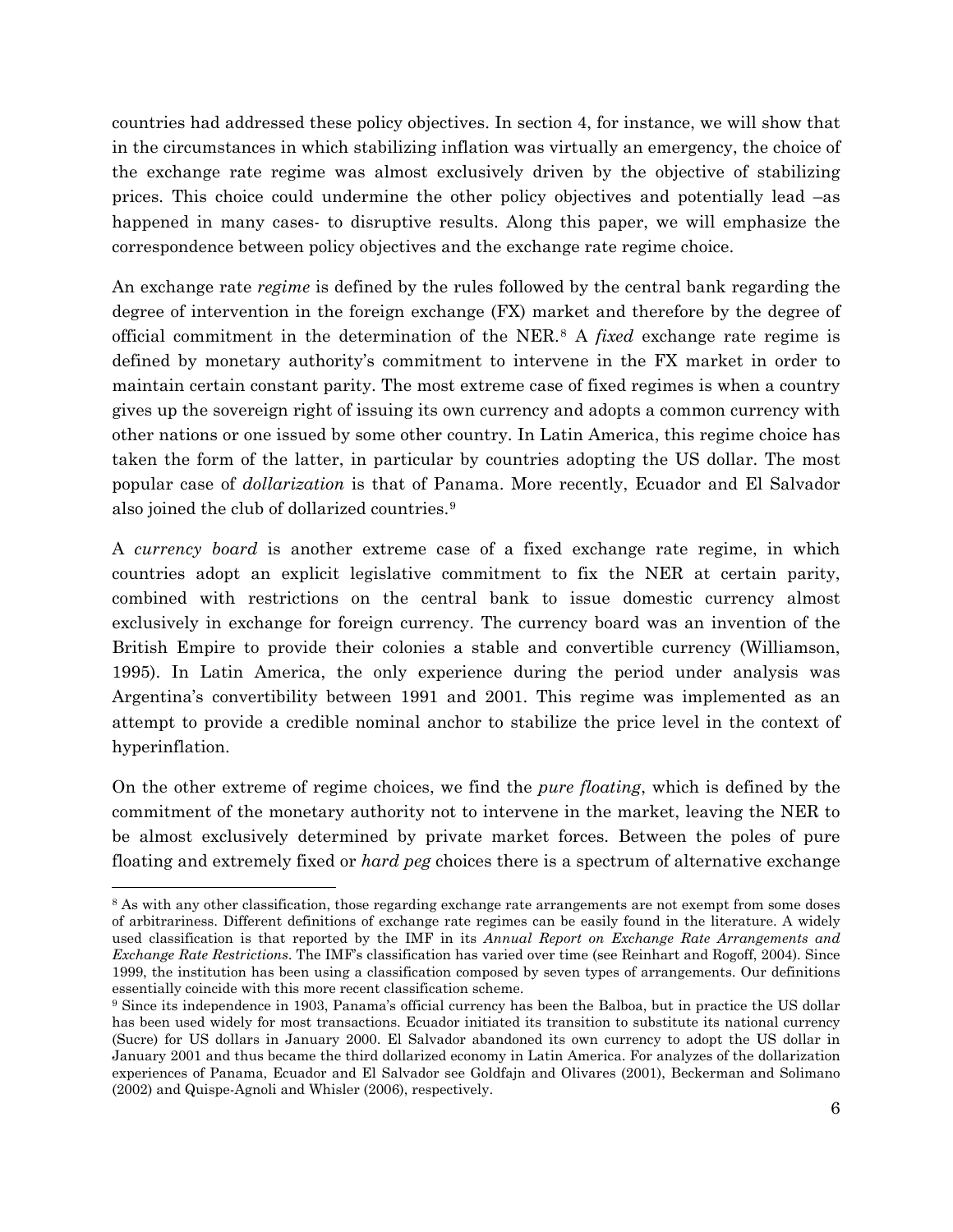regimes -the so called intermediate options- that been have widely employed in the post World War II period in Latin America and elsewhere. (Williamson, 1981 and Calvo and Reinhart, 2002). During this period, Latin American countries experimented with an ample set of intermediate exchange regimes, depending on the particular domestic and international contexts they faced. The most widely used regimes -ordered in increasing degree of flexibility- have been: adjustable peg, active and passive crawling peg, bands and crawling bands and managed floating.

A*djustable peg* (or *fixed but adjustable*) was the exchange rate regime promoted during the Bretton Woods period. Under this regime, the authorities were committed to defend a particular parity, but reserved the right to change it under certain circumstances. Under a *crawling peg*, the authorities pegged the local currency to a foreign currency –or to a basket of currencies– but adjusted the rate gradually over time in a series of small corrections, instead of sudden and unanticipated discrete changes as with the adjustable peg. When implementing an *active crawling peg* (or *tablita*) the authorities pre-committed the future path of the rate. Because they share essential characteristics with the conventional peg, these regimes were used with stabilization purposes (e.g. Argentina, Chile and Uruguay in the late 1970s). In a *passive crawling peg,* the gradual adjustment of the peg can be related to the evolution of reserves or to the differential between domestic and international inflation. The motivation in this case is to maintain purchasing power against a single or basket of foreign currencies that are relatively stable around certain level. Central banks in Latin America adopted different degrees of commitments to the rules of adjustment of passive crawling pegs. In some cases, the authorities followed a systematic rule, for instance, indexing the NER to last period (i.e. month) inflation minus an estimate of international inflation (e.g. Chile in 1984). In some other cases, the commitment was loose or the adjustment path did not follow a systematic rule, but was determined discretionarily by the authorities (e.g. Argentina in 1964, Chile in 1965 and Brazil in 1968). In Williamson's (1981) classification, this latter case is denominated a 'decision-variant' crawling peg, whereas the former 'formula-variant'. The 'decision-variant' type resembles and shares characteristics with a managed floating regime.

Exchange rate *bands* have also been used in the post war period. In the standard case, the authorities typically pledge to intervene when the exchange rate hits pre-announced margins on either side of a central parity. However, given the typical inflationary context, countries adapted this regime to the form of *crawling bands*, in which the margins of the bands were adjusted gradually over time following some rule to avoid real appreciation due to inflation (e.g. Chile and Colombia in the 1990s). Some Latin American countries have used an innovative scheme sometimes called *asymmetric bands*, in which the upper bound is adjustable, while the lower one remains constant (e.g. the Real Plan in Brazil during the mid-1990s).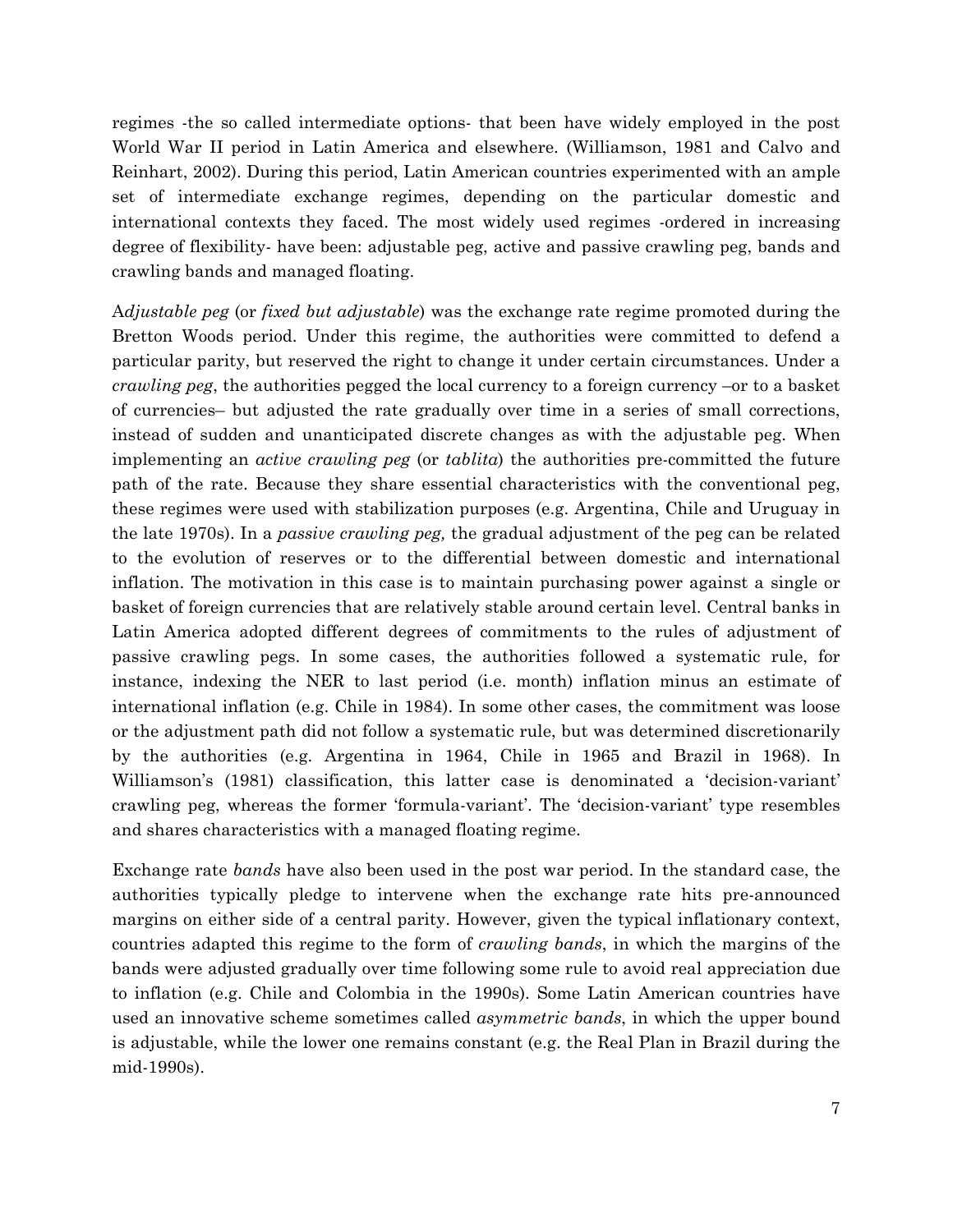*Managed floating* is typically defined as a regime under which the authorities are not committed to defend any particular rate, but nevertheless intervene in the FX market at their discretion. Recent experience in developing countries has shown that most countries saying that they float actually intervene in the FX market to manage the way they float.<sup>[10](#page-9-0)</sup> The motivations behind the interventions vary between countries; they can aim to reduce NER volatility, to avoid large swings, or to induce the path of the NER and RER. As discussed in section 3, Latin American countries have used this regime during the 2000s with different motivations.

Finally, it has not been uncommon for Latin American countries to face extreme difficulty in meeting international payments (i.e. balance of payment crises), where preserving the disposable stock FX reserves becomes a priority. In such critical situations, central banks have been forced to free the exchange rate, not as an optimal policy choice but as a sheer need. Given that the resulting depreciation of the local currency would likely have severe economic and social effects –in many cases, leading to hyperinflationary episodes– the authorities typically opted to impose restrictions on FX transactions. The imposition of FX controls meant, in practice, the implementation of a *multiple exchange rates* regime. In some cases, the monetary authority determined the agents and operations that could be carried through the official FX market -which was governed by a particular exchange rate regime- and let the rest of the FX transactions be carried in private free markets. The official market was typically limited to some "essential" trade and financial transactions. In other cases, FX transactions were restricted to authorized institutions and agents that were able to undertake only a limited type of transactions. In such contexts, parallel or black markets for the non-authorized transactions spontaneously emerged. In these markets, the NER floated and was typically higher than in the official market. When the volume of transactions in the black market was larger than in the official market, the parallel NER was the relevant price affecting private agents' behavior and expectations.

## **3. A panoramic view**

 $\overline{a}$ 

In each particular period, the exchange rate regime choice in Latin American has been designed to orient macroeconomic policy towards the objectives considered most urgent or demanding. Changes in the international context were crucial in these choices. Macroeconomic policies have typically responded to those changes to either take advantage of the opportunities opened by the new conditions or to protect themselves from their potential negative impacts. Most of the changes in the external conditions have affected the

<span id="page-9-0"></span><sup>10</sup> As mentioned in the introduction, there is a large body of studies distinguishing between *de facto* and *de jure* exchange rate regimes. See Tavlas et al (2008) for a survey.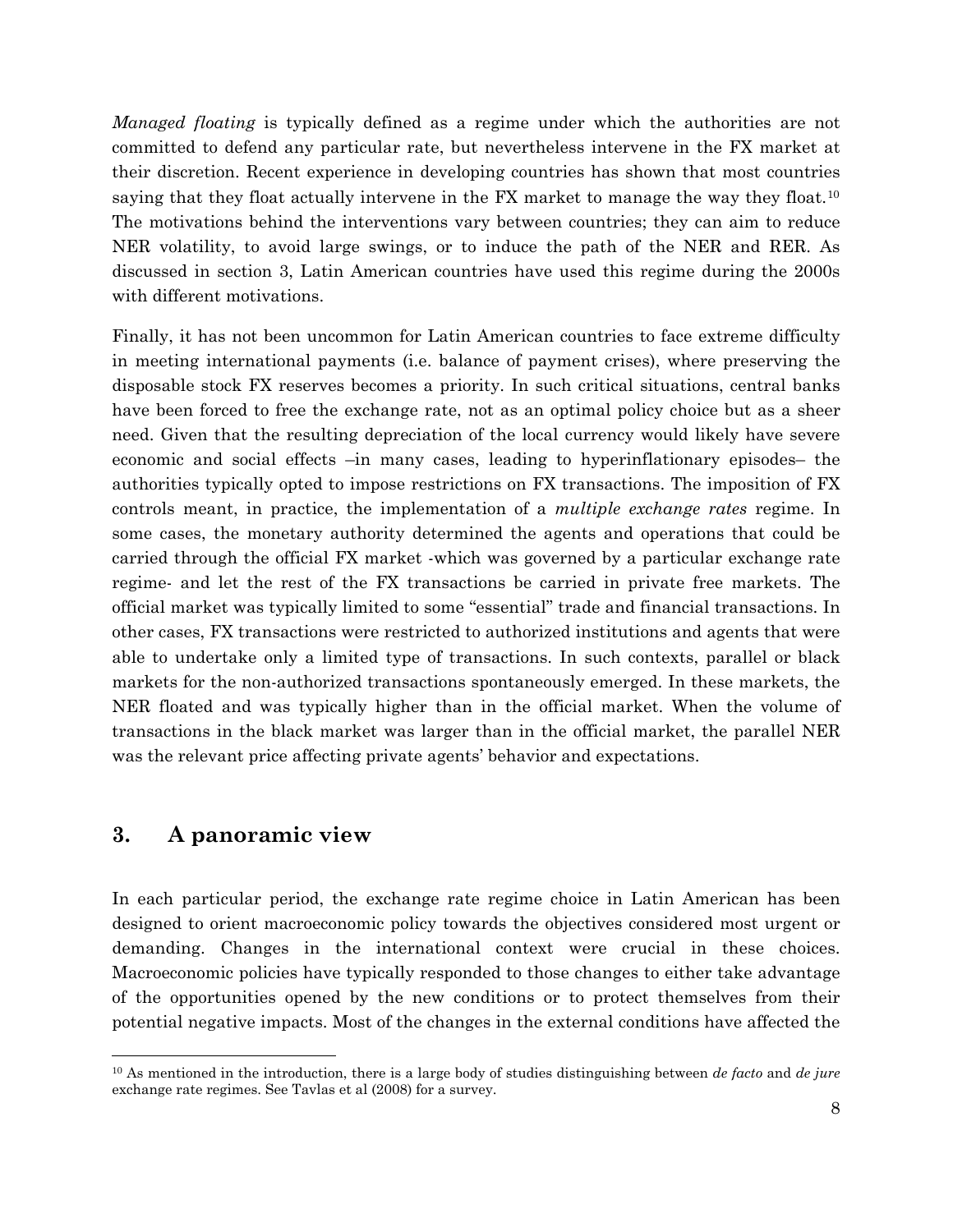countries in the region simultaneously. However, the policy reaction has not been uniform. Countries adopted different strategies to cope with new international scenarios. These strategies were determined to a great extent by countries' economic policy agendas; namely, the problems perceived as needing immediate attention and the elements of the economic performance that were deemed necessary to preserve. Therefore, national policy agendas have been determined by the economies' previous trajectory.

#### **The 1950s and 1960s**

-

The main characteristics of the international conditions that Latin America faced during the post war period remained virtually unchanged up until the late 1960s. The international monetary system followed the Bretton Woods rules, which established that countries had to maintain fixed exchange rates against the US dollar. These parities could be adjusted in the presence of fundamental disequilibrium. Given the virtual absence of private sources of international finance, the only substantial source of external finance for the region came from the IMF. In order to get financial assistance, countries had to negotiate their exchange rate policy with the institution.

By the end of the period of high commodity prices associated with the Korean War, many Latin American countries started to experience balance of payments problems and had to rely on exchange rate adjustments agreed on with the IMF.[11](#page-10-0) This was the beginning of a period characterized by stop-and-go dynamics resulting from the inconsistency between the adjustable pegs regimes and the high inflation rates experienced by many countries. Shortages in FX reserves required adjustment of the fixed exchange rate. Devaluations, in turn, transitorily alleviated the balance of payment problems due to the fall in the demand for imports caused by the contractionary effect on aggregate demand (Ferrer, 1963 and Diaz Alejandro, 1963). However, they also led to the acceleration of the inflation rate due to wage indexation and real wage resistance (Bacha and Lopes, 1981). The RER appreciation resulting from inflation led again to balance of payment difficulties. This cyclical stop-andgo dynamic was a stylized fact among many countries in the region since mid 1950s and during the 1960s.<sup>[12](#page-10-1)</sup>

 In order to deal with the structural feature of high inflation and avoid stop-and-go dynamics, by the mid 1960s an innovative solution was found: the passive crawling peg.

<span id="page-10-0"></span><sup>11</sup> Peru was the first Latin American country to sign an agreement with the IMF in 1954. Then Mexico, Chile, Paraguay, Nicaragua, Cuba, Bolivia, Colombia, Honduras, Nicaragua, El Salvador, Argentina, Brazil and Haiti signed agreements with the IMF during the 1950s; some of them more than once.

<span id="page-10-1"></span><sup>&</sup>lt;sup>12</sup> The foreign exchange constraint to economic growth in Latin America and other developing countries found a rationalization in the two-gap model literature pioneered by Hollis Chenery. See, for instance, Chenery and Strout (1966). An early stylized description of the stop-and-go dynamics applied to Argentina can be found in Braun and Joy (1968).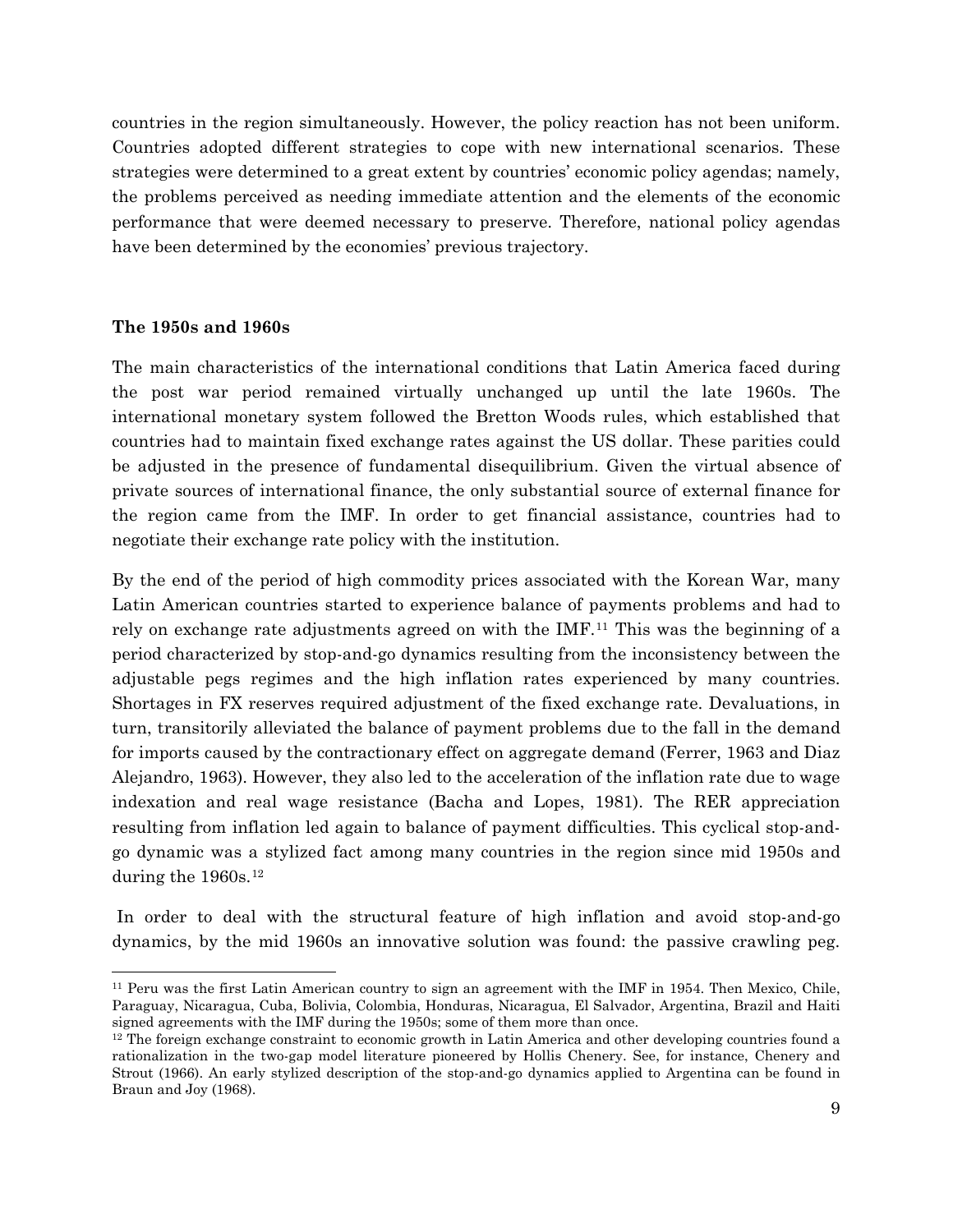Under this regime, Argentina, Brazil, Chile and Colombia managed to relax the balance of payment constraint and experienced an acceleration of economic growth. Interestingly, the crawling peg had been proposed by academic economists as a solution to the problem faced by the Bretton Woods system given the different rates of (low) inflation experienced by developed countries in the mid 1960s. However, the IMF rejected the proposal, even when the system was on the edge of its collapse (Williamson, 1981). In a more pragmatic fashion, the crawling peg was simultaneously invented and adopted in Latin American around the same period. The adoption of this regime was certainly not universal. Other countries, most notably Mexico, Peru and Venezuela, did not experience high levels of inflation and maintained fixed regimes up to the 1970s or beyond.

It has been commonly indicated that Chile in 1965 was the first country to adopt a crawling peg.[13](#page-11-0) In fact, Argentina had implemented such a regime in early 1964 under the government of Arturo Illia (Garcia Vazquez, 1994 and De Pablo, 1999). The crawling peg was then adopted by Chile in April 1965, Colombia in early 1967 and Brazil in August 1968, reaching a respectable status among developing countries during and after the 1970s. These four countries instrumented 'decision-variant' crawling pegs, in which the economic authorities adjusted the NER periodically without following precise and transparent rules. The frequency of adjustments varied from country to country. In the three years that crawling peg lasted in Argentina, the NER was devalued on average once every other month. During the first years of its implementation in Colombia, on the other hand, authorities adjusted the NER almost every week. In Chile and Brazil, devaluations were essentially carried out on a monthly basis.

In all four countries, the purpose of implementing crawling pegs was to achieve RER stability and thus stimulate export growth and diversification. There was a clear recognition among economists and policy makers that more dynamic exports were required to overcome the FX constraint to growth. RER stability was not, however, the only goal of the exchange rate policy in Chile and (especially) Colombia. In these countries, the authorities believed that export dynamism not only required RER stability but also competitiveness; thus to achieve SCRERs they pursued rates of devaluation that tended to outpace past inflation rates. In the four countries, economic performance exhibited a significant improvement after the adoption of the crawling pegs. Between 1965 and 1970, Chile's economy grew at 4% per year and non-copper exports expanded substantially. The exchange rate policy shifted to a fixed regime in 1970, when the government of Salvador Allende initiated its (failed) attempt towards socialism[.14](#page-11-1) During the first seven-year period since the implementation of the crawling peg focused on a SCRER (1967-1974), Colombia experienced the period of highest economic growth in its post World War II history: GDP

<span id="page-11-0"></span> $13$  This is, for instance, the recollection in the pioneer historical analysis by John Williamson (1981), where it is noted that "the crawling peg was first adopted by Chile, following the urging of Ffrench-Davis (1964)".

<span id="page-11-1"></span><sup>14</sup> For further details about the crawling peg in Chile during this period, see Ffrench-Davis (1981) and (2002), chapter 1.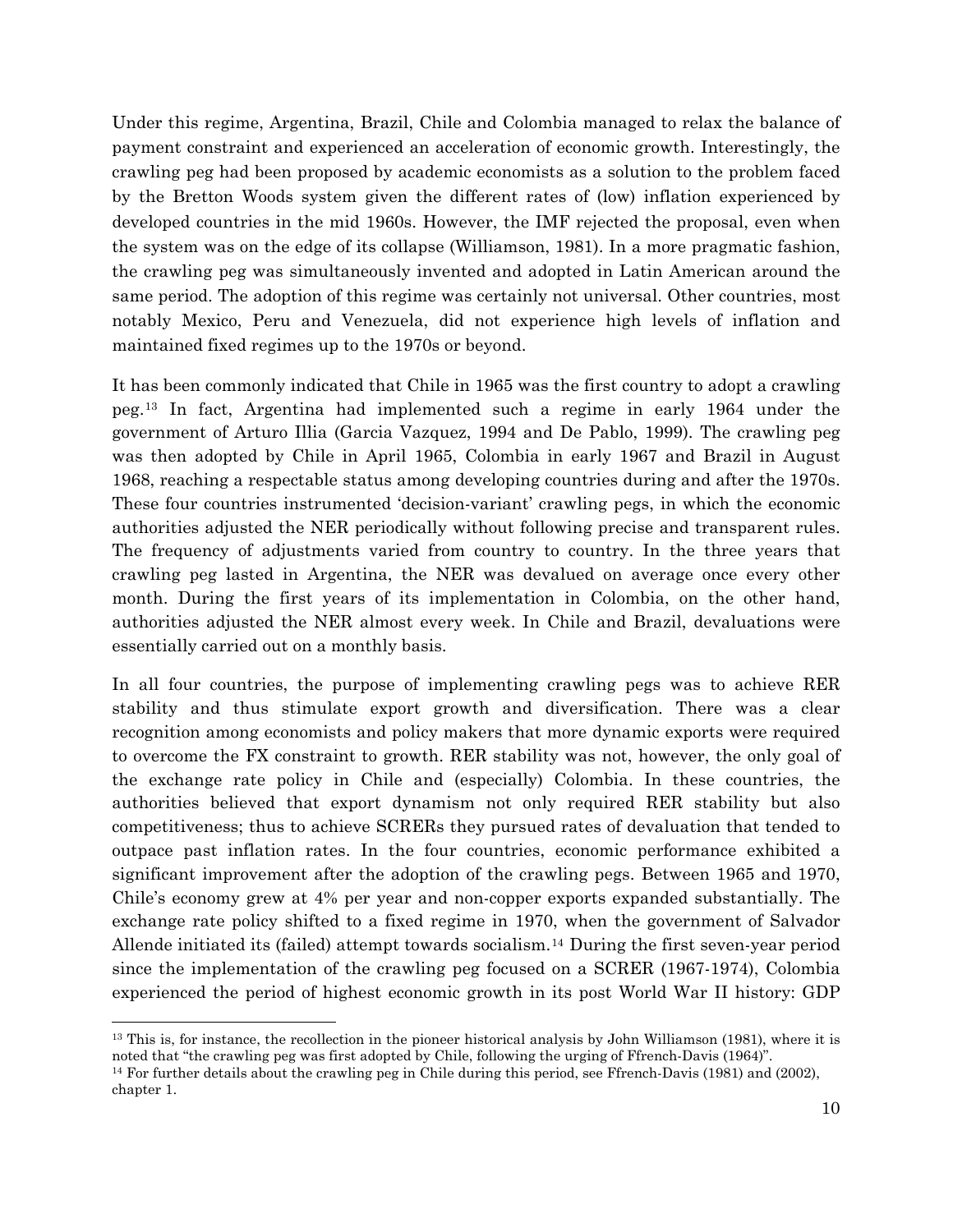grew at 6.6% annually and the value of non-traditional exports multiplied by a factor of seven.[15](#page-12-0) The implementation of the crawling peg in Brazil also coincided with the initiation of a period of high growth, popularly known as *o milagre econômico* (economic miracle). Between 1968 and 1973, the economy grew at an average rate of about 11% per year and exports more than tripled, stimulated by the expansion of non-traditional items.<sup>[16](#page-12-1)</sup> Argentina experienced a period of growth acceleration and export diversification with the implementation of the crawling peg. Although the regime was abandoned in mid 1967, the authorities managed to keep a SCRER in the subsequent period through a sharp devaluation in 1968 followed by a NER fixation. A second round of devaluations began in mid 1970, but in this case inflation accelerated and the RER gradually appreciated prompting a massive balance of payments crisis in 1975. Overall, between 1964 and 1974, GDP grew at a yearly rate of 5%, non-traditional exports passed from representing less than 5% of total exports to about 25% and the trade balance remained always positive.<sup>[17](#page-12-2)</sup>

A negative aspect associated with these experiences with crawling pegs was the behavior of inflation. In Argentina, the NER adjustments maintained RER stability during the three years that the crawling peg lasted, but they also contributed to high inflation, around 30% per year. In Colombia, the inflation rate gradually moved from figures around 5-10% before the implementation of the crawling peg to around 25% by the late 1970s and early 1980s. In Brazil the implementation of the crawling peg did not change inflationary dynamics substantially; the inflation rate remained around 20% and only accelerated after the first oil shock in 1973. Chile was the only case in which inflation was actually reduced. Although the path of NER depreciation tended to outpace past inflation, inflationary expectations did not accelerate. The inflation rate averaged 26% between 1965 and 1970, which -despite being still high- was significantly lower than the one prevailing when the crawling peg was implemented (about 50%).

#### **The 1970s**

 $\overline{a}$ 

Between the late 1960s and the early 1970s, Latin American countries began to face a significantly different international context: the gradual emergence of the second wave of financial globalization. Two key events in this process occurred during the first half of the

<span id="page-12-0"></span><sup>&</sup>lt;sup>15</sup> For a detailed analysis of the role of crawling peg in the Colombian strategy pursuing a SCRER and its effects on export diversification and economic growth, see Diaz Alejandro (1976), Ocampo (1994) and Urrutia (1981).

<span id="page-12-1"></span><sup>16</sup> Some authors have questioned the extent to which the *milagre* can be considered a process of sustained growth. It has been argued that the economic expansion was partly due to the use of spare capacity and that the high growth rates would have eventually led to an unsustainable current account deficit -even without the negative effects of oil shocks- because of the high import-elasticity associated with the structure of the manufacturing sector (Bacha, 1977). Regardless of whether the experience actually constitutes a sustained growth episode, there seem to be agreement that the stability of the RER achieved through the crawling peg had a decisive influence in the observed acceleration of growth (Cardoso, 2009). For a detailed analysis of the system of 'mini-devaluations' in Brazil during the *milagre*, see (Bacha, 1979).

<span id="page-12-2"></span><sup>&</sup>lt;sup>17</sup> For analysis of the period, see Gerchunoff and Llach (2003) chapter 7 and the references therein.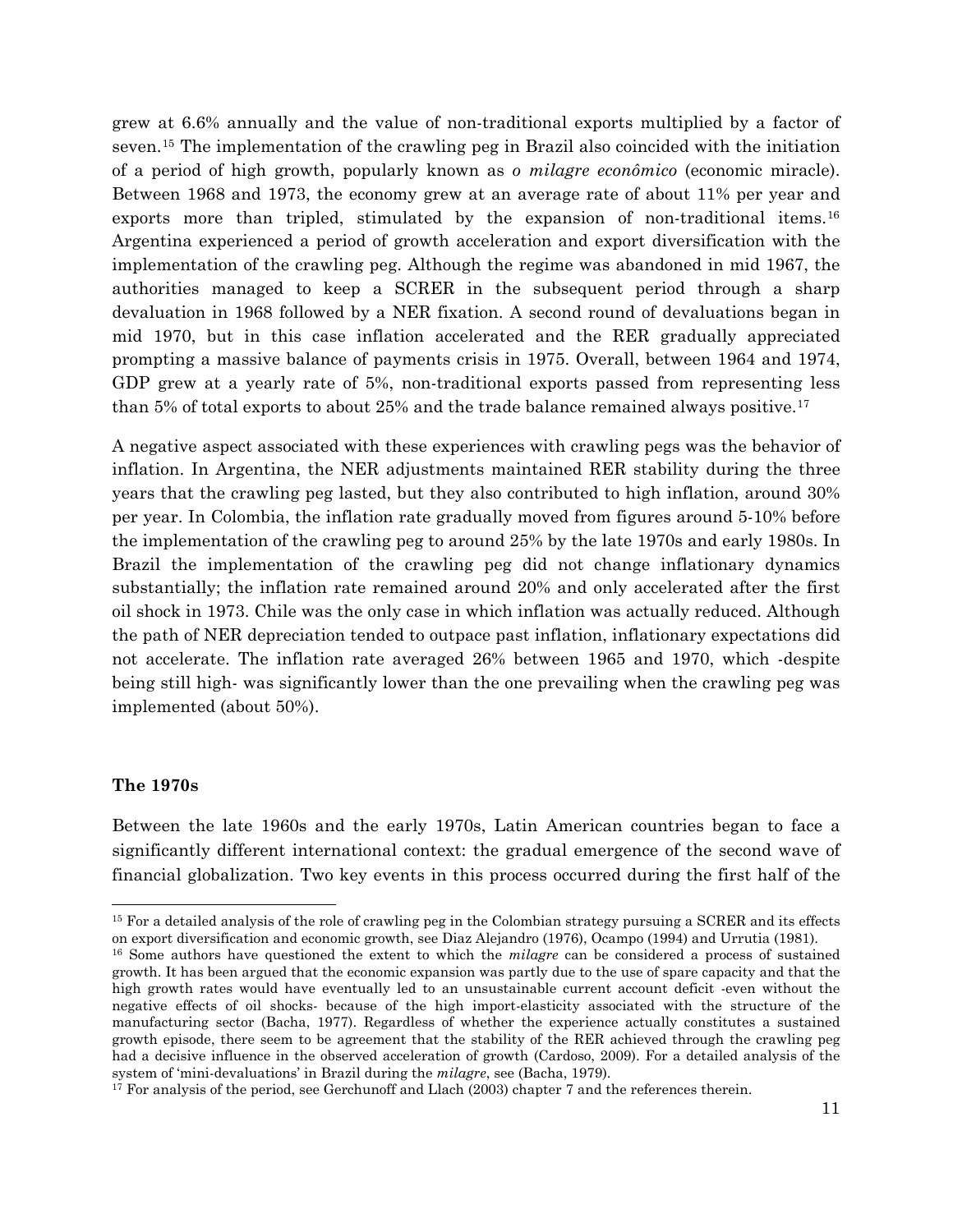1970s. First, there was a shift in developed countries from fixed to floating exchange rates which strongly stimulated the development of FX markets and their derivatives (Eatwell and Taylor 2000). Second, OPEC countries generated the first coordinated rise in the price of oil. The shock rapidly caused large current account imbalances in oil-importing countries and at the same time supplied the incipient Eurodollar market with abundant liquidity. Since that period there has been steady growth in international capital flows concurrent with a progressive de-regulation of capital accounts and a progressive liberalization and opening of domestic financial systems. Both trends shaped the second wave of financial globalization. Latin America was part of that process from its very beginning. Brazil started to tap the Eurodollar market in the late sixties. Argentina, Chile, Mexico, Peru and Venezuela jumped in as recipients of capital flows in different moments of the 1970s. Since then, the financial integration with global markets became a very important factor in the performance of Latin American economies and their macroeconomic policies.

The new global scenario was one of high liquidity and high inflation. International banks were striving to place their credits. The international interest rate was low and in some periods the real interest rate was even negative. In this context, two polar cases of international financial integration and macroeconomic policy formulation can be identified in Latin America. One is represented by Brazil, the other by Argentina, Chile and Uruguay.

As mentioned above, Brazil had been growing at very high rates since 1968, with a level of inflation that was high according to current standards, but was moderate and controlled according to the prevalent view at that time. The oil shock of 1973 generated a large trade deficit. In such a context, the Brazilian authorities decided to continue stimulating growth and take advantage of the international financial conditions to finance not only the increased value of imports but also an additional program of public and private investment, aimed at deepening the process of import substitution of inputs, raw materials and energy. The government was the main recipient and intermediary of the international credits, which were used for financing both public and private investment. There was no significant modification of the exchange rate regime –a passive crawling peg intended to preserve a competitive RER– or the monetary policy that had been in practice since the late 1960s. Both the current account deficit and the foreign debt followed rising trends.

During the first half of the 1970s, Argentina, Chile and Uruguay had suffered severe economic and political crises that derived in persistently high inflation rates. The military coups that took power immediately afterwards tried to take advantage of the international financial conditions to induce radical changes in the economic structures and fight inflation at the same time. They liberalized the domestic financial systems, reduced taxes on trade, tackled with different intensity fiscal imbalances and opened the capital account of the balance of payments. In the second half of the 1970s, all three countries oriented their exchange rate policies towards stabilizing prices, adopting active crawling peg regimes. The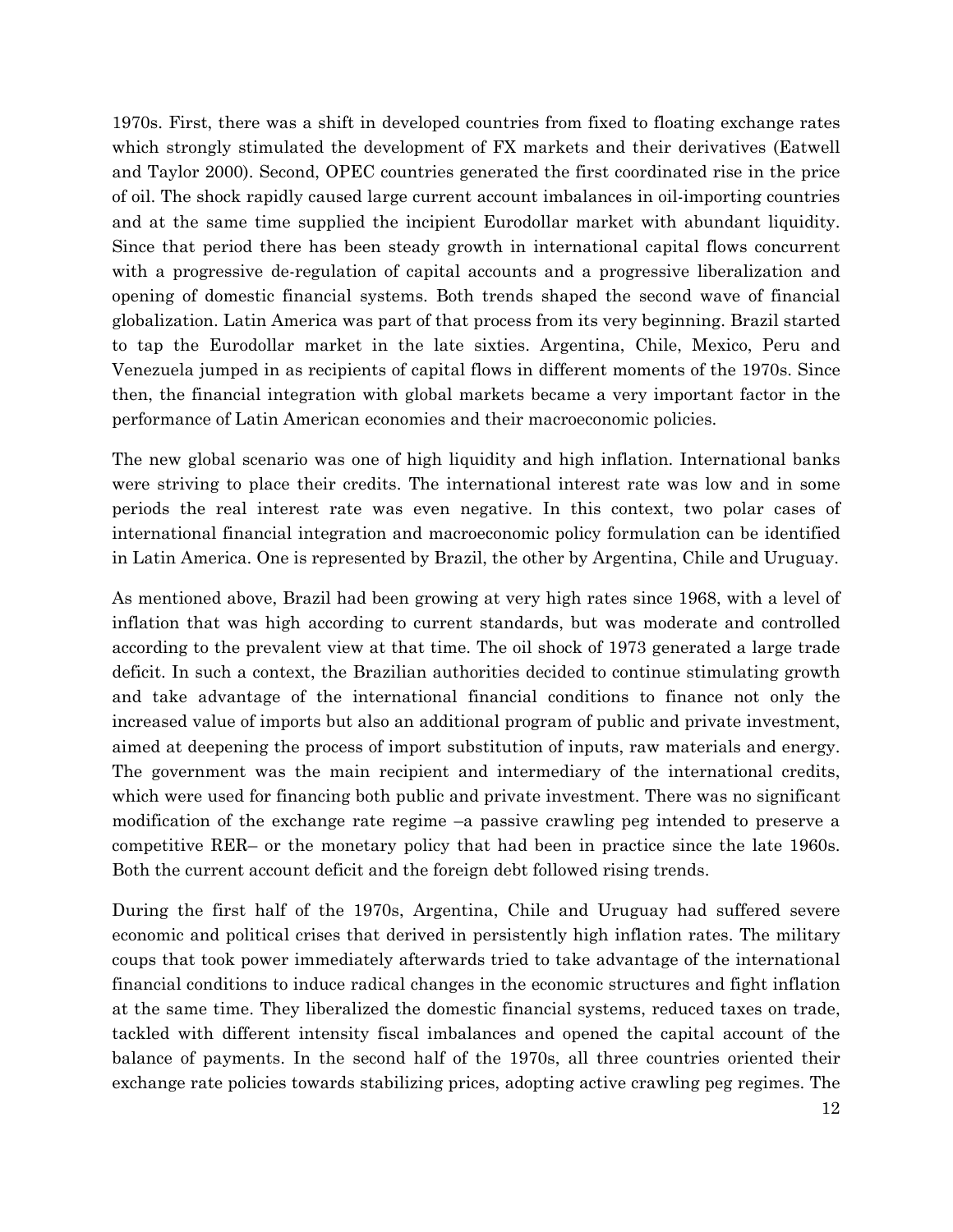so-called *tablitas* were schedules of pre-announced rates of devaluation, which were meant to function as nominal anchors for inflation. The theoretical support of these policies -the recently formulated monetary approach to the balance of payments (Frenkel and Johnson, 1976) - posited that the size of the current account deficit was irrelevant, since capital inflows would automatically and passively compensate for it. The only variable that needed to be controlled was the expansion of domestic credit by the central bank. If the source of money creation (i.e. fiscal deficits) was under control, the exchange rate policy could be oriented to an exclusive inflation target, disregarding its effects on the balance of payments and other aspects of economic performance. In all three cases, the private sector was the main recipient of external credits. The experiences led to substantial RER appreciation and a rapid increase in current account deficits and foreign debts.

Other countries also opened their capital accounts and borrowed from the international capital markets, but did not abandon their traditional pegged exchange rates regimes. This was, for instance, the case of Mexico. Due to an excessively expansive fiscal policy during the early 1970s, Mexico suffered a severe balance of payment crisis in 1976, forcing the authorities to devalue for the first time in more than twenty years. After a year of sequential adjustments, the NER was fixed again in early 1977. About that time, the discovery of voluminous oil reserves changed economic perspectives about the country. The perception that the change in oil prices represented a *permanent* change encouraged the government to initiate an ambitious industrialization program borrowing from the international capital markets. The economy expanded at rates of 8%-9% between 1978 and 1981, inducing an acceleration of the inflation rate, which remained about 20% yearly. Given the fixed NER, the RER appreciated and current account deficit soared.<sup>[18](#page-14-0)</sup>

The next important change in the external context occurred in late 1979, when the Federal Reserve modified the orientation of monetary policy, thus, prompting a rise in international interest rates. The further increase in oil price in 1979 should also be mentioned, because it had a large negative impact on Brazil's external accounts. These changes did not triggered drastic changes in the macroeconomic policies. However, all the economies that had been involved in the process of financial globalization shared one important feature: they maintained large current account deficits and accumulated foreign debts. Even Brazil, which followed a different path than most of the other recently globalized Latin American countries -avoiding appreciation of the RER and maintaining its previous growth strategysuffered the consequences of the shock. The persistent current account deficits and the accumulation of foreign debt had left its economy vulnerable to changes in the external financial conditions as well.

<span id="page-14-0"></span><sup>&</sup>lt;sup>18</sup> The oil shock also had a similar impact on Venezuela's economic performance. Public expenditure soared, the RER appreciated substantially, and foreign debt accumulated. For details, see Rodriguez (1985).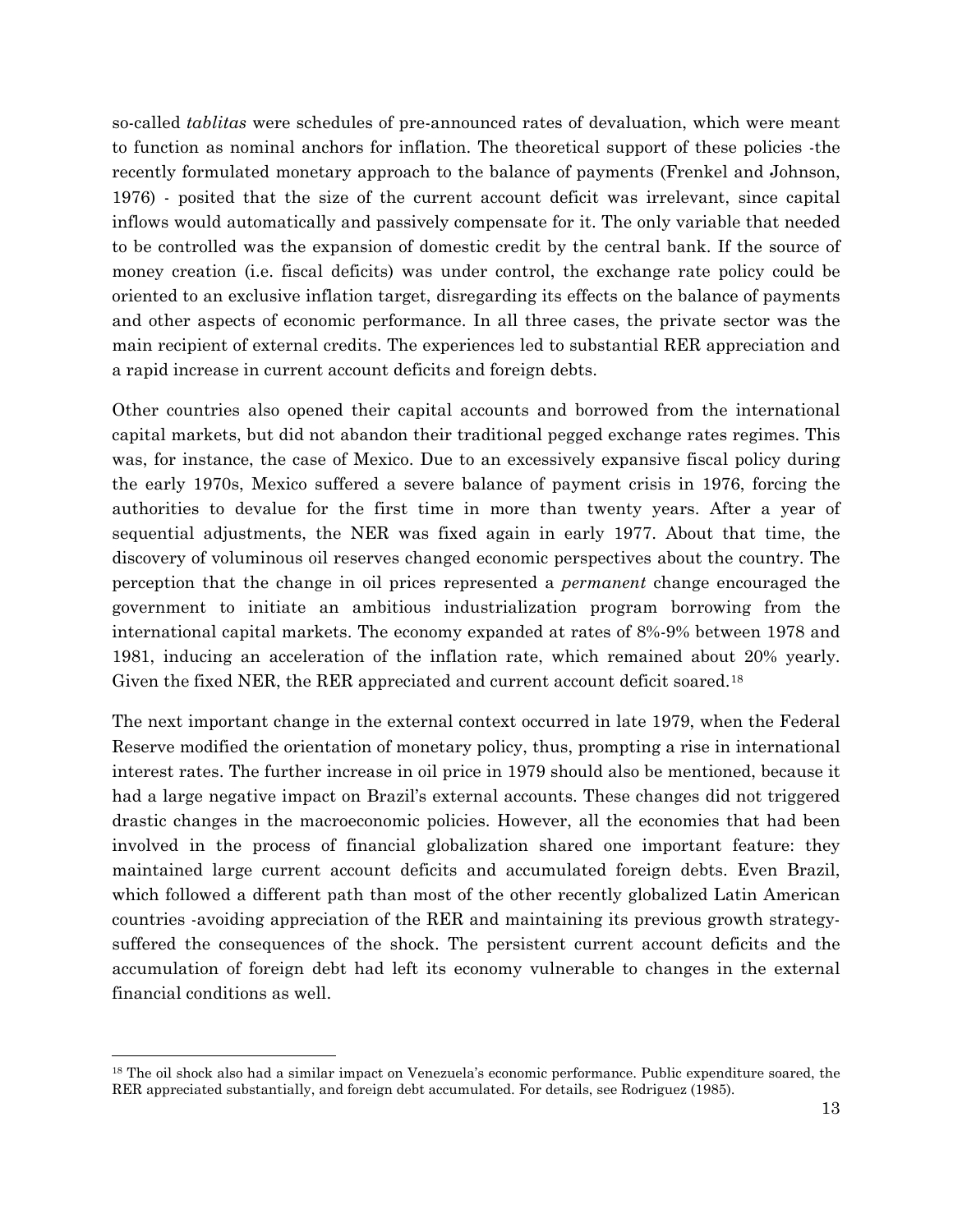#### **The 1980s**

The rise in international interest rates and virtually nil access to foreign finance in the early 1980s triggered massive balance of payments (and in some cases financial) crises in Argentina, Brazil, Chile, Mexico, Peru, Uruguay and Venezuela. The immediate reaction of national authorities to this new external scenario was to reorient macroeconomic policies to cope with the effects of the *debt crisis*. All countries relied on significant devaluations and oriented their monetary and fiscal policies towards the management of the fiscal and external disequilibria and their repercussions. Colombia was an exception. Since it had had a more cautioned approach to external borrowing during the booming period (i.e. it only contracted foreign debt during 1979-1982 and on smaller doses), the change in the external financial conditions had not such a perverse impact on its economy. In fact, Colombia was the only major Latin American country that managed to surf the early 1980s with positive GDP growth rates.

Between 1982 and 1990, the interaction of Latin American countries with international financial markets was limited to a series of negotiations of the external debt inherited from the crisis. During this period, foreign credit was rationed and subject to negotiations with the creditors banks and the IMF. The countries had to make substantial payments to honor at least part of their external obligations. However, not all major countries in the region performed the same during the period. Two main elements help explain the differences in their performances: first, the gap between the external financial needs and the financial aid provided by the international financial institutions (IMF, World Bank and Inter American Development Bank), and second, the inflationary processes that followed the devaluations of the early 1980s. Both factors were substantially more favorable for Chile and Colombia compared to Argentina, Brazil and Mexico.

In the case of Colombia, the needs of external finance were relatively manageable. Chile, on the contrary, was the country with the highest debt/GDP ratio in the region and its needs for external credit were bulky. However, it managed to receive the largest proportion of the disposable resources for the region from the international institutions and also to engineer a favorable debt restructuring (Ffrench-Davis, 2002 chap. 4). On the other hand, in both Chile and Colombia the inflation rate –although accelerated after the crises- never surpassed 35% a year. For these reasons, both countries managed to balanced their external accounts and avoid sharp devaluations after the first round of external adjustment. In the context of a manageable inflation rate, both countries used exchange rate regimes oriented towards preserving a stable RER. Colombia continued with the passive crawling peg regime that had been launched in the late 1960s and sustained a modest economic performance. Chile put into practice an innovative crawling bands regime in 1984 targeting a SCRER aimed at generating a significant trade surplus to compensate for the lack of external finance. Given that the initial fluctuation bands were too small, the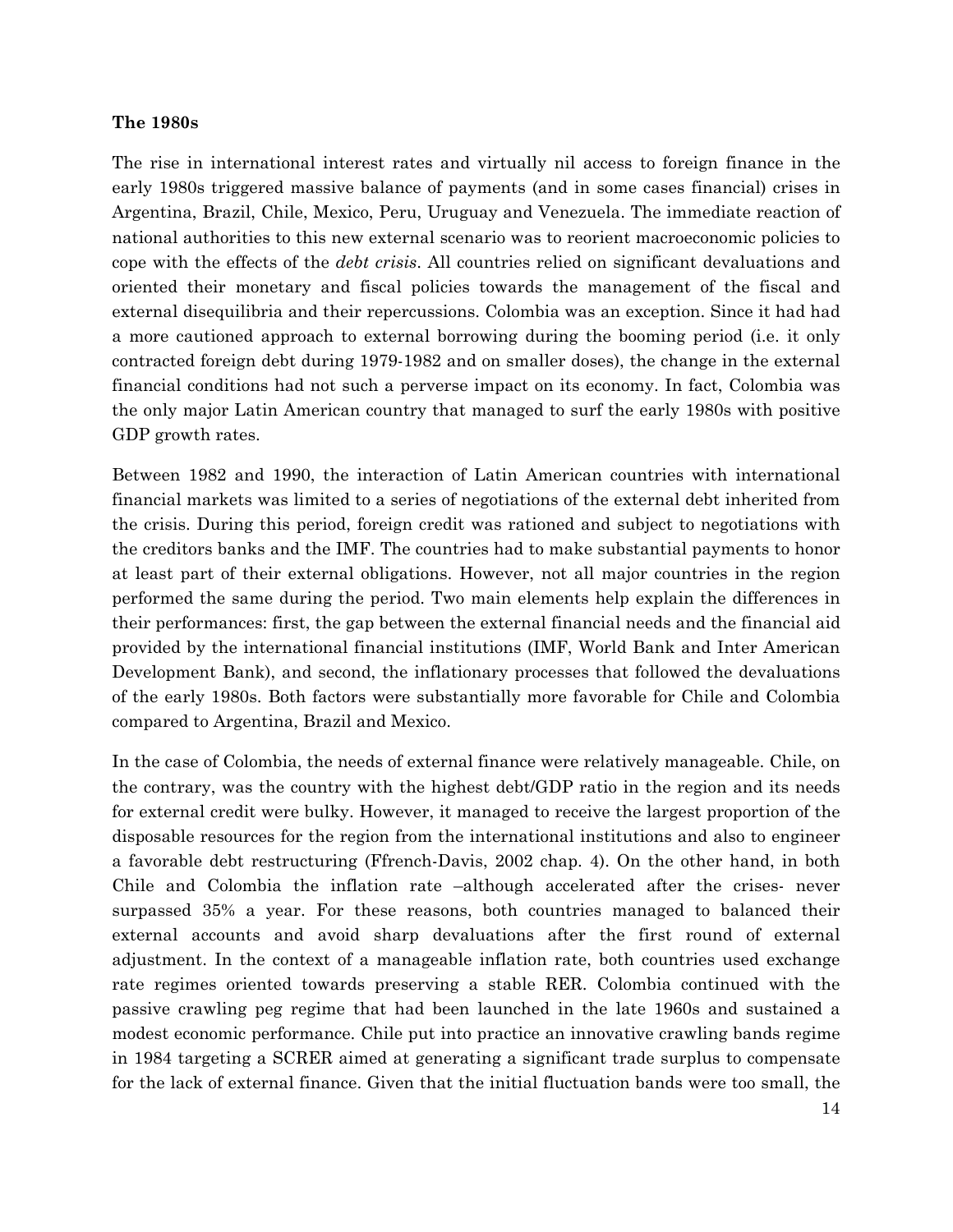system initially resembled a standard passive crawling peg. Later, in the second half of the 1980s, the fluctuation bands were gradually increased and then substantially sharpened in the early 1990s. The implementation of the crawling peg and crawling bands arrangement coincides with the beginning of the period of the highest and most sustained growth in Chile's history. Section 5 analyzes this experience in greater detail as the paradigmatic Latin American example of exchange rate regime targeting the RER in the post debt crisis period.

The size of the external gap and the acceleration of inflation following the crises intensely affected the economic performance of Argentina, Brazil and Mexico. For these countries, the 1980s were a *lost decade*. In Mexico the inflation rate passed from being around 30% annually to above 100% after the crisis. Between 1984 and 1986, it remained oscillating around annual figures of 60-70% and then accelerated again in late 1986, reaching rates above three digits up until mid 1988, when a successful stabilization program managed to bring down inflation. In Argentina and Brazil, inflation rates never fell below three digits, except immediately after launching the heterodox stabilization plans in the mid 1980s, when inflation rates transitorily descended to 2-digit figures. None of these three countries managed to close the external financial gap and reach a restructuring agreement with their creditors. In order to induce external adjustments, they continually relied on sharp devaluations. All three countries attempted to stabilize prices with programs that targeted external and financial equilibria. These programs also included some sort of agreement with the international financial institutions and the foreign creditors. However, external credit rationing made it increasingly difficult to maintain external and fiscal equilibria, forcing the authorities to devaluate. Devaluations, in turn, accelerated the inflation rate.

By the mid 1980s, the inflationary process tended to accelerate in both Argentina and Brazil. In order to stop these developments, Argentina in 1985 and Brazil in 1986 launched the so-called heterodox stabilization programs.[19](#page-16-0) These were shock-therapy plans in which the fixation of the NER was used as the main nominal anchor. One special characteristic of these programs was that the authorities substantially devalued the domestic currencies before the fixation. The Southern Cone programs have taught that stabilization plans are typically followed by real appreciation due to inertial inflation after the fixation. The exante devaluation was meant to compensate for such an expected appreciation, but also because the authorities wanted to reach an *ex-post* competitive RER. Given the lack of foreign credit, external balance could only be achieved by substantial trade surpluses, for which a competitive RER would be crucial. The initial conditions of the programs also required external and fiscal equilibria compatible with the fixed exchange rate. To that end,

<span id="page-16-0"></span><sup>19</sup> Almost simultaneously, Israel implemented a stabilization program that shared many similarities with those in Argentina and Brazil. The Israeli plan was successful at stopping inflation and also contributed to the recovery of the economy. For details, see Fischer (1987) and Bruno (1988).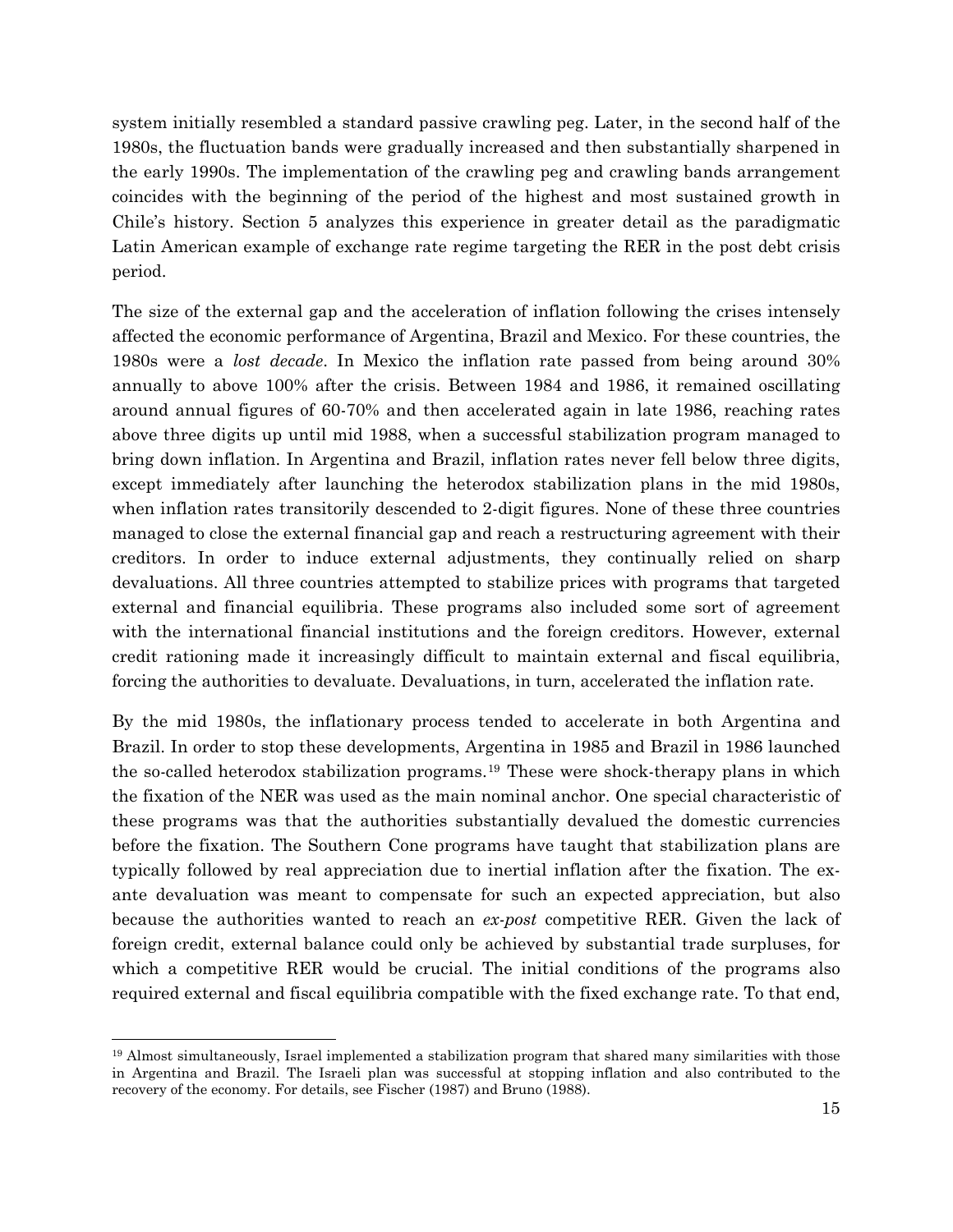agreement with the external creditors and the international financial institutions aiming to soften the credit constraint was also essential. The heterodox component of the plans was the use of incomes polices (price and wage controls) to coordinate the dynamics of the labor and goods markets with the fixed exchange rate and to stop the widespread use of indexation mechanisms. Another innovative element of these programs was the monetary reforms that included the introduction of new currencies (the *Austral* in Argentina and the *Cruzado* in Brazil). The plans were initially successful in both reducing inflation significantly and in fostering economic recovery. However, the difficulties involved in preserving the external and fiscal balance led to new devaluations and fiscal adjustments that derived in the acceleration of inflation and recessions.[20](#page-17-0)

After reaching an inflation rate of 165% in 1987, Mexico launched a stabilization program in 1988, which shared some similarities with those previously implemented in Argentina and Brazil. The *Pacto de Solidaridad Económica* (Economic Solidary Pact) was a plan that combined fiscal adjustment, fixation of the NER and incomes policies. The program was successful in bringing inflation down. One year after, it was reformulated. The exchange rate regime was replaced by a crawling peg following a small rate of devaluation. In November 1991, the crawling peg was substituted with a band within which the NER was allowed to fluctuate. The ceiling of the band was increased by small daily adjustments, while the floor remained constant. Since the stabilization program was launched, the RER tended to appreciate and the economy started to register increasing current account deficits. However, contrary to the experience of Argentina and Brazil with the heterodox plans, Mexico was not forced to give up the exchange rate regime and devalue its currency to achieve external balance. The change in the international financial conditions during the late 1980s helped the country maintain the macroeconomic policies. The highly liquid environment, low international interest rates and especially the restructuring of its external debt in 1989 under the Brady Plan made Mexico a very attractive destination for international investors. Thus, Mexico began the 1990s with a macroeconomic configuration characterized by an (asymmetric) crawling band within which the NER remained virtually fixed, rapid liberalization of trade and finance, RER appreciation and both increasing current account deficits and increasing capital inflows. This configuration persisted until 1994, when the fear of foreign investors concerning the sustainability of the (virtually) fixed exchange rate triggered a reversal of capital flows and a balance of payments crisis.<sup>21</sup>

<span id="page-17-0"></span><sup>20</sup> Analyses of the characteristics of the Argentine Austral Plan can be found in Frenkel (1987) and Heymann (1987). For details of the Brazilian Cruzado Plan, see Bacha (1987).

<span id="page-17-1"></span><sup>21</sup> See Dornbusch and Werner (1994) and Ros (2001).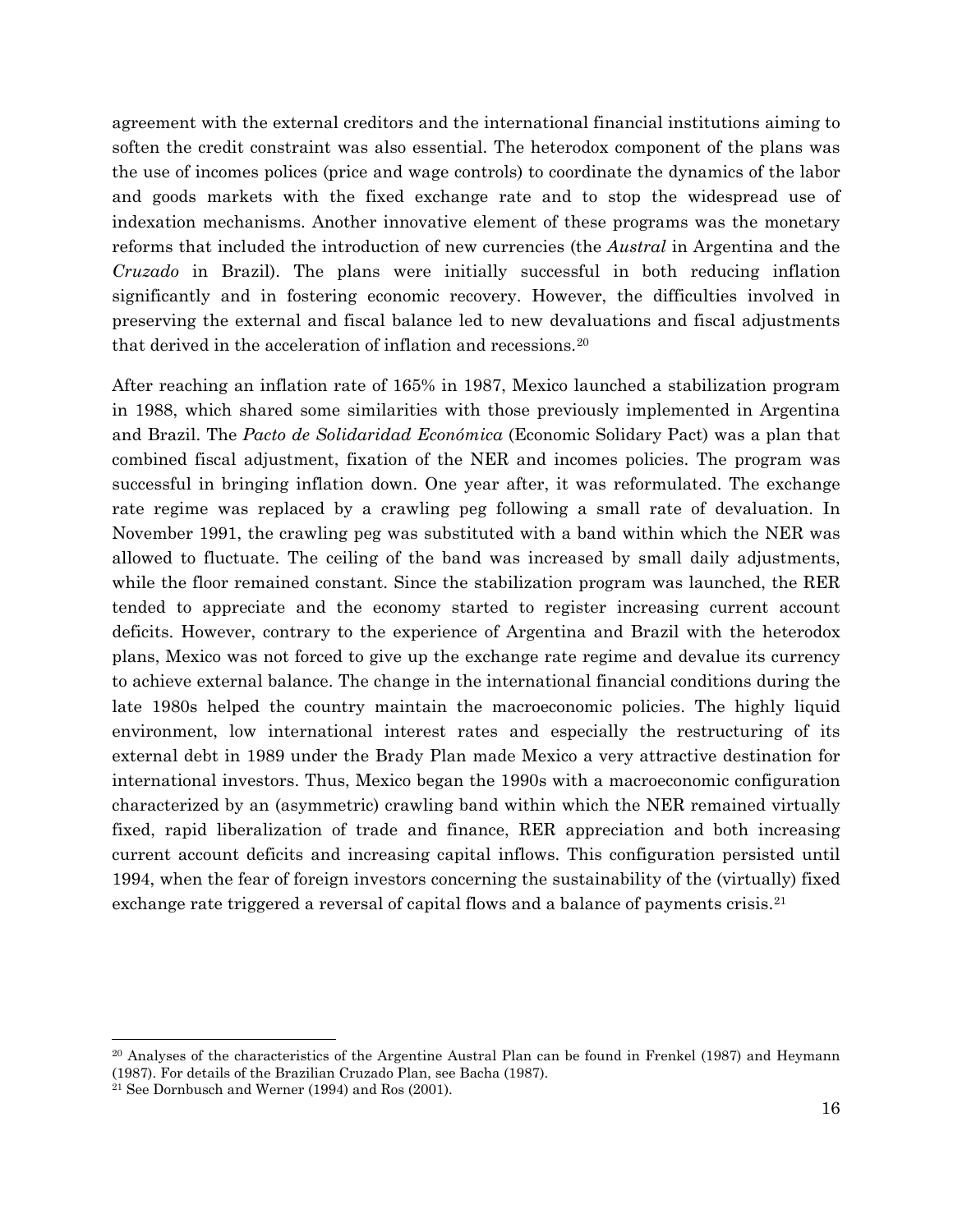#### **The 1990s**

The change in the international financial conditions beginning around 1989 represented another turning point for macroeconomic policies in Latin America. As in the second half of the 1970s, this new period was also characterized by high liquidity and low interest rates in international financial markets. In such a context, in 1989 the US government launched the Brady plan, which aimed to help highly indebted countries relieve their debt burden with international banks. Debt was converted into bonds –called Par and Discount– collateralized with US Treasury bills. After Mexico, Costa Rica (1989), Venezuela (1990), Uruguay (1991), Argentina (1992), and Brazil (1992) signed debt restructuring agreements within this framework. The increased deregulation of domestic financial systems in developed economies also contributed to this process by widening the group of institutions demanding assets from these new emerging market countries. Overall, these changes in the international context "pushed" capital from developed countries into the developing world (Calvo et al., 1993). For Latin American countries, this new international context meant the end of the external credit rationing they had faced during the 1980s. Mexico, Argentina Brazil and Chile became the main recipients of foreign capital, but Colombia, Peru and other countries also received significant volumes. Capital inflows to Latin America peaked in 1993, fell in 1995 as a consequence of the Mexican crisis and grew again until the eruption of the Asian crises in 1997-1998.

Once again, national macroeconomic policies adapted to the new international context according to the previous evolution of the economies and national policy agendas. Two polar strategies can also be identified for this period. Argentina, Brazil and Mexico, which had unsuccessfully fought high inflation and remained stagnant during the 1980s, welcomed the novel international financial context because it made viable to carry stabilization programs using the NER as nominal anchors without facing the external credit constraint that prevailed in the previous decade.

As mentioned above, Mexico launched the *Pacto de Solidaridad Económica* based on an almost fixed exchange rate. Argentina did so even more aggressively, launching the socalled "convertibility" regime in early 1991, which was characterized by the fixation of the domestic currency against the US dollar (AR\$/\$ 1) and the establishment of a currency board system by law. The convertibility was implemented concurrently with liberalizing measures including an almost complete liberalization of trade flows and full deregulation of the capital account of the balance of payments. There was also an impressive process of market-friendly reforms, targeting the privatization of a large proportion of state-owned enterprises. The stabilization program also involved price negotiations between the government and several productive sectors, aimed at reinforcing the effect of the exchange rate peg as a nominal anchor on inflation. The program was very successful at curbing high inflation. However, as occurred in Mexico, stabilization came together with RER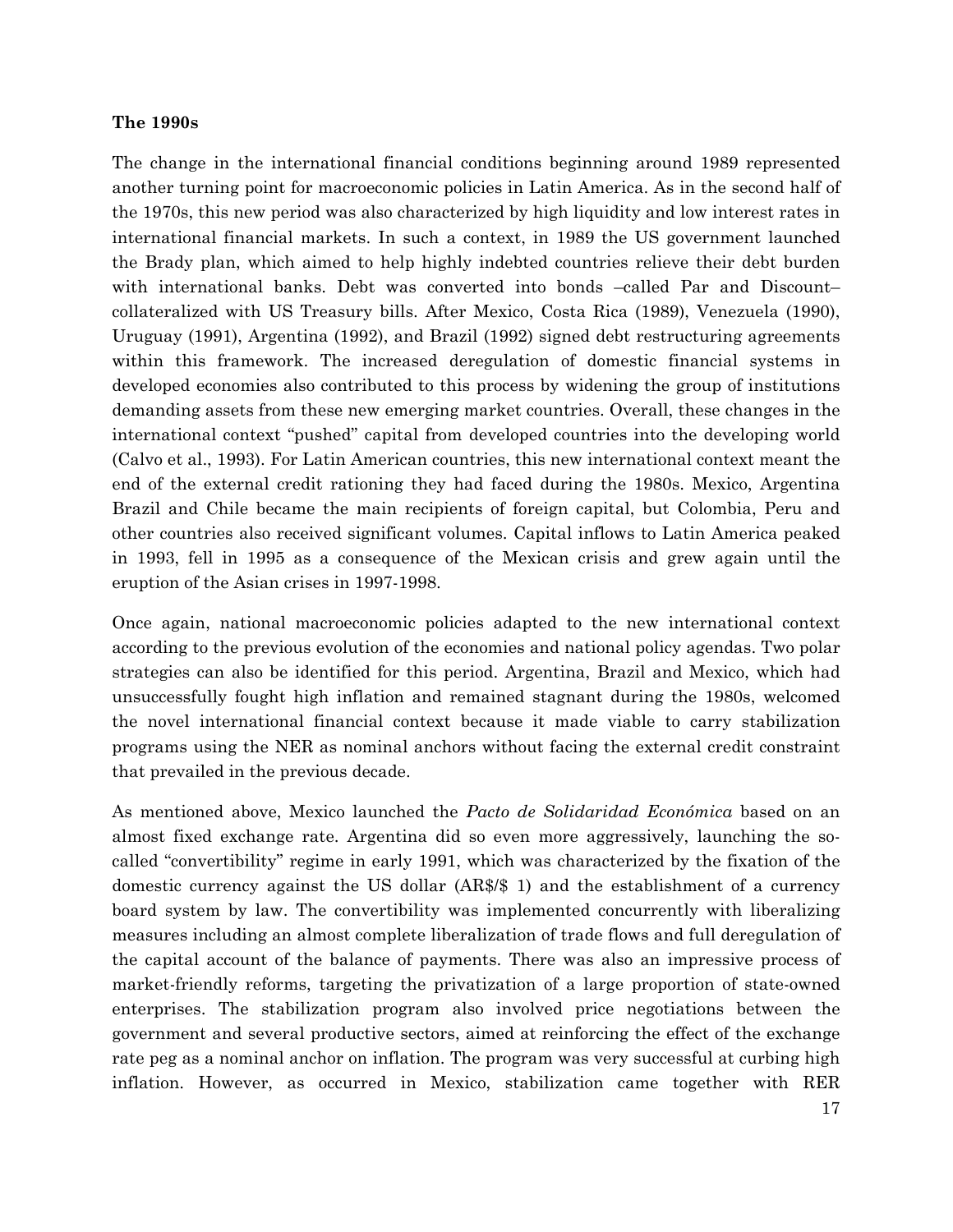appreciation, large current account deficits and growing external debt, which finally ended up in a dramatic currency and financial crisis in 2001-2002. Section 4 analyses the case of the Argentine convertibility regime in detail.

The case of Brazil is similar. The country had received significant capital inflows during the early 1990s, but at that time the authorities found them problematic as they hindered the conduction of monetary and the exchange rate policies based on a passive crawling peg regime. The new international context became functional to macroeconomic policy only in 1994, when the Real Plan was launched. The stabilization program was implemented in three steps.[22](#page-19-0) First, a comprehensive adjustment of fiscal accounts, implying substantial cuts in the federal budget, was implemented. The second stage included a monetary reform, in which a new unit of account (the Unit of Real Value, URV) pegged to the US dollar was introduced. The goal of this second stage was to facilitate the gradual re-denomination of existing contracts -with overlapping indexing mechanisms- in the new URV. Since the value of the URV was fixed in terms of US dollars, the conversion of the contractual system into UVR helped eradicate indexation mechanisms from the economy.[23](#page-19-1) Finally, in July 1994, once the process of re-denomination of the contractual system into the new unit of account was concluded, the central bank started to issue the URV. The URV, latter renamed as *Real,* began to operate as the new currency. Under the new exchange rate regime, the monetary authority was committed to selling FX reserves once the price of the *Real* reached one US dollar, but was not obliged to intervene when it was below that parity. As in the cases of Mexico and Argentina, the purpose of this semi-fixed regime (also called the asymmetric band) was to provide an anchor for inflation. The effects of the Real Plan on the RER, the external accounts and debt accumulation were similar to those observed in Mexico and Argentina, and the process finally led to an exchange rate crisis in early 1999.

The other polar strategy during the 1990s was that followed by Chile and Colombia. Unlike Argentina, Brazil and Mexico, these countries had been growing since the mid 1980s (especially Chile), while maintaining relatively manageable inflation rates. Chile and Colombia also adapted their macroeconomic policies to the new international financial conditions, but always while trying to maintain a cautious orientation regarding capital inflows and their effects on the real economy. Their macroeconomic policies aimed to preserve the configuration of relative prices and external trade, which were at the core of their ongoing growth strategies. Capital inflows, particularly short term flows, were considered potentially damaging, because they could induce RER appreciation and have destabilizing effects on monetary policy. Given that inflation was not as severe a problem as in Argentina, Brazil and Mexico, these countries oriented their macroeconomic policy so as

<span id="page-19-0"></span><sup>&</sup>lt;sup>22</sup> For a detailed analysis of the political and economic conditions in which the Plan Real was implemented as well as its results, see Bacha (2002).

<span id="page-19-1"></span><sup>&</sup>lt;sup>23</sup> The intellectual roots of the monetary reform are due to a paper by Persio Arida and Andres Lara-Resende (1985), popularized by Rudiger Dornbusch (1985) as the "Larida proposal".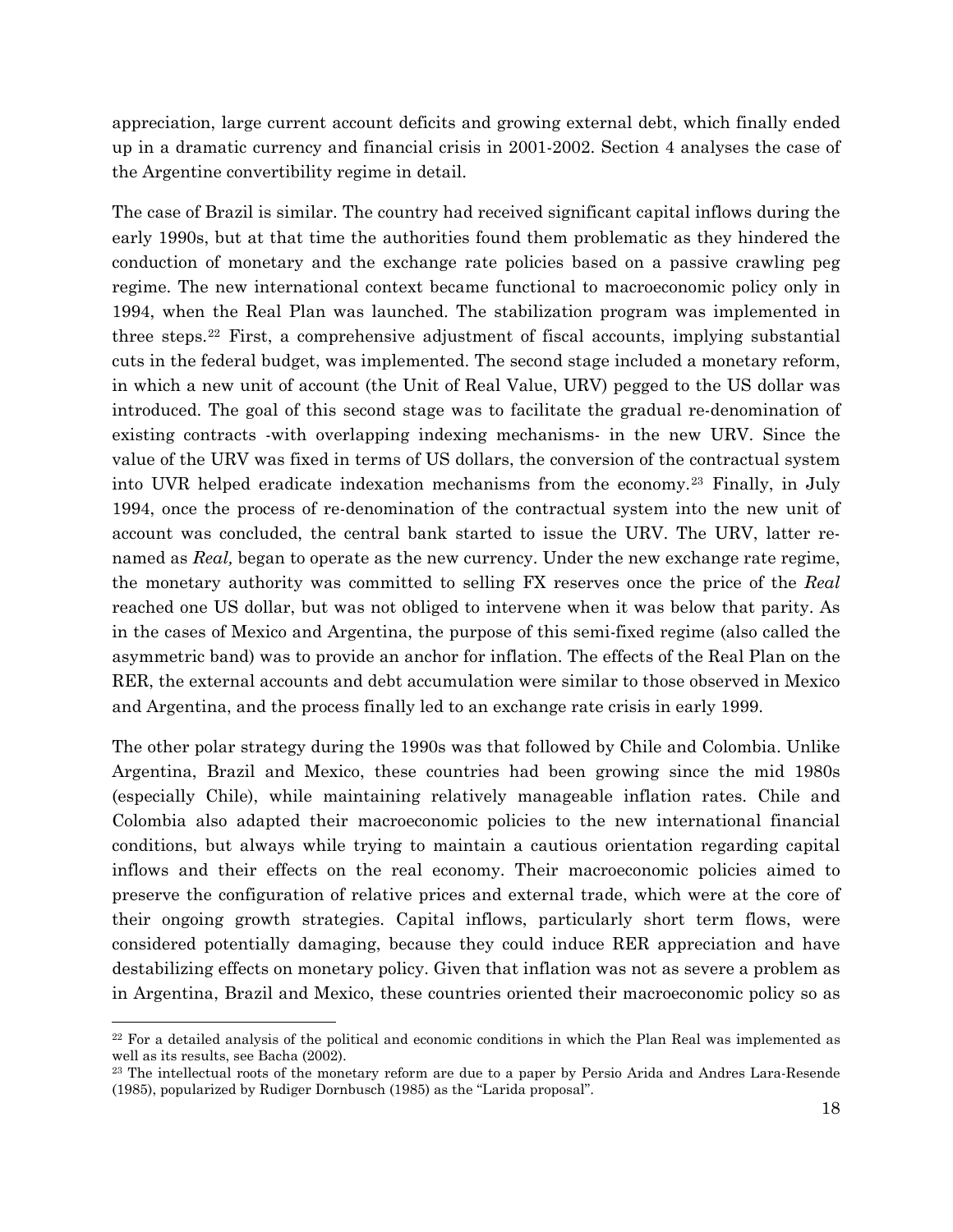to preserve a relatively competitive RER, while providing at the same time enough monetary autonomy to achieve a gradual deceleration in the inflation rate. To that end, macroeconomic policy was configured around two key elements. First, a crawling band regime, which was meant to maintain a SCRER in the medium run while generating NER volatility in the short-run. Second, since the degree of NER volatility was not enough to guarantee monetary policy autonomy, both countries also adopted regulations on the capital account. This gave monetary policy enough room to target a gradual decrease in inflation rates. Thus, without using the NER as a nominal anchor, both Chile and Colombia achieved a gradual deceleration of inflation during the first half of the 1990s and maintained relatively high rates of economic growth (especially Chile).<sup>[24](#page-20-0)</sup>

Peru represents a singular and interesting case in this narrative. During the 1980s, the country followed a similar path to those of Argentina, Brazil and Mexico, including the implementation and failure of a heterodox stabilization program and the acceleration of inflation, which ended in a hyperinflationary episode in 1989-90. Thus, like the other three countries, Peru began the decade with high inflation and a stagnant economy. However, as occurred in Chile and Colombia, the macroeconomic policy followed during the early 1990s managed to reduce inflation significantly without fixing the NER. In 1990, the central bank of Peru stopped targeting the NER and adopted a system of monetary targets and managed floating. The restrictive monetary policy between 1990 and 1992 led to a substantial RER overvaluation (i.e. the rate of NER depreciation was significantly below the rate of inflation), which helped decelerate the inflation rate (Dancourt, 1999). Up until 2002, when the country adopted an inflation targeting regime with "pure" floating, the central bank maintained this policy relying on interventions in the FX market as the main mechanism to control the quantity of money and manage the NER. The strategy proved to be successful to reduce the inflation rate without generating recessionary trends. Between 1994 and 2002, the economy expanded at about 4% annually and the inflation rate fell from about 40% to less than 3%.

The rise of international interest rates in early 1994 was an important factor causing the Mexican currency crisis. Speculation against the peso during that year finally forced the authorities to let it float in December 1994. The economy contracted by 6.2% in 1995 and many domestic banks went bankrupt. The *tequila* effect spread to Argentina, which also suffered a sudden stop of capital inflows. Granted a voluminous financial assistance package led by the IMF, the Argentine authorities managed to preserve the convertibility regime in 1995. That did not prevent, however, the recessive impact of capital outflows on the activity level (-2.8%) or the severe financial crisis that led many domestic banks to

<span id="page-20-0"></span><sup>24</sup> Analyses of the Colombian experience with the crawling-bands-cum-capital-controls strategy can be found in Ocampo and Tovar (2003), Villar and Rincon (2000) and Williamson (1996). The case of Chile is discussed in greater detail in section 5.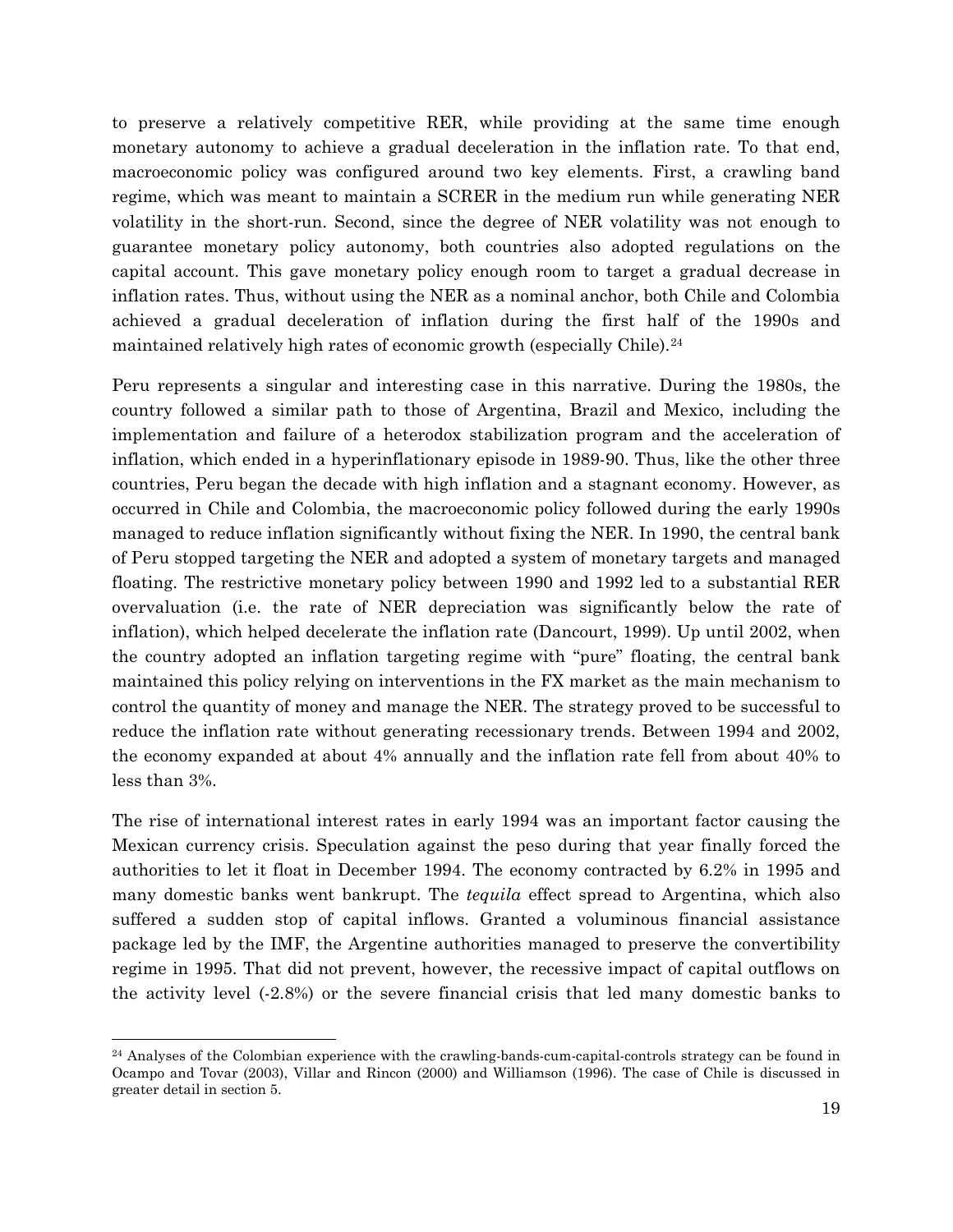bankruptcy. The Asian and Russian crises in 1997-1998 affected Brazil, whose external account was showing signs of vulnerability. In 1998, the current account deficit had reached 4.5% of GDP and the RER a level 30% lower than the average of the 1980s. In January 1999, after several months of resisting a persistent speculation against its FX reserves, the Brazilian central bank decided to let the Real float. The financial contagion of the Asian and Russian crises and the currency crisis in Brazil triggered a prolonged depression in Argentina beginning in the second half of 1998 and ending in a financial and external crisis in 2001-2002. The consequent economic collapse resulted in a 21% contraction in GDP with respect to the peak of mid 1998 and up to a 21.5% rise in the unemployment rate, leaving half the population below the poverty line. The government also declared a massive default on its external debt. In Section 4, we analyze the Argentine experience under the convertibility regime as the paradigmatic example of the three major Latin American countries that during the 1990s oriented their exchange rate policies to stabilize prices.

As opposed to Argentina, Brazil and Mexico, Chile, Colombia and Peru did not suffer external crises during the 1990s. Certainly, the RER in both Chile and Colombia followed appreciating trends between the mid-1990 and the unfolding of the Asian crises in 1997- 1998. These trends were, in fact, facilitated by the monetary authorities of these countries, who decided to drive the bands downwards in the mid 1990s. These decisions were supported by their understanding that a real appreciation was justified in terms of economic fundamentals. The fact that the Mexican crisis had not significantly affected capital inflows to these economies, combined with a widespread belief during that time that capital flows to emerging markets were a permanent (and stable) phenomenon, strengthened monetary authorities' conviction that RER appreciations were required. However, the resulting appreciation experienced by these countries was moderate and short-lived compared to those in Argentina, Brazil and Mexico. This difference helps to explain their relatively more robust external conditions and their greater degree of freedom to control the exchange rate when the crises hit their economies. Nonetheless, the Asian and Russian crises had a negative impact on Chile, Colombia and Peru. The greater flexibility of the exchange rate regimes in Colombia and Peru did not prevent the negative domestic financial effects of NER depreciation and capital outflows, and both Colombia and Peru suffered financial crises in 1999.

#### **The 2000s**

The Mexican crisis of 1994, but more markedly the Asian and Russian crises of 1997-1998 induced important changes in the views of policy makers and economists concerning the choice of exchange rate regimes in developing countries. A number of authors began to argue that in a world of high capital mobility, intermediate regimes were highly prone to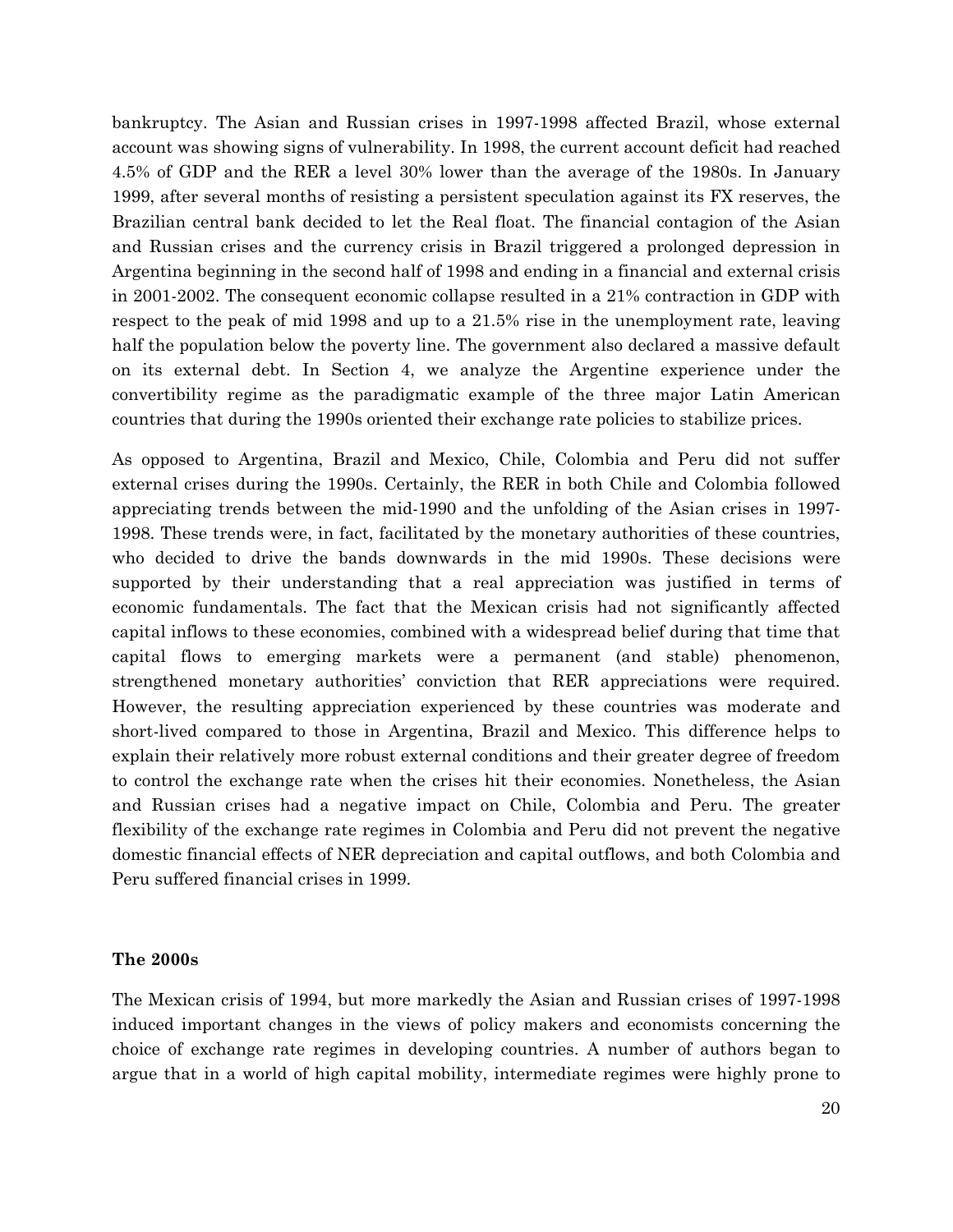currency crises. Thus, a notion gradually started to emerge suggesting that developing countries should either have a pure floating exchange rate or a hard peg regime –such as a currency board or full official dollarization. The IMF was especially emphatic about the benefits of the polar regimes suggested by this view (Fischer, 2001). The prevalent opinion actually favored pure floating regimes as a better institutional setting to deal with the admitted volatility of capital flows. However, since Argentina's convertibility –and other hard pegs in a few small countries like Hong Kong- had survived these crises, the prevalent view reserved a status for hard pegs as a corner solution for a few special cases.

Most Latin American countries opted for "pure" floating and inflation targeting (FIT) for their exchange rate and monetary regimes. After the crisis, Mexico let the peso float while using a monetary policy of monetary aggregates to control inflation. In 1999, the country switched to an inflation targeting monetary regime, with a monetary instrument to determine the interest rate that later evolved into the formal utilization of an overnight interest rate. Also in 1999, Brazil, Colombia and Chile joined the club of Latin American FIT countries. Brazil did so as a result of the currency crisis it suffered at the beginning of that year. Both Chile and Colombia had already been utilizing annual targets of inflation since 1990 and 1991 respectively. Although they were not labeled as inflation targeters at that time, these countries can be considered pioneers in the implementation of such a regime in the region. Peru had been using managed floating jointly with a monetary regime based on quantitative monetary targets since the early 1990s. In 2002, the central bank formally adopted a "pure" floating and an inflation targeting regime. Initially, the authorities kept monetary aggregates as main policy instrument, but in 2003 they switched to overnight interest rate, coupled with sterilized interventions.

Despite their public statements about their exchange rate regime choice, none of the Latin American FIT countries have let their currency float the way assumed under a conventional FIT arrangement (Chang, 2008). Central banks in Latin American FIT countries have not had a passive role in the determination of the NER and therefore their exchange rate regimes are better classified as managed floating. Evidence shows that central banks in these countries have set their reference interest rate in reaction to NER movements. A priori, this is not inconsistent with a pure FIT regime. Given that the NER is an important transmission mechanism for monetary policy and that its level and changes have important effects on inflation and aggregate demand, FIT central banks can use the interest rate (i.e. policy instrument) to influence inflation through its effects on the NER (Mishkin and Schmidt-Hebbel, 2002). However, the behavior of the central banks in Latin American FIT countries has gone beyond influencing the NER via interest movements. Intervention in the FX market has been common practice. Moreover, as documented by Chang (2008), central banks in the Latin American FIT countries have explicitly claimed a right to intervene in the FX market. Even the central bank of Chile -which announces the scope and timing of its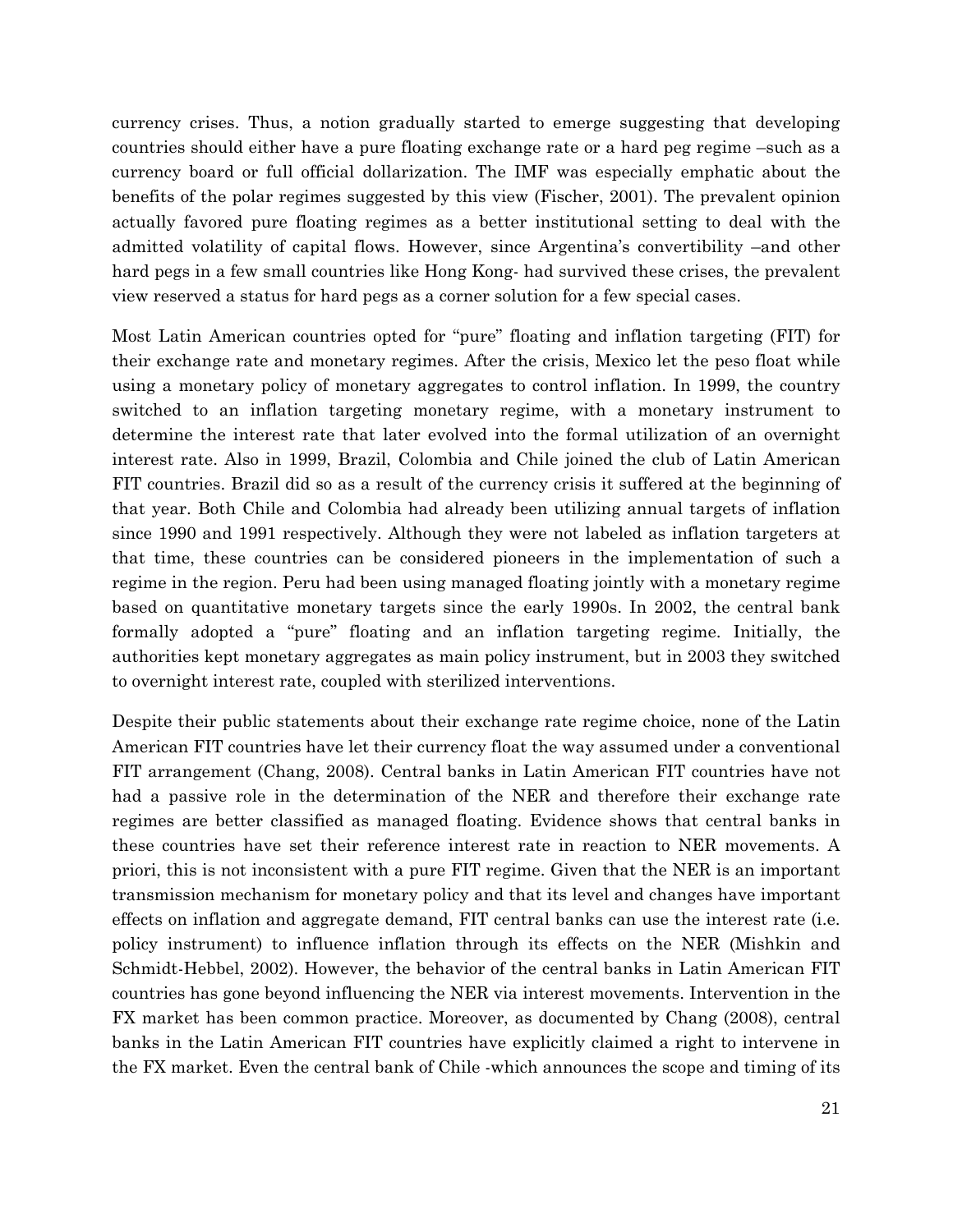interventions to make them transparent for the public-, can hardly be considered a pure floater.

Between the late 1990s and the early 2000s, intervention in the FX market appeared to be motivated by the attempt to avoid substantial NER depreciations. Some analysts have interpreted their behavior as a case of "fear of floating". According to Calvo and Reinhart (2002), there are two main reasons why countries may fear to float. First, nominal depreciations are likely to accelerate inflation. In this regard, FX interventions appear to be a policy instrument that complements overnight interest rates in curbing inflation, as explained above. For instance, De Gregorio et al. (2005) explain that the Central Bank of Chile decided to intervene in the FX market to contain the depreciation pressures during 2001 and 2002 generated by the 9/11 attack, the convertibility collapse in Argentina and turbulence in Brazil due to the presidential elections. According to the authors, the authorities believed that in these episodes the NER overreacted and that a monetary tightening would have unnecessarily deepened the cycle. Chang (2008) cites memorandums from the central bank of Brazil invoking similar arguments for their FX interventions during the turmoil before the presidential elections in 2002. Second, sudden upward movements in the NER can have undesired balance sheet effects in dollarized economies. With this motivation, interventions are meant to target financial stability as a policy objective in its own right. Peru, the country with the most dollarized financial system among the Latin American floaters, is probably the best example –if any- of this case.[25](#page-23-0) As some analysts have observed, given the high degree of financial dollarization, the Peruvian version of the FIT policy has had an explicit focus on ameliorating NER fluctuations that can affect the normal behavior of the financial system (Dancourt, 2009). Moreover, the central bank has purposely accumulated FX reserves so that it can serve as lender of last resort in dollars in case of a bank run (Dancourt, 1999 and Armas and Grippa, 2006).

Between 2004 and 2008, international financial markets increased their appetite for risk leading to an unprecedented surge in capital flows to developing countries. The policy reaction in many of these countries was to actively intervene in the FX market; but contrary to what is expected under the fear of floating hypothesis, central banks purchased FX. Two main explanations have been offered to understand this behavior. One suggests that countries accumulate reserves to reduce NER volatility and to prevent large swings of the NER due to international capital volatility (Aizenman and Lee, 2007). The other indicates that it is the consequence of a development strategy based on an exchange rate policy aimed at preserving an undervalued RER or SCRER (Dooley et al, 2007). This latter strategy has sometimes been labeled as neo-mercantilism.

<span id="page-23-0"></span><sup>25</sup> In December 1999, 82% of credit in Peru's financial system was denominated in dollars. Since then there was an explicit policy to de-dollarize the economy. By December 2008, the level fell to 52%. Other dollarized countries, like Argentina, Bolivia and Uruguay, have also taken explicit measures to reduce financial dollarization in their economies during the 2000s.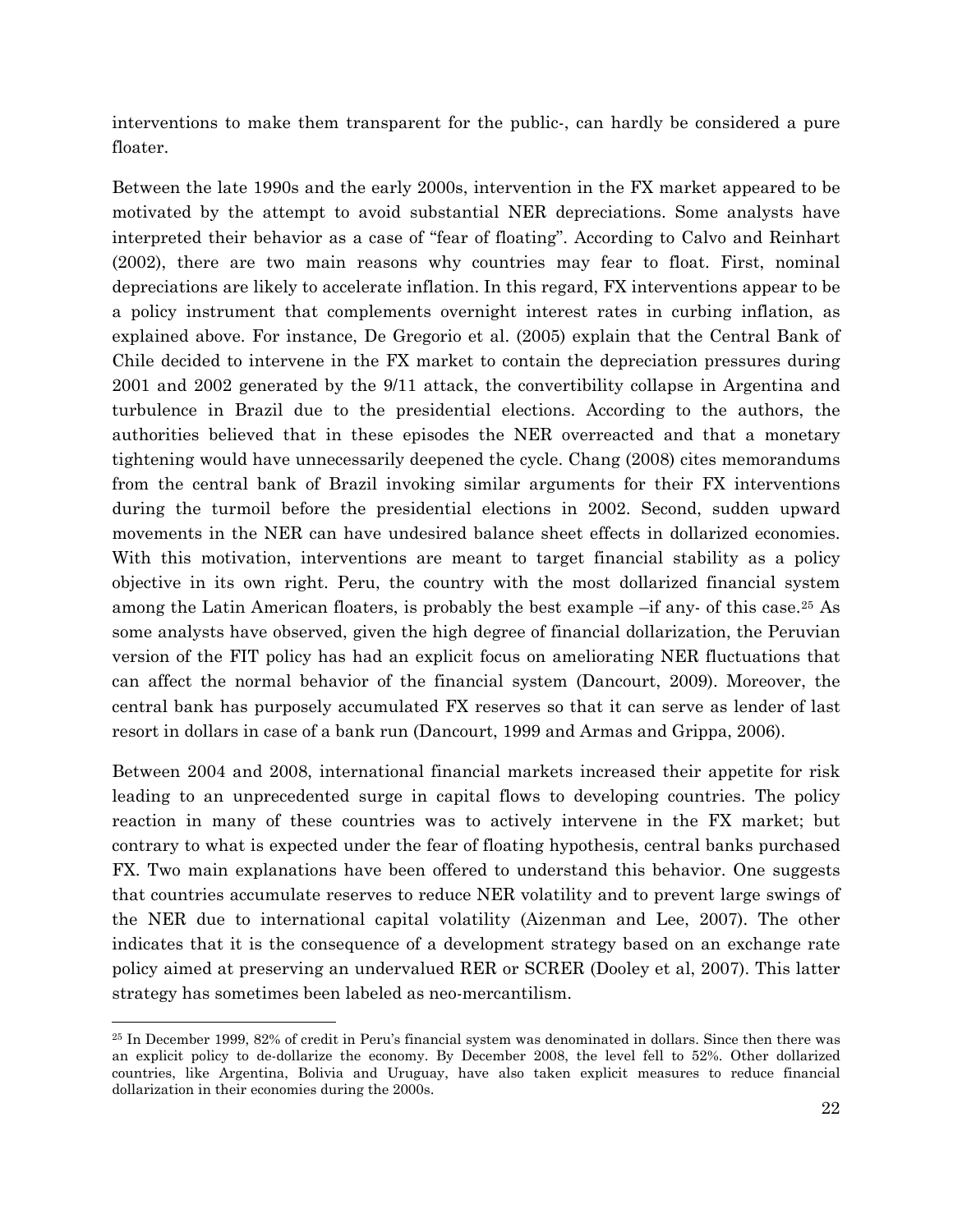During this period, central banks in Latin American FIT countries accumulated a substantial volume of FX reserves. The process of reserve accumulation, however, was not homogenous across countries. Between 2004 and 2008, Brazil quadrupled its stock of FX reserves, Peru more than tripled it and Colombia doubled it. Mexico, although increasing the stock of FX reserves during this period (+50%), had a less systematic strategy. The Central Bank of Chile had a more passive role the FX market: it only began to accumulate reserves persistently in mid 2007, increasing its stock of foreign exchange reserves by 50% between that period and Lehman Brothers' collapse. However, the accumulation of FX by the fiscal stabilization funds during the copper price boom since 2004 helped substantially to avoid a massive exchange rate appreciation without requiring the intervention of the central bank. Many analysts, including the authors of this paper, interpret this recent trend as an effort to prevent excessive appreciations of the RER.[26](#page-24-0) It is important to notice, however, that the latter does not mean that these countries followed a SCRER or neomercantilist strategy: preventing excessive RER appreciations markedly differs from pursuing a stable and competitive RER. In the last section of this paper, we make the claim that preventing excessive real appreciations can be understood as part of a broad precautionary motive. In our view, the recent trends of exchange rate policies in Latin American FIT countries are better interpreted as an example of this general motive, rather than the result of pursuing a SCRER or neo-mercantilist strategy.

There are several reasons making it inappropriate to include the Latin American FIT countries within the neo-mercantilist group. First, as documented by Chang (2008), all central banks from these countries have made explicit statements that they do not pursue exchange rate targets. They claim that under their regimes exchange rates are determined by fundamentals and interventions are only meant to avoid excessive deviations from fundamental levels. Certainly, claims may contradict actual actions. However, they seem to be backed by the actual behavior of their RERs. In none of these countries, the behavior of the RER resembles that observed in other countries where authorities explicitly asserted that they were following SCRER strategies, as in Chile with the crawling bands (1985- 1995) or in Argentina with the managed floating after the convertibility crisis (2003-2008), which is commented on below.

First, the RERs in the FIT countries have tended to be substantially more volatile. Table 1 reports the coefficient of variation (standard deviation over mean) of the RER as an indicator of volatility.[27](#page-24-1) With the exception of Mexico and Peru, the RER has been substantially more volatile in the FIT countries than in the countries experimenting with a SCRER (Argentina 2003-08 and Chile 1985-95). The RER has been particularly volatile

<span id="page-24-0"></span><sup>26</sup> See Chang (2008) for the cases of Brazil, Colombia and Peru, Agosin (2009) for Chile and Dancourt (2009) for Peru.

<span id="page-24-1"></span><sup>&</sup>lt;sup>27</sup> The reported RER are the bilateral RER against the US, deflated by CPI indexes. The periods utilized for each experience exclude the year in which each regime was implemented.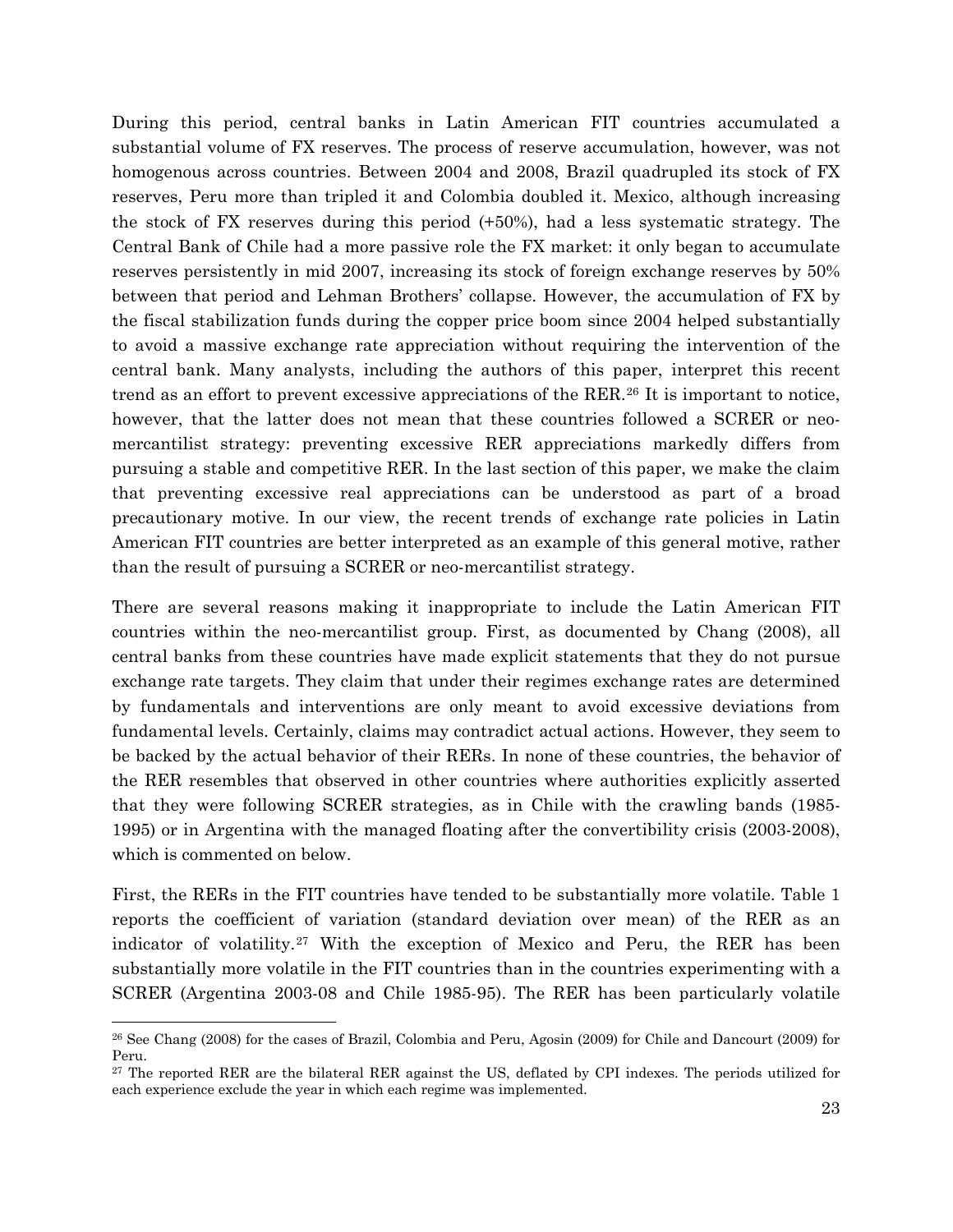under the Brazilian FIT: the RER has been 259% and 209% more volatile than under the managed floating in Argentina and the crawling bands in Chile, respectively. It is also interesting to notice that the switch from the crawling bands to the FIT has resulted in more volatility in the RER of Chile (+65%).

|                       | Coefficient of<br>Variation | Variation (%)<br>against Arg<br>$(2003-08)$ | Variation (%)<br>against Chile<br>$(1985-95)$ |
|-----------------------|-----------------------------|---------------------------------------------|-----------------------------------------------|
| Argentina $(2003-08)$ | 0.068                       | $0\%$                                       |                                               |
| Chile (1985-95)       | 0.079                       |                                             | $0\%$                                         |
| Brazil (2000-08)      | 0.244                       | 259%                                        | 209%                                          |
| Chile (2000-08)       | 0.130                       | 91%                                         | 65%                                           |
| Colombia (2000-08)    | 0.153                       | 125%                                        | 94%                                           |
| Mexico (2000-2008)    | 0.050                       | $-26%$                                      | $-37\%$                                       |
| Peru (2003-08)        | 0.066                       | $-3\%$                                      | $-16%$                                        |

Table 1: RER volatility

Mexico and Peru preserved stable RER, but at substantially appreciated levels. Mexico followed a persistent real appreciation trend since late 1996, which ended in early 2002 with a RER even more appreciated (about 8% lower) than the year before the *tequila* crisis (1994).[28](#page-25-0) Between early 2002 and the fall of Lehman Brothers in September 2008, the RER remained slightly more depreciated than during the pre-*tequila* crisis, but more appreciated than the 1980-2001 average. In Peru, the RER was maintained relatively competitive during the 2002-2007 compared to the average prevailing during the 1990s. However, it remained substantially appreciated if the comparison is made with the average during the 1980s.

In the other Latin American FIT countries, significant appreciation trends were also observed. When the inflation targets were threatened, central banks did not hesitate to induce NER appreciation to meet them. This was clearly observed in the wake of rising inflation fuelled by the surge in food and energy prices beginning in 2004. All central banks raised interest rates and allowed the NER to appreciate with the aim of limiting the passthrough from imported inflation. In Brazil, the RER depreciated between its currency crisis in early 1999 and late 2002 due to a succession of adverse shocks, including the Argentine

<span id="page-25-0"></span> 28 Graphs 1 to 6 in the appendix show the bilateral RER with the US (deflated by CPI indexes) between 1980 and 2008 in Argentina, Brazil, Chile, Colombia, Mexico and Peru. Each series has a base equal to 1 for the average RER between 1980 and 2008.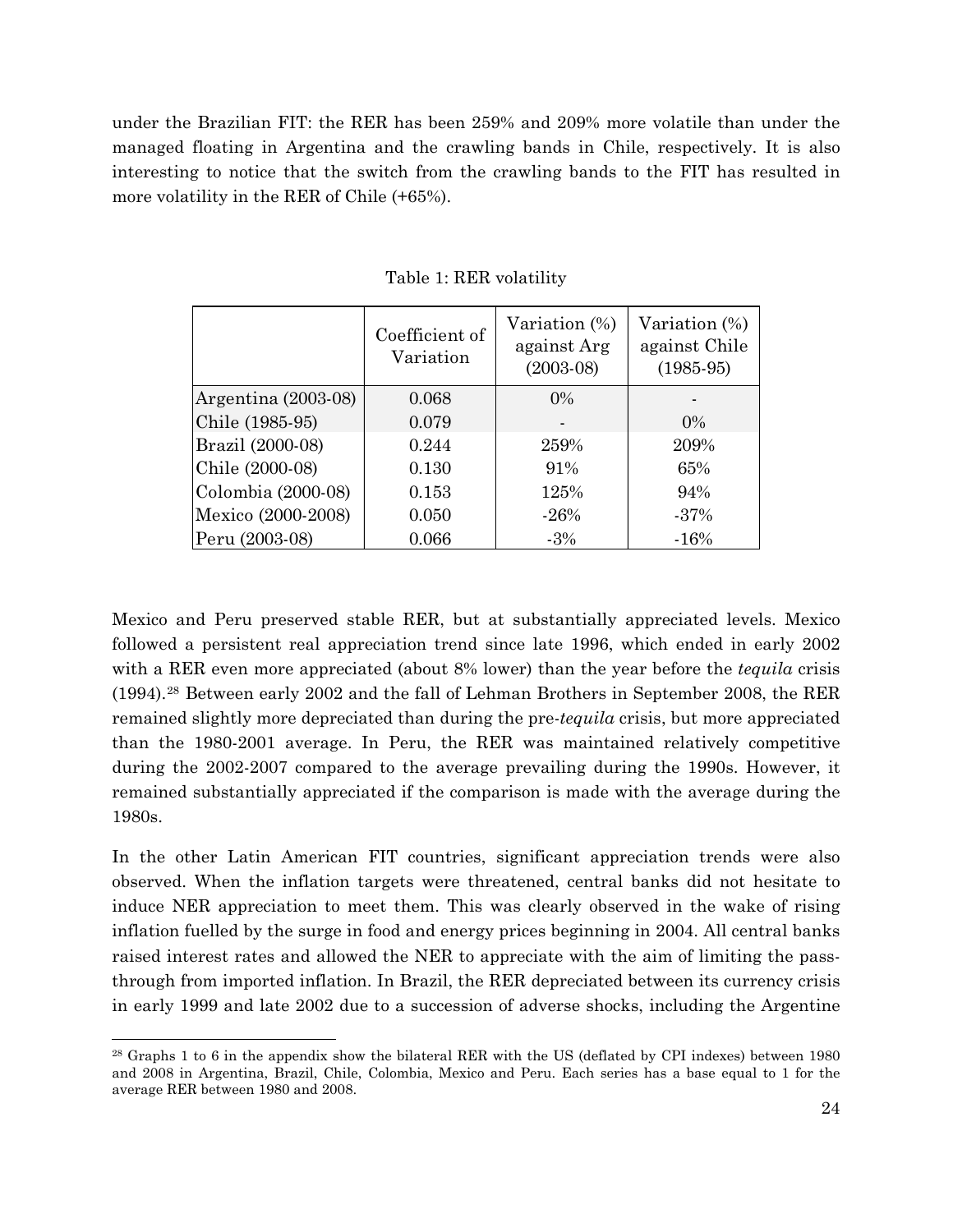2001-2002 crisis, its domestic energy crisis in 2001 and capital flight due to the political uncertainty around the election of President Lula Da Silva in 2002. Beginning in late 2002, the RER followed a systematic appreciation trend, which has been substantially exacerbated since 2004. This trend lasted until Lehman Brothers' bankruptcy. At that moment, the RER had reached a minimum about 8% lower than the pre-1999 crisis and about 30% lower than the 1980-2008 average. The trajectory of the RER in Colombia was similar to that in Brazil. After a period of sustained depreciation resulting from similar adverse shocks, the RER followed a persistent appreciation trend. By mid 2008, its level reached the lowest level in 24 years, 27% lower than the 1980-2008 average. The post-2002 appreciation in Chile was softer, although it also accelerated since 2004. By mid 2008 the RER reached a level about 18% lower than the average of the 1980-2008 period.

Several authors have emphasized the greater volatility and the appreciation bias that have characterized the behavior of the RER in the Latin American FIT countries. Galindo and Ros (2008) show that the FIT arrangement in Mexico has had an appreciation bias. Using VAR econometrics, they find that this has resulted from an asymmetric monetary policy, which has been tightened when the NER depreciates, but not loosened when it appreciates. Similarly, Barbosa-Filho (2008) claims that the Brazilian central bank has also followed an asymmetric monetary policy, which has been the responsible for the RER appreciation. He observes that between 2000 and 2006, inflation targets were met only in the years in which the RER experienced substantial appreciation. Agosin (2009) estimates a Markov-switching model for the behavior of the RER in Chile. He finds that the shift from the crawling bands to the FIT arrangement coincides with a regime switch in the model. Similar to the evidence in Table 1, Agosin also finds that the volatility of the RER corresponding to the first regime (crawling bands) is substantially lower to the one in the second regime (FIT).

In its search for greater flexibility, Argentina followed a somewhat different path than that of the FIT countries. After the 2001-2002 crisis the authorities tried to recreate a macroeconomic regime similar to that in Chile during the crawling bands period. However, instead of adopting such a regime, the central bank followed a pragmatic managed floating arrangement, which implicitly aimed to combine a certain degree of short-run NER volatility with the preservation of a SCRER in the medium run. The exchange rate policy has also had an explicit goal of FX reserve accumulation meant to protect against volatility in international financial flows. The SCRER combined with fiscal discipline (to which the public debt restructuring in 2005 contributed substantially) provided the economy a sound macroeconomic configuration. It was the first time in its modern history that Argentina maintained external and fiscal surpluses for such a long period (2002-2008). This macroeconomic configuration was undoubtedly a key factor in explaining the sharp acceleration of growth. Since the second half of 2002, the economy grew steadily at annual rates of 8-9%, maintaining a relatively dynamic export performance. By 2006-07 the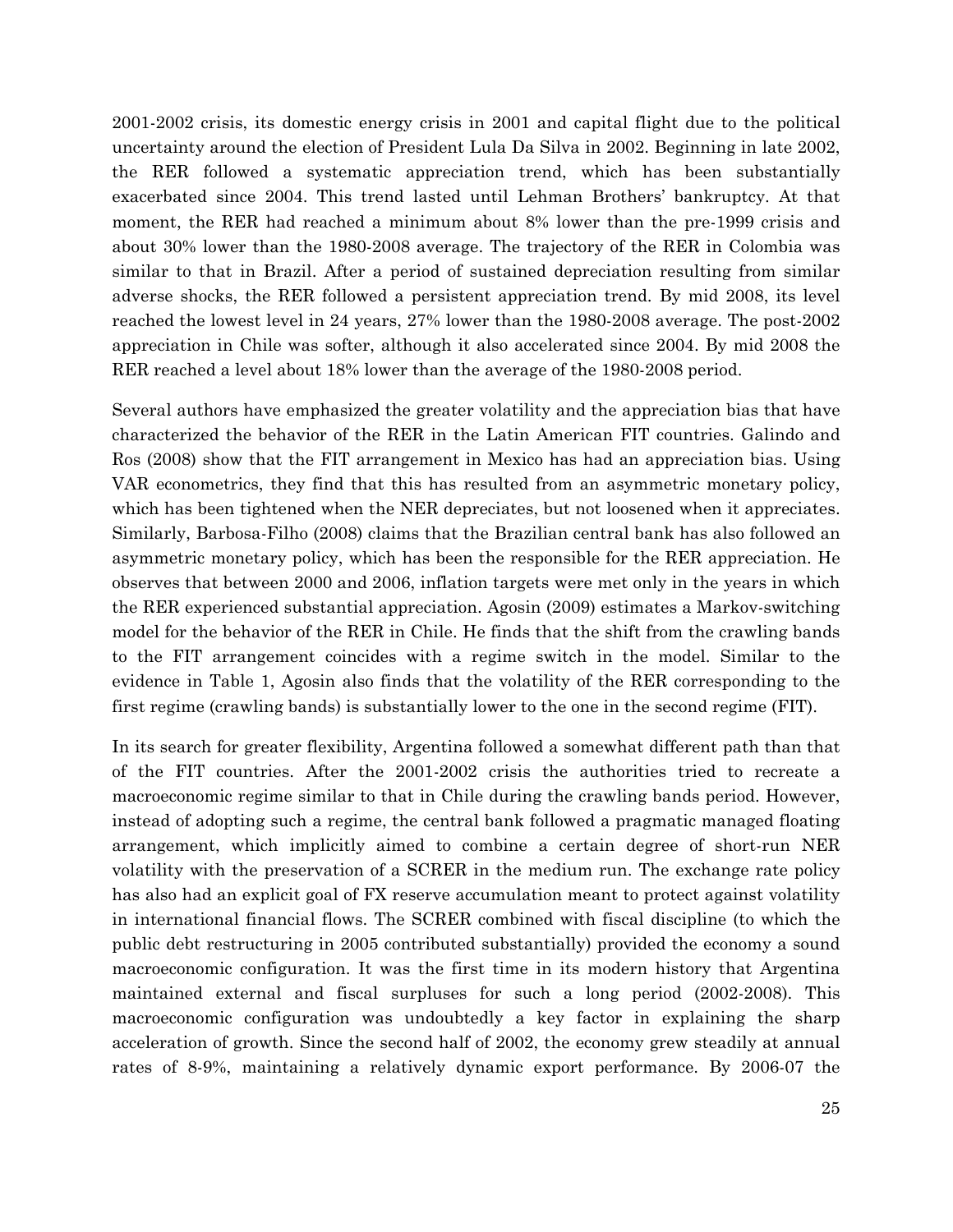economy started to show signs of accelerating inflation and by 2008 due to political conflicts and the effects of the international financial crisis, the pace of economic growth decelerated significantly. Section 5 analyzes the Argentine experience with a managed floating regime targeting a SCRER.

## **4. The exchange rate as a nominal anchor**

### **The** *tablitas* **in the Southern Cone**

 $\overline{a}$ 

The so-called Southern Cone stabilization plans refer to the exchange-rate-based programs implemented in Argentina, Chile and Uruguay in late 1970s, in which pre-announced schedules of devaluations (*tablitas*) played a key role as nominal anchors. At the time these programs were implemented, the three countries were fighting against high inflation rates which had settled down since the hyperinflationary episodes that followed the collapse of the "populist" attempts in the early 1970s.[29](#page-27-0) In all three countries, military coups took power in the mid 1970s and first tried to stabilize with policies based on shifting from multiple to single exchange rates, fiscal restraint (especially in Chile and Uruguay) and reducing the rate of monetary expansion. Inflation, however, remained die-hard. This led to a second phase, starting in 1978, in which authorities in the three countries appealed to the exchange rate policy as a nominal anchor.

The *tablitas* were active crawling pegs, where the central banks pre-announced the future values of the nominal exchange rate over a specified horizon. In all three cases, the schedule described an upward trajectory of the exchange rate, starting with an initial rate of devaluation lower than the ongoing inflation rate and followed by successively decreasing rates. The decelerating rate of devaluation would eventually converge to zero at which time the exchange rate would remain fixed. Chile was the only country where the fixation actually occurred (in mid-1979); in both Argentina and Uruguay, the schemes were abandoned before reaching that point.

The *tablitas* were applied in the context of broad economic liberalization programs. All three countries followed, with differing intensities, the liberalization of both the current and the capital accounts of the balance of payments, the deregulation of previouslyrepressed domestic financial markets and, especially in the case of Chile, the privatization of state-owned firms. There was also an explicit attempt to balance the fiscal accounts,

<span id="page-27-0"></span><sup>29</sup> Populism is a label widely used in Latin American political discourse to characterize governments that legitimate their policies by appealing to the opposition between "the people" they supposedly represent and "the elites". It has also been used in economics to characterize certain unsuccessful attempts to change income distribution, without paying sufficient attention to macroeconomic consistency. See, for instance, Canitrot (1975) and Dornbusch and Edwards (1989).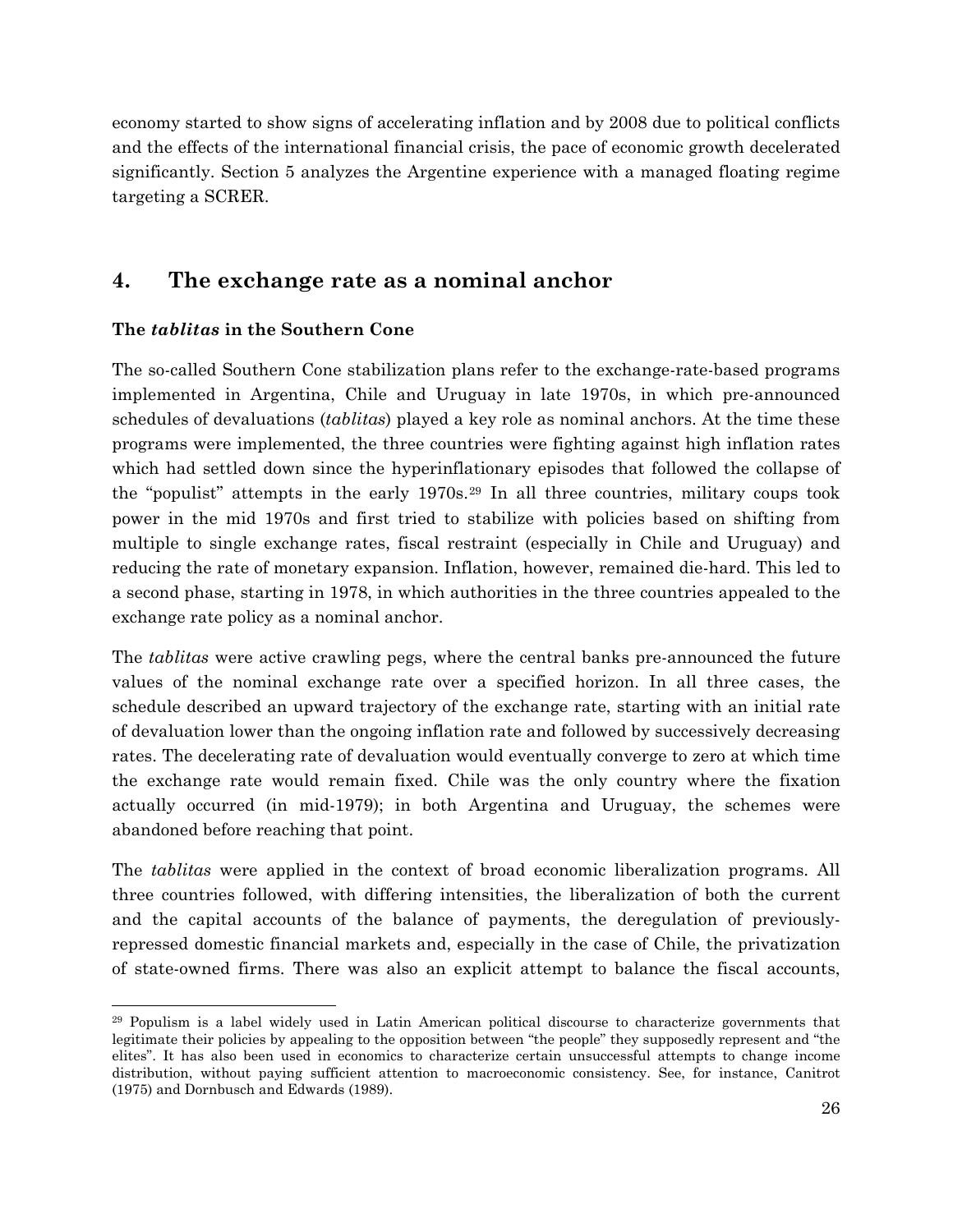which was especially successful in Chile and Uruguay.<sup>[30](#page-28-0)</sup> The objective of these reforms was not to stabilize prices; they were thought (like their successors of the Washington Consensus) as measures to achieve greater economic efficiency and growth. However, they were also meant to play some complementary role in stabilizing prices.

The pre-announcement of the exchange rate path was the key element of the stabilization strategies. The *tablitas* were inspired by the Monetary Approach to the Balance of Payments (MABP) developed in the 1970s at the University of Chicago (Frenkel and Johnson, 1976). In a context of (fairly) open trade, a decelerating rate of devaluation has a direct effect on reducing inflation of traded good prices. This was not, however, the key channel through which the exchange rate policy was expected to affect domestic prices. The effect of the pre-announcement would be to lower inflationary expectations. Disclosure of future values of the exchange rate was an attempt to affect expectations of forward-looking contracts and thus provide a nominal anchor for future prices. According to the MABP, a reduction in expected inflation would raise the demand for money, facilitating the absorption of the money supply and, thus, lowering the inflation rate. To succeed, however, the announcement should be credible so to induce expectations in the right direction. Under the MABP, in which the balance of payments is thought to adjust to money market disequilibrium, achieving the desired expected rate of inflation requires consistency between the rate of variation of the exchange rate and the creation of domestic credit by the central bank (Calvo and Fernandez, 1982). In particular, a deceleration in the rate of variation of the exchange rate requires a reduction in the creation of domestic credit. Since central banks can create domestic credit by financially assisting the treasury or commercial banks, a view inspired by the MABP would predict that a pre-announced schedule of decreasing devaluations would be successful in reducing inflationary expectations if it is accompanied by a reduction in the monetization of the fiscal deficit. The credibility of the announcement relies on fiscal austerity (Blejer, 1983).

The implementation of the *tablitas* did not yield the expected results.[31](#page-28-1) Inflation decelerated after the programs were launched although at a much slower pace than that involved in the devaluation schedules. Inertial inflation remained high due to the effects of backward-looking contracts, including wage indexation, but also due to the indexation of

 $\overline{a}$ 

<span id="page-28-0"></span><sup>&</sup>lt;sup>30</sup> The order in which reforms were made differed from country to country. An important difference regarded the sequence of current and capital account liberalization. Argentina and Uruguay first opened financially and then later reduced tariffs, whereas Chile conducted a deeper trade liberalization program first and opened to capital transactions in a later stage. The different strategies triggered a voluminous literature on the optimal sequence of liberalization. The predominant view, partly inspired by the initial success of Chile's reforms, suggested that countries should first attempt to remove distortions in domestic goods and capital markets and achieve a balanced fiscal budget, then liberalize international trade, and only later open the capital account (McKinnon, 1982). For a critical assessment of the sequencing literature, see Fanelli, Frenkel and Taylor (1992).<br><sup>31</sup> For a detailed description of the stylized facts of the stabilization program in Argentina see Canitrot (1981),

<span id="page-28-1"></span>Frenkel (1983a) and Fernandez (1985); for the Chilean case, see Ffrench-Davis (1983) and Corbo (1985) and for the Uruguayan case, see Hanson and de Melo (1985).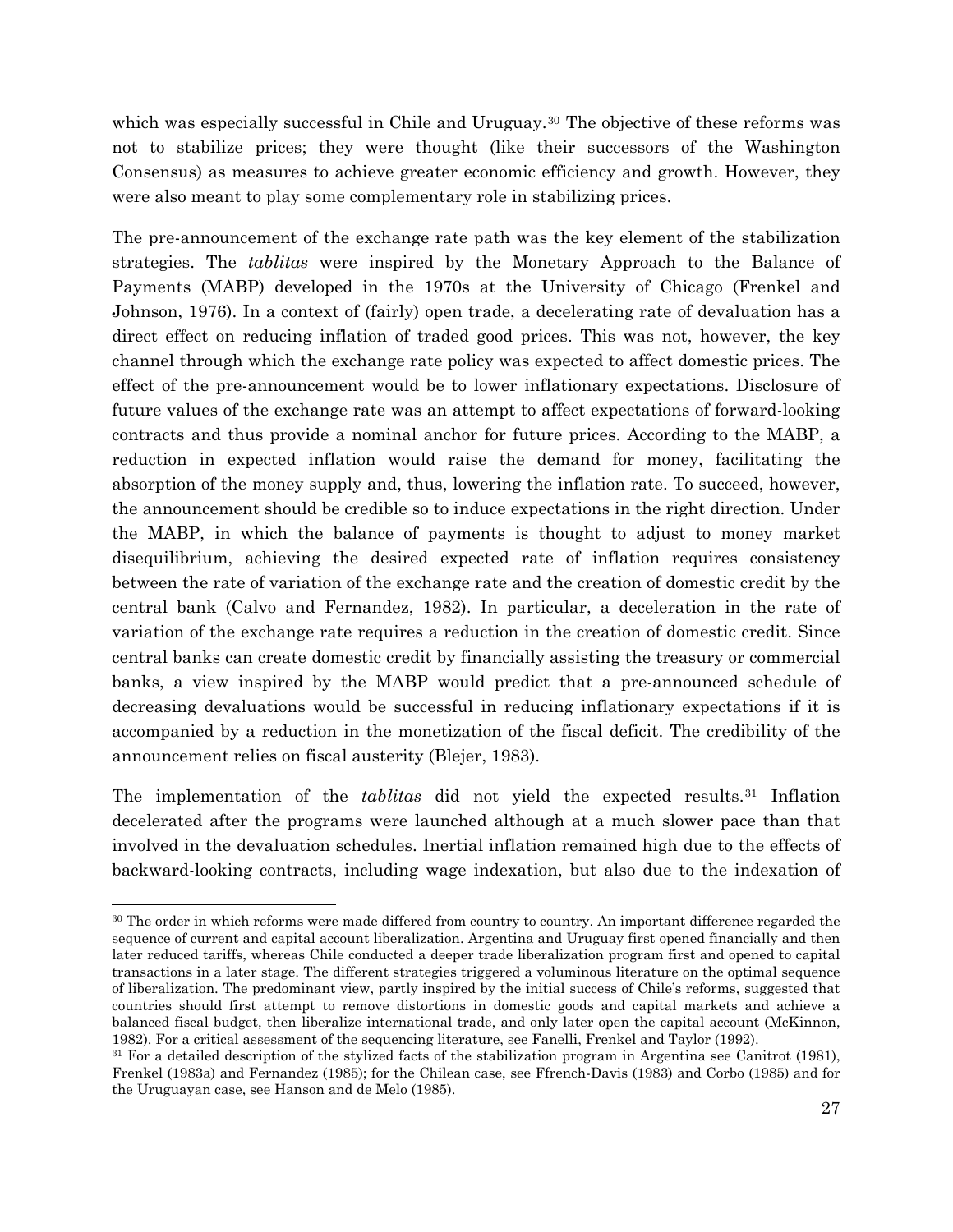capital inflows, allowing for FX reserves accumulation by the Central Bank. many non-tradables such as housing rents, school fees and mortgage payments. The slower speed of deceleration of non-tradable prices compared to that of tradables (which more closely followed the schedules of devaluations) led to appreciation of the RER. On the other hand, the deceleration of expected exchange rate devaluation initially led to a fall in nominal domestic interest rates, as the uncovered interest parity theorem would suggest. However, due to inflationary inertia and exchange rate risk, the interest rate did not fall sufficiently to equilibrate the yields between similar domestic and foreign assets. The interest rate differential triggered a substantial capital inflow to all three countries. The impact of greater liquidity combined with RER appreciation facilitated the expansion of economic activity. The resulting deficit in the current account was more than offset by

In all three countries, this initial expansionary phase was followed by a gradual increase in domestic interest rates and a deceleration of capital inflows. The higher cost of capital combined with the substantial RER appreciation was a negative combination for the profitability of tradable firms, whose activity and employment levels contracted substantially, especially in Argentina and Chile. In a context of stagnant economic activity and substantial current account imbalance, the expectation that the exchange rate rule would be abandoned increased. This resulted in a further reduction of capital inflows and liquidity and higher interest rates due to higher risk premia. This situation finally led to financial distress in the banking system. In all three countries, banking crises arose around one year before the abandonment of the exchange rate rule.[32](#page-29-0)

Most analyses of the Southern Cone experiments agree that the collapses arose from the perverse macroeconomic configuration consisting of high real interest rates and overvalued RER. A *transitory* rise in the real interest rate together with an appreciated RER, however, is not inconsistent with the expected results of the programs. Based on a framework *ala* Dornbusch (1976) with perfect capital mobility and sluggish adjustment in the goods markets, Rodriguez (1982) develops a model showing that a successful stabilization program based on a *tablita* would make the *real* interest rate fall first and then rise, together with an initial appreciation and then depreciation of the RER. A stylized fact of these experiences, however, is that the *nominal* interest rate began to rise after an initial decreasing phase. According to the MABP paradigm on which Rodriguez's framework is based, the *nominal* interest should have followed a decreasing path until equating with the international interest rate.[33](#page-29-1) This behavior, simultaneous with the deceleration of the rate

<span id="page-29-0"></span><sup>&</sup>lt;sup>32</sup> In Argentina the banking crisis started in the second quarter 1980 and the exchange rate regime was abandoned in March 1981; in Chile, they occurred in the second half of 1981 and in June 1982 respectively. In Uruguay there was a problematic financial situation from 1981 and the exchange regime was abandoned in November 1982. Obviously, in these three cases the devaluation worsened the financial problems.<br><sup>33</sup> This prediction results from assuming that the uncovered interest parity (UIP) holds permanently. The UIP

<span id="page-29-1"></span>suggests that the domestic nominal interest rate  $(i)$  has to be equal to foreign nominal interest rate  $(i^*)$  plus the expected rate of variation of the NER  $(e)$ :  $i = i^* + e$ . If the path of preannounced decreasing rates of devaluation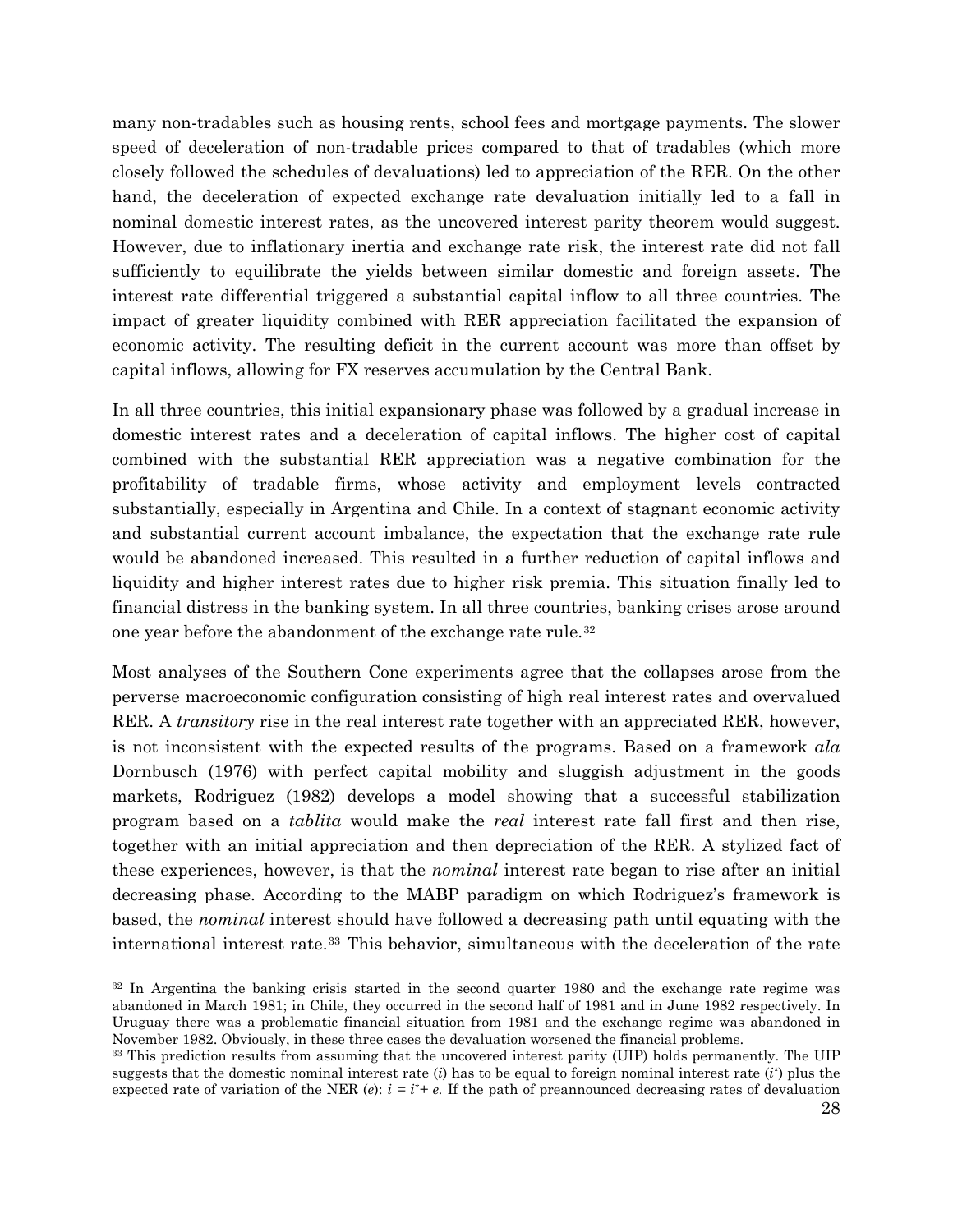of devaluation, is indicative of an increasing risk premium. Theoretical efforts were made to explain the behavior of the risk premium as an endogenous result of the stabilization program. One popular explanation, also based on the MABP, pointed to a potential inconsistency between the programmed exchange rate devaluations and the creation of domestic credit via public deficit monetization. This explanation found support in the Argentine experience, where authorities have little success at reducing fiscal deficit (Calvo and Fernandez, 1982). It is hard to reconcile, however, with the Chilean and Uruguayan cases, where fiscal balance was achieved before launching of the *tablitas*. The failure of inflation to converge international levels, the appreciation of the RER and the rising risk premium must be explained by other factors.

More plausible stories focus on the destabilizing effects of capital account convertibility in the context of poorly developed domestic financial systems (Diaz Alejandro, 1985), and the effect of current account imbalances on worsening expectations that the exchange rate rule will be maintained. Frenkel (1983b), for instance, develops a portfolio balance model showing that risk premium increases as an endogenous result of an enlargement of current account imbalances. The model is aimed at illuminating a context similar to those observed in the implementation of the tablitas, where financial agents try to take advantage of the significant spreads between the yields of foreign and imperfect substitute domestic assets arising from credible fixed or predetermined exchange rates and capital account convertibility. The behavioral story behind the model is as follows. Given the spreads, few local players take advantage of the arbitrage opportunities initially, issuing foreign debt to do so. Their exposure to risk essentially depends on the probability that the exchange rate rule is altered (i.e. the exchange rate risk). From the viewpoint of the individual investor, engaging in external borrowing to exploit an arbitrage opportunity has no significant effect on the sustainability of the exchange rate rule. However, since the first movers are exploiting significant benefits, other players have strong incentives to jump in, even when by doing so their combined actions may have negative macroeconomic consequences.

The macroeconomic consequence of financial arbitrage is where all action happens. Capital inflows expand liquidity and credit in the economy. As a result, domestic interest rates and spreads fall, and output and employment grow. The expansion of aggregate demand leads to increases in non-tradable prices, which under fixed or predetermined exchange rate regimes generate a RER appreciation. The real appreciation can be reinforced by the effect of inertial inflation arising from backward-looking contracts, as in the case of the tablitas. The combined effect of the RER appreciation and economic growth worsens the current account. This gradually weakens the credibility of the exchange rate rule. As the probability of exchange rate devaluation increases, the risk premium and the domestic

contained in the *tablita* is credible, the domestic nominal interest rate reduces systematically down to the level of the foreign interest rate exactly when the exchange rate is finally fixed  $(e = 0)$ .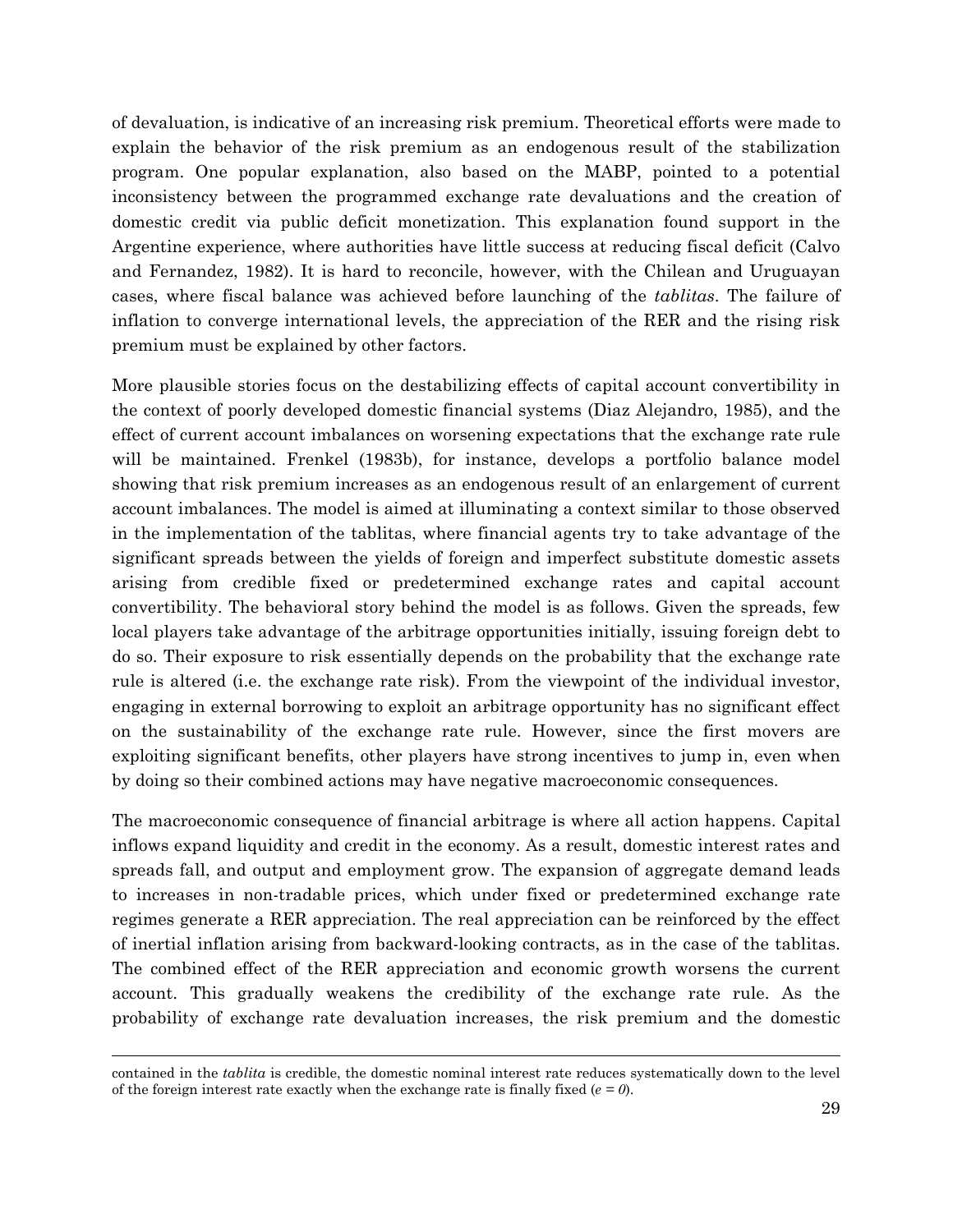nominal interest rate also increase. The balance sheet of the domestic financial system which is short on foreign currency and long in local assets - becomes increasingly fragile to potential NER changes. Capital inflows are retained by the increase in the domestic interest rate; however, there eventually comes a point at which no interest rate can attract new external financing. Capital outflows force the central bank to abandon the exchange rate rule. The final outcome is a sequential or simultaneous twin (external and financial) crisis.

These dynamics fit the stylized facts of all three Southern Cone failed stabilization attempts. Furthermore, this analysis can be extended to explain the external and financial crises in Latin America during the 1990s (Taylor, 1998 and Frenkel, 2004). These are the cases of stabilization programs based on fixed or semi-fixed exchange rates commented on in the previous section: the Mexican "Economic Solidary Pact" program that ended in the 1994 crisis, Brazil's Real Plan of 1994 that led to the currency crisis of 1999, and Argentina's convertibility regime implemented in early 1991 that collapsed in 2001. In these experiences, the economies followed a boom-and-bust cycle led by the behavior of capital movements. All of them started with the implementation of liberalization and exchange-rate-based stabilization programs that gave rise to a profitable environment for financial arbitrage between domestic and foreign assets. The Southern Cone *tablitas* were not unique, but simply the first experiments of this type.

#### **Argentina's currency board, 1991-2001**

High inflation became a major concern for Argentine policy makers since 1970. The so called high inflation regime was a complex set of institutions, rules and practices that developed as an adaptation to the long-lasting inflationary environment (Frenkel 1990). This regime collapsed with two hyperinflationary episodes in 1989 and 1990. The second episode was temporarily controlled by the implementation of a set of stringent fiscal and monetary measures. In a context of high uncertainty, the central bank contributed to stabilizing expectations by following a managed floating policy aimed at keeping the nominal exchange rate relatively stable. In the meantime, the inflation rate remained very high, around 11% per month. The resulting RER appreciation led in early 1991 to a new round of runs against the peso and a rise in the exchange rate. Fearing that rapid NER depreciation could lead the economy into a third hyperinflationary episode, the government fixed the exchange rate.

Under the authorities' view, however, a simple fixation would not be enough to stabilize. Given Argentina's long history of failed stabilization attempts, the prevalent view was that the stabilization program should be made as credible as possible. In order to reinforce its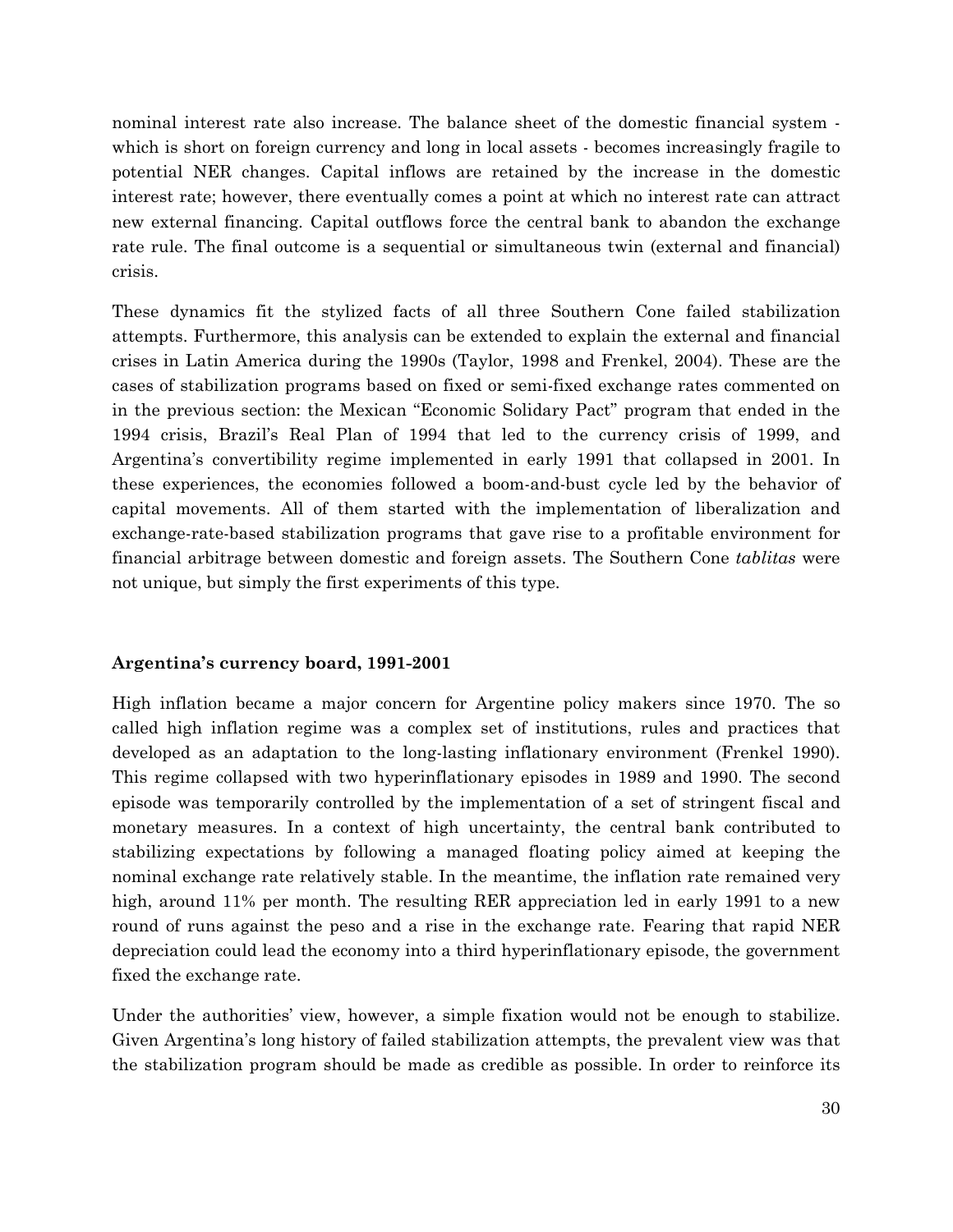credibility, in March 1991 the congress established a fixed parity between the domestic currency and the U.S. dollar by law (the so-called convertibility law), and the full baking of the monetary base with FX reserves. The convertibility law transformed the central bank into a currency board: any issuing of domestic currency by the central bank should be backed by an equivalent purchase of U.S dollars.<sup>[34](#page-32-0)</sup> To further influence private sector expectations, a few months later the government replaced the denomination of the local currency (Austral), making one unit of the new currency (Peso) equivalent to one U.S. dollar (AR\$/\$ 1). It was also allowed to set contracts either in pesos or in foreign currencies.

As mentioned above, the currency board was implemented concurrently with liberalizing measures including, from early 1991, an almost complete liberalization of trade flows and full deregulation of the capital account of the balance of payments. There was also an impressive process of market-friendly reforms, targeting the privatization of a large proportion of state-owned enterprises. The stabilization program also involved price negotiations between the government and several productive sectors, aimed at reinforcing the effect of the exchange rate peg as a nominal anchor on inflation.

The program was very successful at curbing high inflation. After having reached four-digit annual inflation rates during the hyperinflation period, the rate of increase of domestic prices fell swiftly and steadily after the first quarter of 1991. The program had an immediate stabilizing effect on the prices of tradable goods, which rapidly converged to international inflation. The deceleration of non-tradable price inflation was not as fast. CPI inflation rate, a proxy of non-tradable price inflation, dropped substantially, but remained considerably higher than foreign inflation until the end of 1994, when it finally converged to international levels.[35](#page-32-1)

There are three aspects about the convertibility regime that are worth mentioning. First, given the legal constraints on the central bank's ability to autonomously manage the monetary base, the business cycle was almost fully dependent on the balance of payment result. The accumulation (contraction) of FX reserves by the central bank would lead to an endogenous expansion (contraction) of the monetary base and bank's credit, which fostered (depressed) domestic demand and output. Thus, balance of payments imbalances tend to adjust through output and employment changes rather than via prices.

Second, despite the high credibility enjoyed for a long time, the convertibility did not affect the private sector's preference for dollar-denominated assets. Bank deposits in pesos systematically offered a higher interest rate than that of dollar denominated deposits, despite the persistent increase of the proportion of dollar-denominated bank deposits.

<span id="page-32-1"></span><span id="page-32-0"></span> $34$  In 1992, the currency board was marginally relaxed, leaving the central bank some room, although very narrow, to finance the federal government and banks, and to carry out other financial operations. 35 See Damill, Frenkel and Maurizio (2002) for details.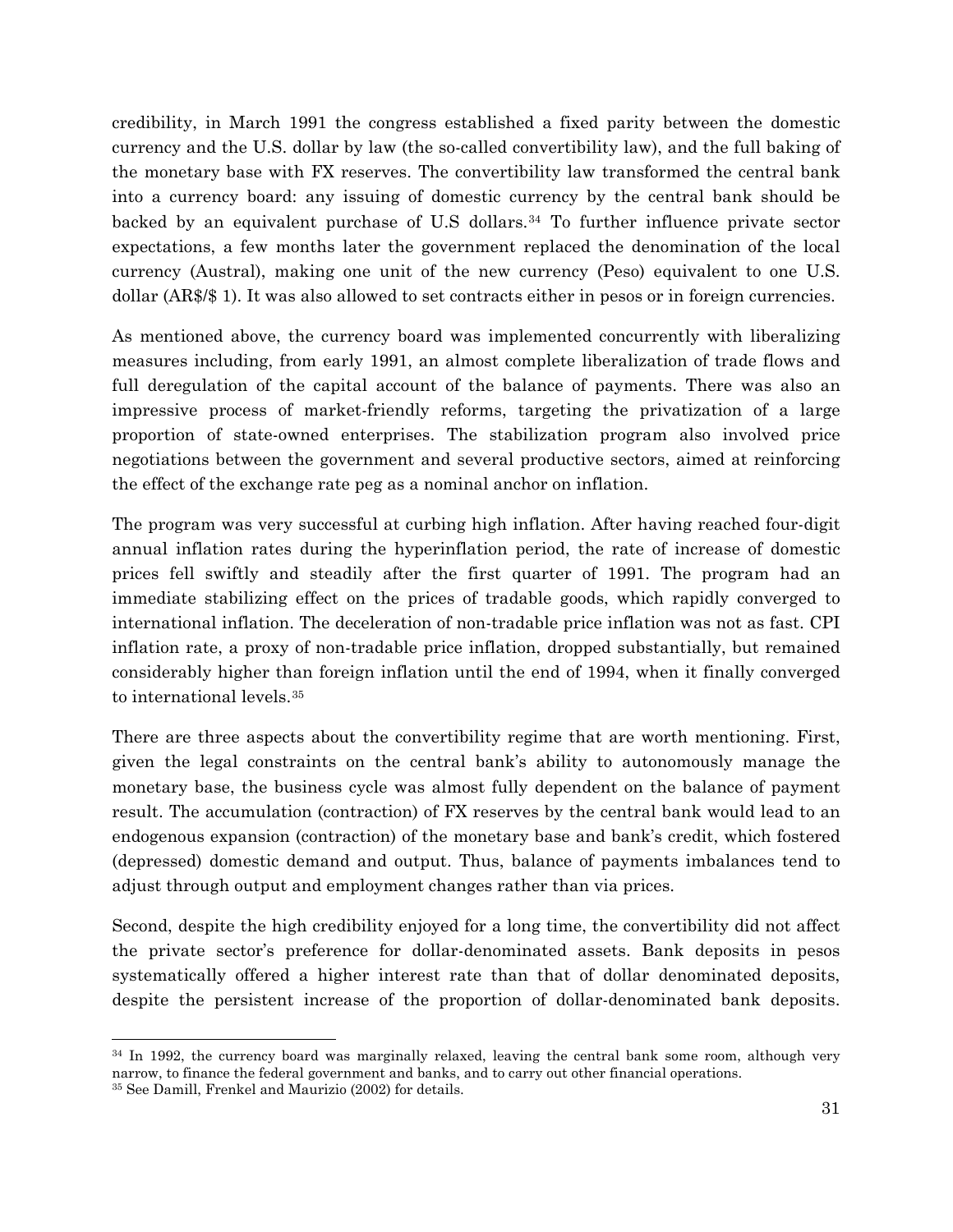Banks, for their part, hedged their balance sheets against exchange rate risk by offering dollar denominated credits, no matter whether debtors' main source of income was in pesos or dollars. The proportion of both assets and liabilities in the local banking system grew to more than 60% in the last years of the regime.

The last aspect worth mentioning relates to the level of the RER. The above-mentioned asymmetric speed of convergence between tradable and non-tradable inflation rates following the stabilization program implied a real appreciation of the peso. This was not unforeseen: as described in previous sections, RER appreciation has been a typical result of exchange-rate-based stabilization programs in Latin America. By late 1994, the multilateral (or effective) RER and the bilateral RER with the U.S. were 59% and 53% lower than the average of 1980-1989, respectively. This significant appreciation did not, however, result from the asymmetric response of tradable and non-tradable prices to the stabilization program. About three quarters of the appreciation occurred during 1990, when the central bank followed a managed floating policy targeting a stable NER in a context of high inflation rates. In other words, the RER was substantially appreciated when the convertibility was launched. The authorities were not unaware of the potential problems resulting from the uncompetitive RER they were validating when fixed the exchange rate. Their priority at that moment, however, was to avoid a third hyperinflationary episode with potentially catastrophic economic, political and social consequences.[36](#page-33-0) The competitiveness problem was accentuated by the succession of devaluations in developing countries since 1997, particularly that of Brazil in 1999.

Under the convertibility regime, Argentina experienced two periods of sustained capital inflows that spurred growth. The first occurred between the launching of the stabilization program and the contagion of the Mexican crisis in 1995. The second was shorter; it began shortly after the "tequila effect" and stopped in mid 1998, after the Asian and Russian crises. Since then, the economy remained locked in a contractionary spiral that led to the dramatic collapse of the convertibility regime in 2001-2002. This involved abandonment of the currency board, devaluation of the peso, a crisis in the banking system and default of the external public debt.

Many interpretations have been elaborated about the convertibility collapse. A common explanation is that expansive fiscal policy starting in the late nineties was inconsistent with a currency board (Mussa, 2002). In this line of reasoning, Argentina's experience during the convertibility regime showed that a currency board alone does not impose

 $\overline{a}$ 

<span id="page-33-0"></span><sup>36</sup> In late 1992, once inflation had been stabilized, the Finance Minister Domingo Cavallo suggested that the RER was appreciated. This led to a massive run against the FX reserves of the Central Bank. The event made clear that a NER adjustment would undermine the credibility of the exchange rate rule, thus threatening price stability. The authorities aimed to correct the loss of competitiveness instead by means of supply side policies, including the privatization-cum deregulation program in energy, telecommunications, ports and transportation, flexibilization of the labor market and a reduction in taxes. See Cavallo and Cottani (1997).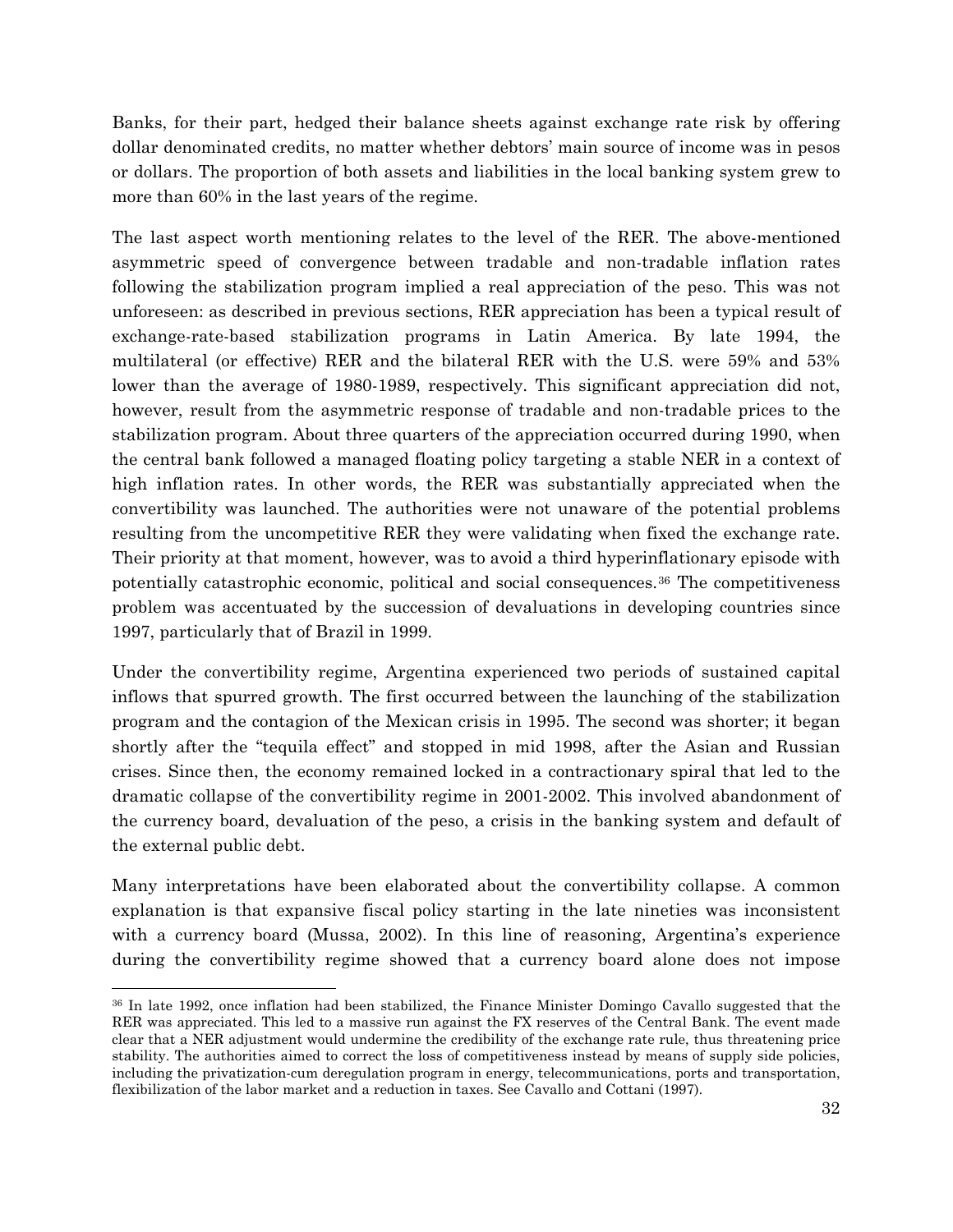responsibility on government spending. The emphasis on fiscal irresponsibility as the main cause of the convertibility crisis is at a minimum controversial. An analysis of the fiscal figures reveals that the authorities followed a contractive policy since 1999 and that the increase in public expenditure was mainly due to increasing debt services (Damill, Frenkel and Juvenal, 2002).

Others have pointed to the perverse combination of RER appreciation and financial dollarization in triggering and determining the dimension of the crisis (Perry and Serven, 2003). It seems uncontroversial that the RER was significantly misaligned by the end of the convertibility regime and that its correction imposed a substantial negative balance sheet effect on those who had a negative net asset position in foreign currencies. Thus, no explanation of the convertibility collapse can overlook the relevance of these factors. It is important to note, however, that *a priori* neither of them was a necessary ingredient of the currency board regime. They arose from specific local circumstances. A relevant question is whether the implementation of the currency board played any role in influencing their development.

A stylized fact of exchange-rate-based stabilization programs is that they are typically followed by RER appreciations (Kiguel and Liviatan, 1992). But, as mentioned above, in the case of Argentine convertibility, the RER was already significantly appreciated at the time of fixation. Given that the improvement in labor productivity and supply-side measures were insufficient to correct the lack of competitiveness in the tradable sector, a significant deflation of domestic non-tradable goods prices would have been required to correct the RER misalignment. It is well documented in economics, however, that prices are downward inflexible.[37](#page-34-0) And even if they were not, the also well known debt-deflation effect (Fischer, 1933) may have undermined this adjustment mechanism. In this regard, Argentina's experience under convertibility highlights the importance of avoiding an appreciated RER when implementing an exchange-rate based stabilization program, as subsequent adjustments may prove to be problematic. But it also makes clear the trade-off that policy makers face when implementing these programs. Granted that the RER will appreciate after the plan is implemented, they would like to depreciate the NER before fixing it, as attempted in the heterodox programs in Argentina and Brazil in the mid 1980s. However, given that the pass-through of NER movements to domestic prices is high in high inflation environments (Choudhri and Hakura, 2006), a substantial depreciation of the NER before fixing may fail to stabilize prices and might even lead to an acceleration of inflation. This trade-off suggests that policy makers should carefully consider not only how to implement

 $\overline{a}$ 

<span id="page-34-0"></span><sup>&</sup>lt;sup>37</sup> In the case of Argentina during the convertibility regime, Damill, Frenkel and Maurizio (2002) argue that labor market legislation played, at most, a minor role in the downward inflexibility of wages and show that wages of low-skilled workers were quite flexible according to international standards.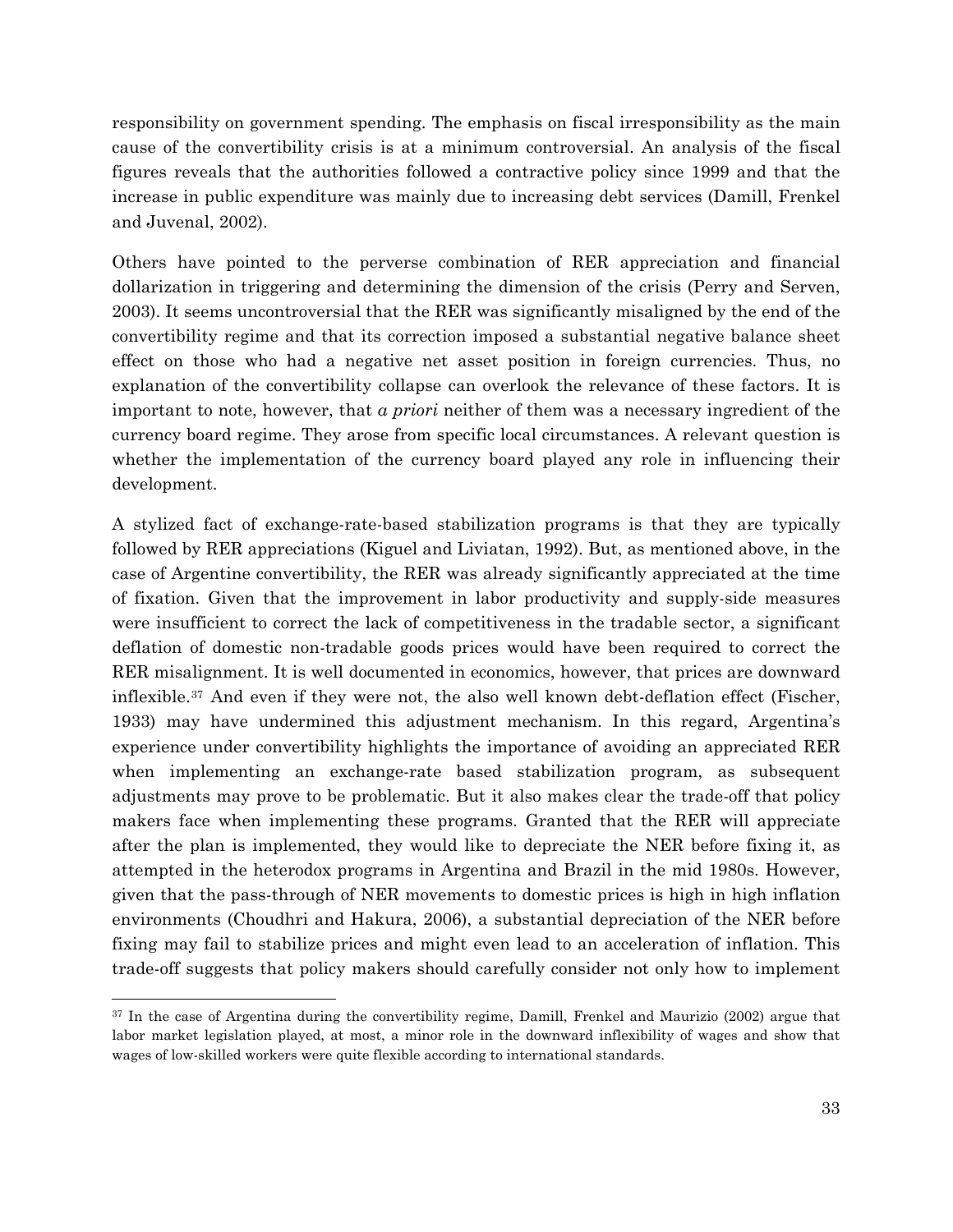an exchange-rate based stabilization program, but also what potential exit options they have if they need to abandon it.

A second issue regards the influence of the currency board (if any) on the increase of financial dollarization during the period. In theory, regimes that minimize the volatility of the NER should tend to favor the demand of assets denominated in domestic currency. The greater the commitment to exchange rate stability, the greater should be the use of the domestic currency as store of value. The dollarization of Argentina's banking system during the 1990s is at odds with this prediction. Some have argued that the stability provided by the currency board was perceived as an implicit guarantee and led the private sector to misperceive the exchange rate risk in their balance sheets (Galiani et al 2003). With hindsight, we know that the government should have induced the private sector to contract in domestic currency, especially for those operating in the non-tradable sector.

But, even if the dollarization of the financial system had been limited, the balance of payment crisis probably would not have been avoided. As mentioned in the previous subsection, Argentina under the convertibility regime can be interpreted as a case of perverse dynamics following a stabilization plan based on exchange rate anchoring and balance of payment liberalization. The typical RER appreciation deriving from such a macroeconomic configuration tends to stimulate domestic demand for tradable goods beyond domestic supply. If there is no early correction of the RER misalignment, a persistent current account deficit may lead to an unsustainable accumulation of external debt. Since in developing countries, external debt is denominated in foreign currency (Eichengreen and Hausmann, 1999), the required RER depreciation could make foreignindebted domestic agents (in either the private or public sector) bankrupt.

## **5. Exchange rate regimes targeting the RER**

### **Crawling bands in Chile, 1984-1999**

The collapse of the *tablita* experiment pushed the Chilean economy into a deep depression. In 1982-83, output fell almost 18% compared with the peak in 1981, the unemployment rate approached 20% of the labor force (and surpassed 30% if excluding the people under emergency employment programs), and more than 50% of the population went under the poverty line. Simultaneously, there was a massive default on private external debt and the domestic financial system had to be bailed out by the public sector at a cost of around 26% of GDP. During those years, the (erratic) exchange rate policy aimed to lessen the FX shortage, thus allowing a significant depreciation of the local currency through a series of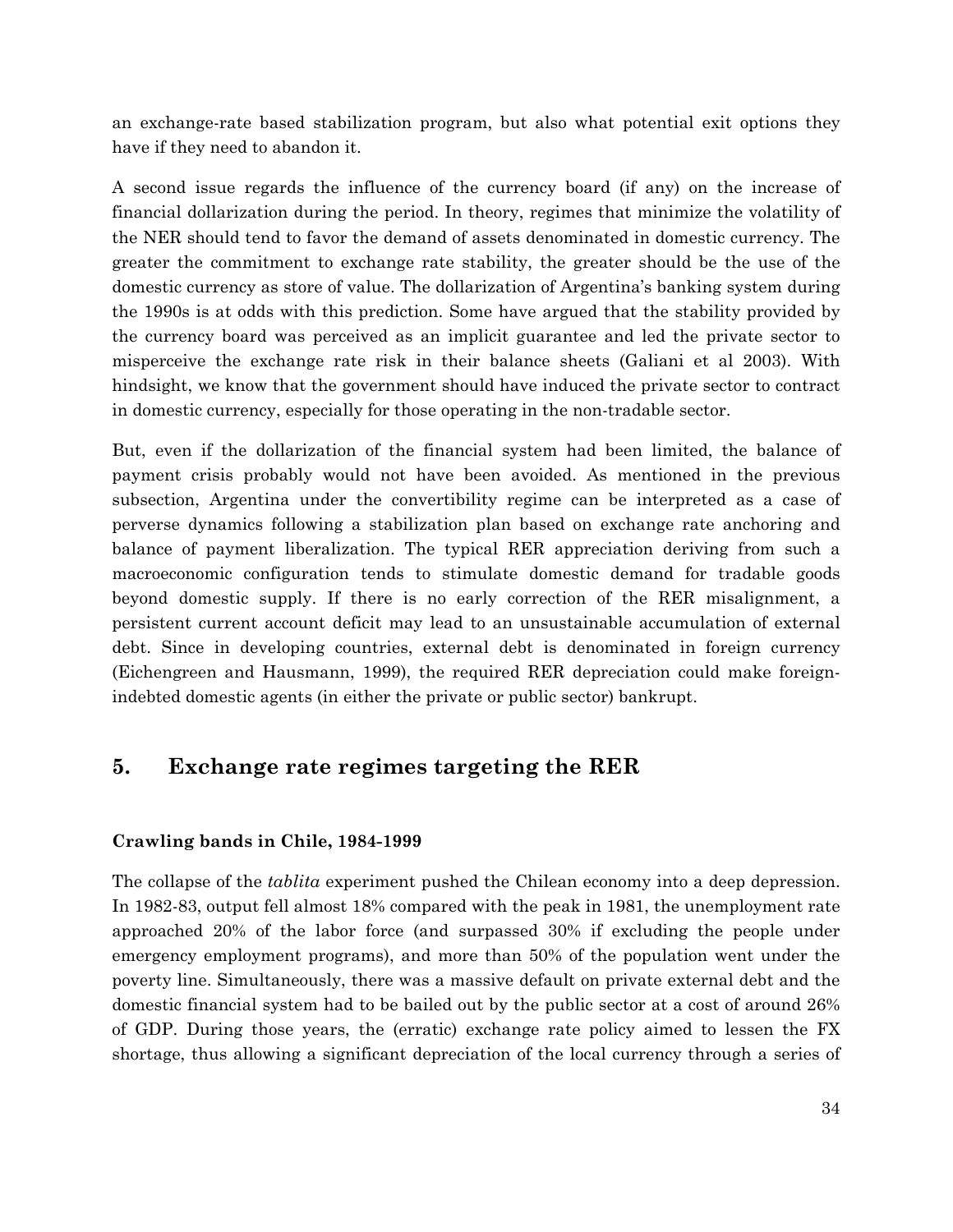discrete nominal devaluations. Tight controls on FX transactions were also reintroduced during these years.

By late 1983, economic activity had stopped falling and financial variables had stabilized. In such a context, General Augusto Pinochet's administration announced the implementation of a crawling peg, in which the NER would be adjusted on a monthly basis according to the previous month's inflation minus an estimate of external inflation (around 2% annually). At the moment of the announcement (December 1983), the RER was about 60% higher than that prevailing at the moment of the *tablita* collapse. The implementation of this PPP-rule at a substantially more competitive level was not arbitrary. The RER appreciation during the stabilization program and its consequences had had a negative impact on the perception of both authorities and economists, who deemed the avoidance of RER misalignments as a priority for exchange rate policy (Corbo et al., 1986). Besides, the lack of foreign credit resulting from the default on external debt and the negative terms of trade forced the economy to make a significant current account adjustment. Achieving and maintaining a more competitive RER was seen as a natural policy response to facilitate such an adjustment.<sup>[38](#page-36-0)</sup>

In August 1984, a fluctuation band of  $\pm 0.5\%$  was introduced. The NER was allowed to float freely within the band defined around the "central parity", which was in turn determined by the PPP-rule. The bands would be subsequently increased in several increments.[39](#page-36-1) From this moment until September 1999, when the central bank decided to let the peso float, Chile followed this exchange rate regime based on PPP-adjusting moving bands that has been labeled "crawling bands" (Williamson, 1996).

Pursuing a competitive RER via a PPP-rule (and occasionally through significant discrete nominal devaluations) entailed a risk of accelerating the inflation rate. But, the drastic scarcity of FX under which the economy was operating left the authorities with no choice: they had to prioritize external competitiveness over price stability (Vergara, 1994). The potential trade-off between the two objectives, however, was not necessarily binding. Given the high level of unemployment and capital underutilization, the inflationary pressures on non-tradable goods and services were mild. $40$  Thus, with the objective of reducing the external deficit and given that the economy was operating far below full employment, between 1984 and 1989 the government managed the NER to target a SCRER. In this

<span id="page-36-0"></span><sup>38</sup> A simple calculation of the external adjustment results from comparing the current account balance between 1981 and 1988. The former is the year in which GDP reached the pre-crisis peak, and the latter in which GDP returned to the 1981 level. According to such a calculation, the adjustment was 17.4% of GDP, from a deficit of 18.5% to one of 1.1%.

<span id="page-36-1"></span><sup>&</sup>lt;sup>39</sup> The band was widened to  $\pm 2\%$  in June 1985, to  $\pm 3\%$  in June 1988, to  $\pm 5\%$  in June 1989 and  $\pm 10\%$  in January 1992.

<span id="page-36-2"></span><sup>40</sup> Williamson (1996) also highlights the "ruthless nature" of the Pinochet dictatorship in keeping wage inflation in check as a relevant factor.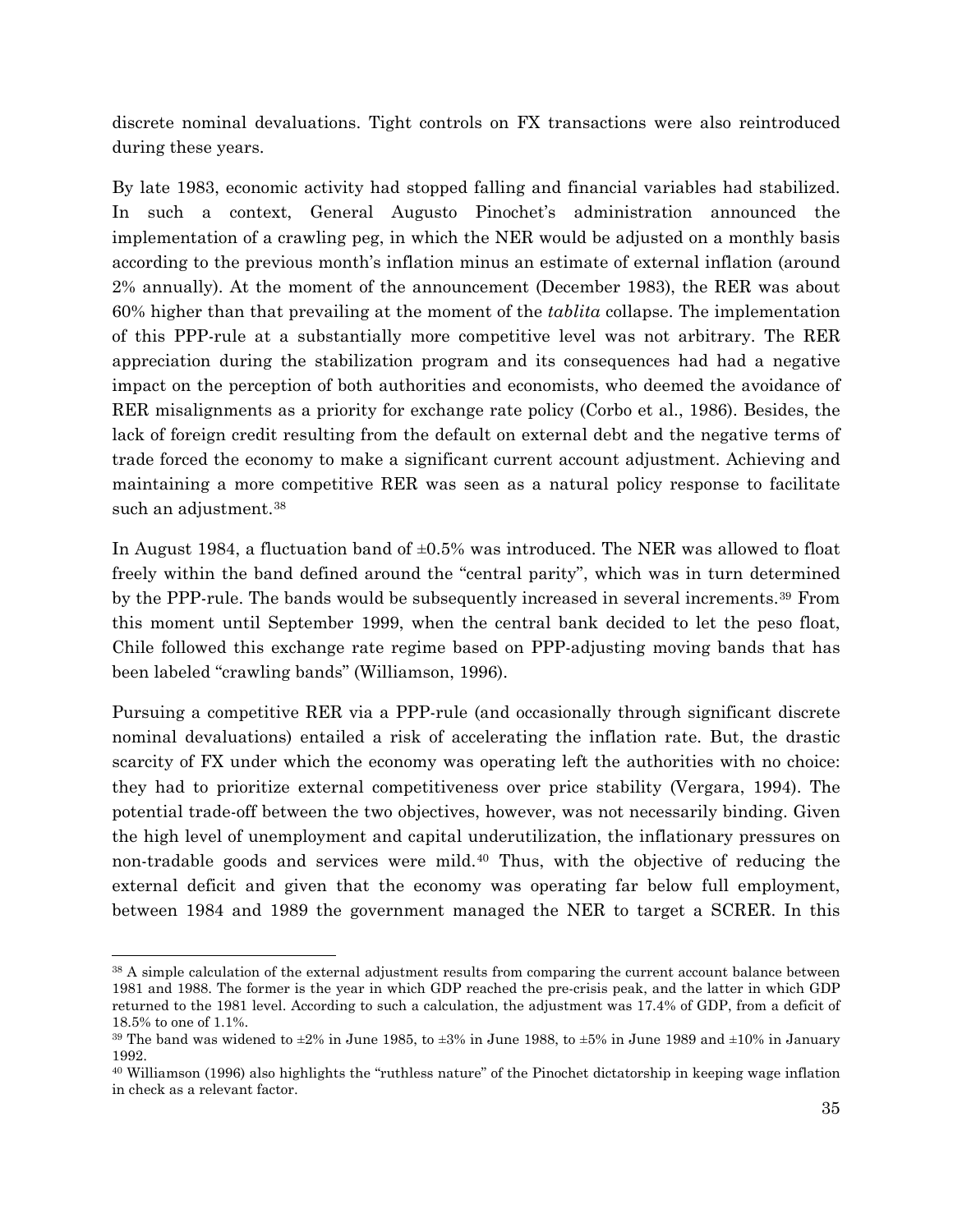period, the RER was on average 75% higher than in 1982, while the inflation rate fluctuated around a similar or even lower level than the one prevailing before the implementation of the crawling bands.<sup>[41](#page-37-0)</sup> During this 6-year period, the economy underwent a rapid recuperation (6.3% annually), exports grew steadily (about 7% annually) and the current account deficit was substantially reduced.

In late 1989, Chile celebrated its first democratic election in years. In the months previous to the election, the NER jumped to the top of the bands. Uncertainty regarding whether the new democratic government would maintain the policy orientation as well as the rising current account deficit generated expectations of a NER depreciation in the FX market. This translated into an excess demand for foreign currency and a rise in the NER. In 1990, once President Patricio Aylwin took office and confirmed the continuity of the exchange rate regime, a sudden change in market sentiment was observed. A surge of capital inflows led to a steady excess supply of FX, forcing the central bank to intervene in the opposite direction in order to sustain the NER on the lower bound of the bands.

The inflow of capital was neither a transitory nor a country-specific phenomenon. As mentioned in section 3, motivated essentially by external factors (e.g. low interest in the US), in the early 1990s, international capital flowed into many Latin American countries, which became attractive emerging markets for foreign investors. The massive and persistent inflows of capital that Chile experienced during this period posed a policy dilemma for the authorities. In late 1989, the Pinochet administration had declared the independence of central bank and established an explicit mandate for price stability as its main policy objective. To pursue this objective, the central bank began to follow a contractive policy, raising short-term interest rates. In parallel, a moderately contractive fiscal impulse was also implemented. By late 1990, the inflation rate began a soft deceleration trend. The contractionary monetary policy, however, attracted flows of foreign capital. In order to keep the NER within the bands, the central bank had to intervene systematically in the market, absorbing the excess supply of FX. The resulting monetary emission was partially sterilized.

The situation that the central bank was facing at the beginning of the 1990s is an example of the well-known policy *trilemma* of a small open economy. Once Chile started to attract capital inflows, the conduction of monetary and exchange rate policies targeting both the RER (via the NER) and interest rate faced complexities. The fact that the inflation rate was still high by international standards (around 20%), implied that the monetary authority had to set domestic nominal interest rates high enough to achieve real interest rates that would induce a deceleration of inflation. Therefore the level of domestic nominal interest

<span id="page-37-0"></span> $41$  During 1989, the inflation rate accelerated substantially. Many analysts suggest that this was mainly a result of the expansive policies that the Pinochet administration pursued with electoral motivations. See Williamson (1996) and Ffrench-Davis (2002).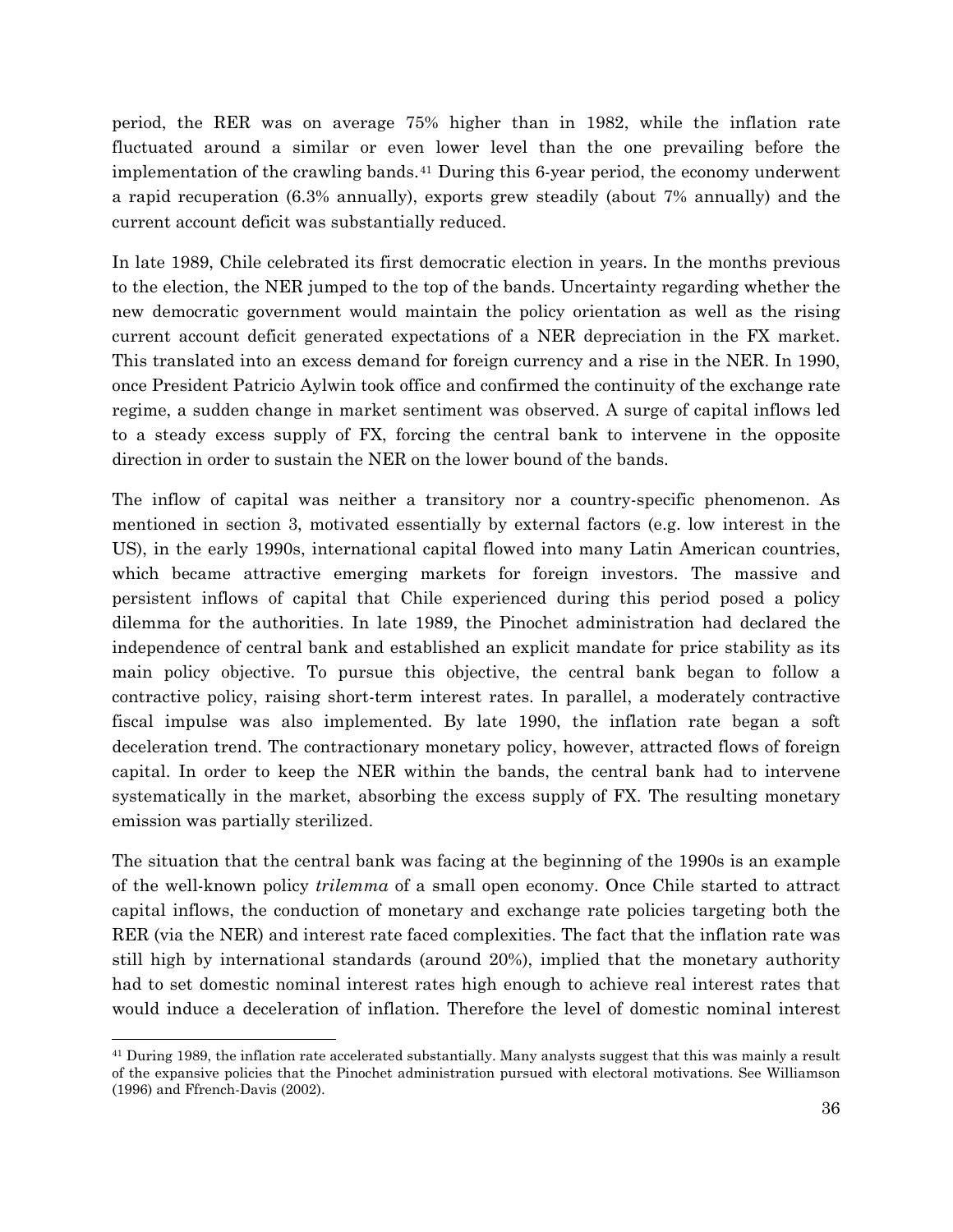rates was substantially higher than those in the international markets even after adjusting for the expected depreciation of the NER. This (adjusted) interest rate differential implied a quasi-fiscal cost for the central bank, when implementing sterilized interventions in the FX market. At this juncture, the authorities faced essentially three options: 1) let the peso float and therefore appreciate both the nominal and the real exchange rate, 2) assume the quasifiscal cost of the sterilized interventions or 3) limit capital mobility. The initial solution was a compromise between the three.

First, in mid-1991, Chile introduced a non-remunerative reserve requirement (*encaje*) of 20% in the central bank for a year to loans from foreigners and later on to some equity transactions. The *encaje* was meant to reduce the return that a foreign lender would obtain by lending in Chile at the international interest rate. It was expected that short-term speculative flows would be discouraged and thus the appreciation trends would be softened.

Second, in January 1992, after one and a half years of maintaining the NER on the lower bound of the bands with this strategy, the central bank ceded to market pressure and reevaluated the "central parity". To increase the degrees of freedom of monetary policy, it was also decided to widen the bands from  $\pm 5\%$  to  $\pm 10\%$ . The authorities had resisted the appreciation pressures because they feared that capital inflows would be *transitory*. However, the persistent inflow of capital ended up convincing them that Chile was facing a *permanent* supply of foreign saving, substantially higher than during the post-crisis period. The change in the diagnosis also changed the focus of exchange rate policy. From that moment onwards, instead of pursuing a competitive RER, the exchange rate policy was oriented towards maintaining an "equilibrium" RER, defined as that RER compatible with a medium-run current account deficit of 3-4% of GDP. This figure was thought to be a "reasonable" amount of foreign saving for a developing country in the process of catching up, while keeping the ratio of foreign debt constant (Zahler, 1998).

Finally, in July 1992, after increasing the *encaje* to 30%, the authorities switched the peg against the US dollar to a basket containing the three principal world currencies: US dollar (45%), deutsche mark (30%) and Japanese yen (25%). The main intention was to introduce short-term noise in the US dollar-peso exchange rate and thus discourage speculative capital movements. It was also during this year that the central bank started to intervene in the FX market not only when the NER was close to the bands, but also to manage its floatation within the band.

In the period 1991-94, the appreciation pressures continued. The NER moved systematically below the central parity and on some occasions very close to the floor of the bands. Nevertheless, the exchange rate policy, helped by the *encaje,* was successful in keeping the RER relatively stable, allowing only for a soft appreciation. The focus of exchange rate policy on a real target did not undermine the job of monetary policy to reduce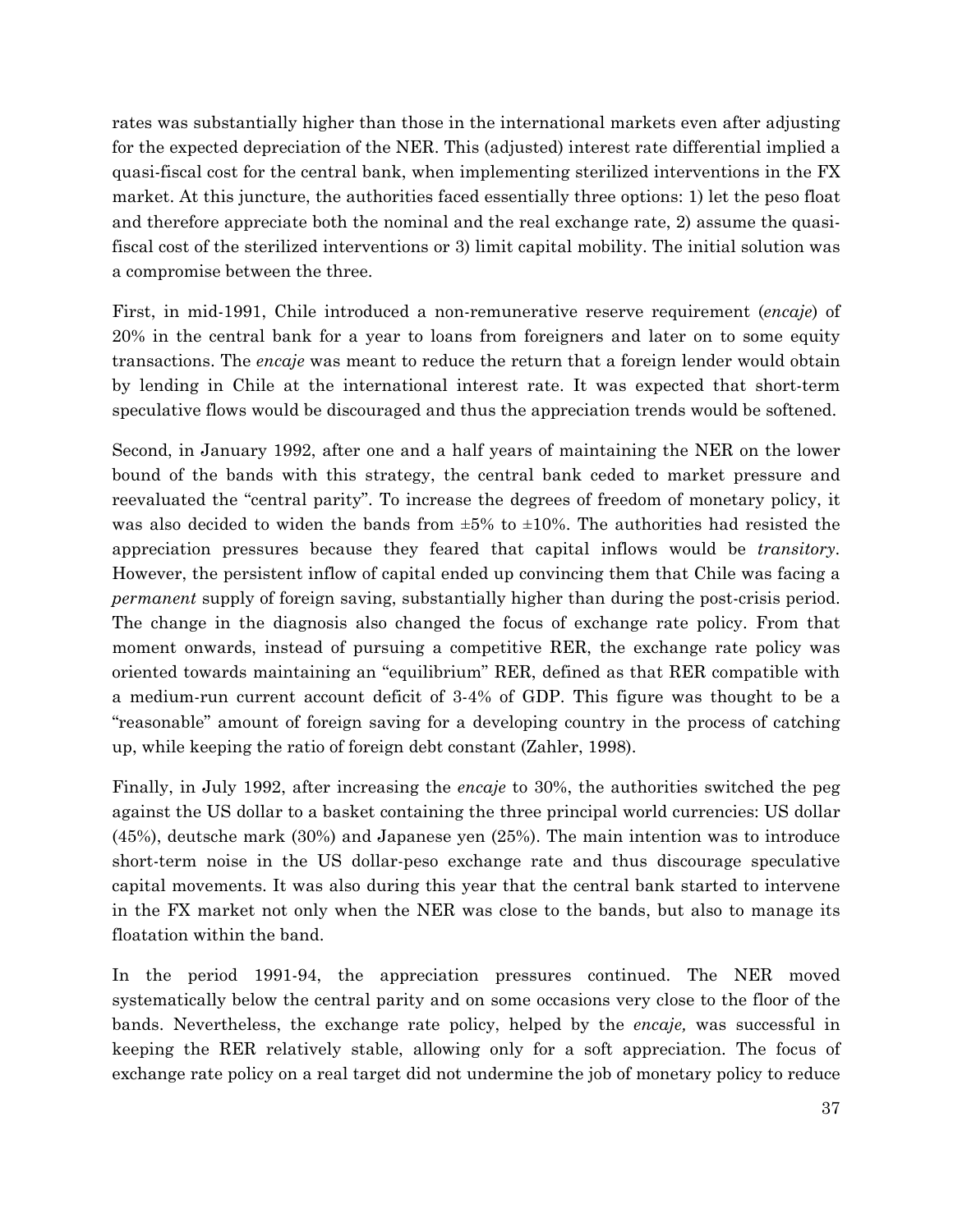inflation. During this period, the inflation rate went down from 22% to 11%. At the same time, the still competitive RER stimulated economic activity while keeping the external accounts in check. GDP and exports grew at average rates of 6.8% and 8.5% respectively and current account deficit averaged 1.9% of GDP. Social indicators also improved: real wages increased by 20%, the poverty rate fell significantly from 38% to 27% and unemployment rate from 8.2% to 7.8%.

The persistence of capital inflows well above the targeted current account deficit seem to have persuaded the authorities that the RER needed to appreciate. In November 1994, the central parity was appreciated by 10%. Contrary to Argentina and other emerging market economies, the Mexican crisis of January 1994 had no significant effect on Chile. Foreign capital continued to flow systematically and the view favoring a real appreciation was reinforced. Although the crawling band regime was not abandoned, exchange rate policy was reoriented in order to help monetary policy reduce inflation. With that goal, between late 1995 and the contagion of the Asian crises in late 1997, the NER was kept virtually constant within the bands.

The effect of the crises did not change central bank's priority for price stability. In the more volatile scenario, the authorities reduced the bands significantly (2% for the upper limit and 3.5% for the lower bound) and intervened in the FX market in order to smooth the NER depreciation generated by the reversion of capital flows. Instead of taking advantage of the situation to introduce a readjustment of the RER, intervention aimed at avoiding an acceleration of the inflation rate above the official target. The reduction of the bands, however, undermined the credibility of the crawling bands and when the Russian crisis unfolded, the peso suffered an intense speculative attack. The authorities increased the bands to a symmetric ±7% and announced a gradual broadening of the bands, which would reach 16% in 1999. To maintain the NER within the bands -and therefore contain the acceleration of inflation- the central bank raised the interest rate from 8.5% to 14%. The emphasis on price stability over RER targeting was finally institutionalized in September 1999, when the central bank formally switched to a "pure" floating regime and eliminated the *encaje*.

#### **Managed floating in Argentina, 2002-2008**

The story of Argentina after the collapse of the currency board in 2001-02 in many ways resembles the Chilean experience with the crawling bands. Both episodes were preceded by severe financial and balance of payments crises, the default of external debts, a pronounced contraction in economic activity and a dramatic worsening of social conditions. In both cases, the recuperation of economic activity was associated with pragmatic macroeconomic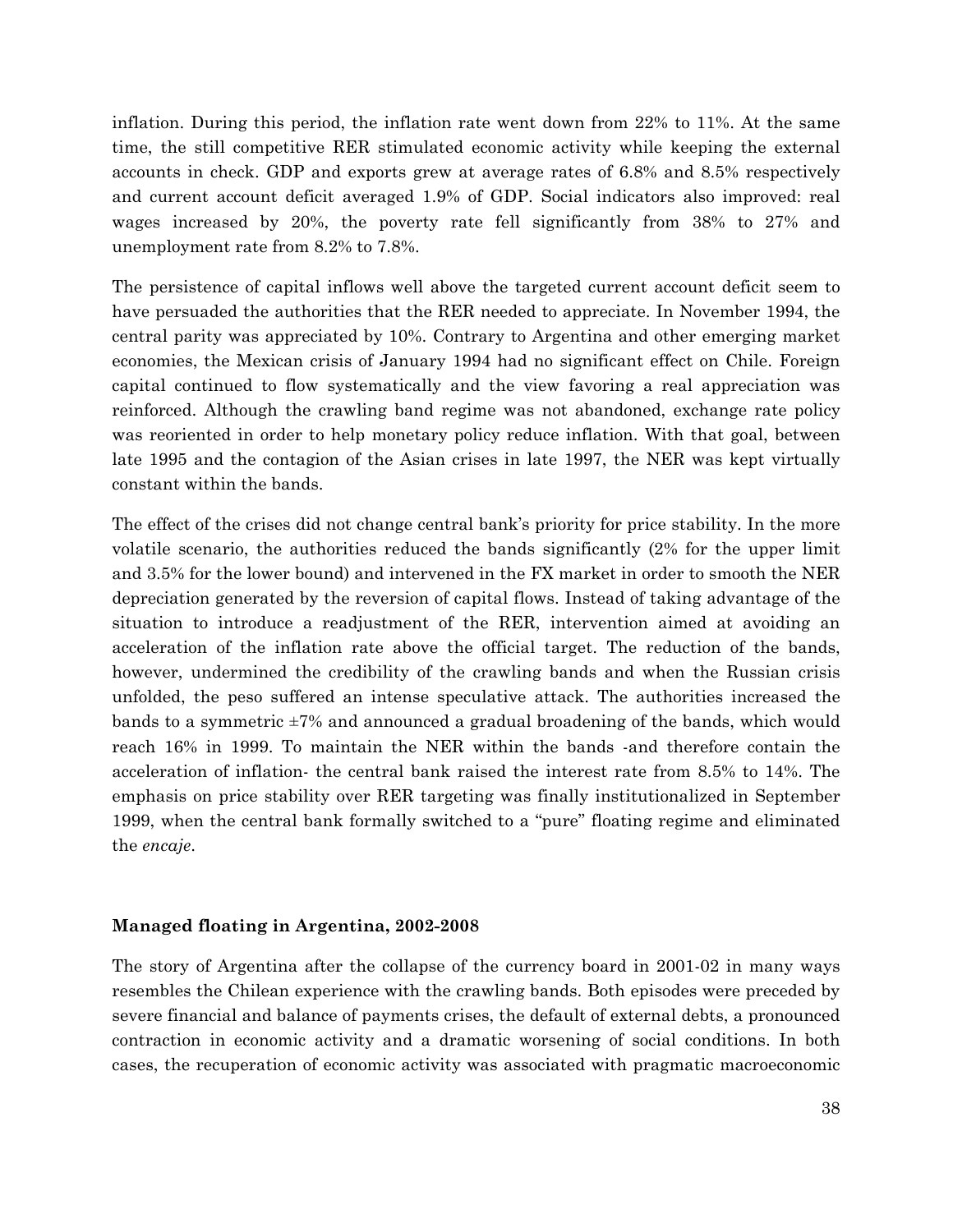policies that tried to attend to the external and fiscal imbalances, while providing incentives for tradable activities. In both cases, the exchange rate policy was oriented towards maintaining a SCRER.

Argentina formally abandoned the currency board (AR\$/\$ 1) in January 2002 in the midst of a severe political and economic crisis. The authorities initially aimed to control capital outflows and stabilize the foreign exchange (FX) market by introducing a dual exchange rate regime, but the strategy was rapidly abandoned in favor of a floating system. In a context of high political and economic uncertainty, where the central bank was running out FX reserves, the NER skyrocketed, reaching a peak close to AR\$/\$ 4 in July 2002. Given the distrust in banks (due to the banking crisis) and in the Treasury (due to the default), the economic depression and the accelerating inflation generated by the NER depreciation, the U.S. dollar appeared to be the only secure asset to allocate savings.

The stabilization of the FX market started in July, 2002. The central bank introduced controls on FX -including the obligation to surrender export proceeds greater than \$1 million- and pursued more active intervention, selling US dollars in the market. Both the NER and RER began a downward trend. Despite this appreciation, the RER remained at very competitive levels. In July 2003, when the government started to intervene actively in the FX market in the opposite direction -now to contain the appreciation pressure- the multilateral (or effective) RER was 93% higher than during the convertibility regime (1991- 2001) and 23% higher than the average during the period from 1980 to 2001. The decision to contain the appreciation pressure was motivated by the official diagnosis that awarded the SCRER a key role in both the recuperation of output and employment and in the improvement of the external and fiscal balances.[42](#page-40-0) Since then, the government gradually started to make more explicit reference to the importance of preserving a SCRER in the official economic strategy.

The central bank, however, never made an explicit statement regarding the existence of a RER target. According to their official statements and documents, the permanent intervention in the FX market was oriented towards accumulation of international reserves for precautionary purposes; namely, to protect the economy from international capital market volatility (Redrado et al 2006). Statements aside, the joint intervention of the central bank and the Treasury in the FX market actually controlled the price of the dollar in a range between AR\$ 2.8 and AR\$ 3.1 up until the beginning of 2007. The nominal fluctuation within this interval made the multilateral (or effective) RER remain stable around a level almost 100% higher than the average of the convertibility regime. The

<span id="page-40-0"></span> $42$  The positive effect of the competitive RER on the fiscal accounts derived from the taxes revenues on traditional (agricultural) exports introduced in the beginning of 2002, which accounted for about 2.3% of GDP, a magnitude almost equivalent to 55% of the federal primary surplus. See Damill et al (2009).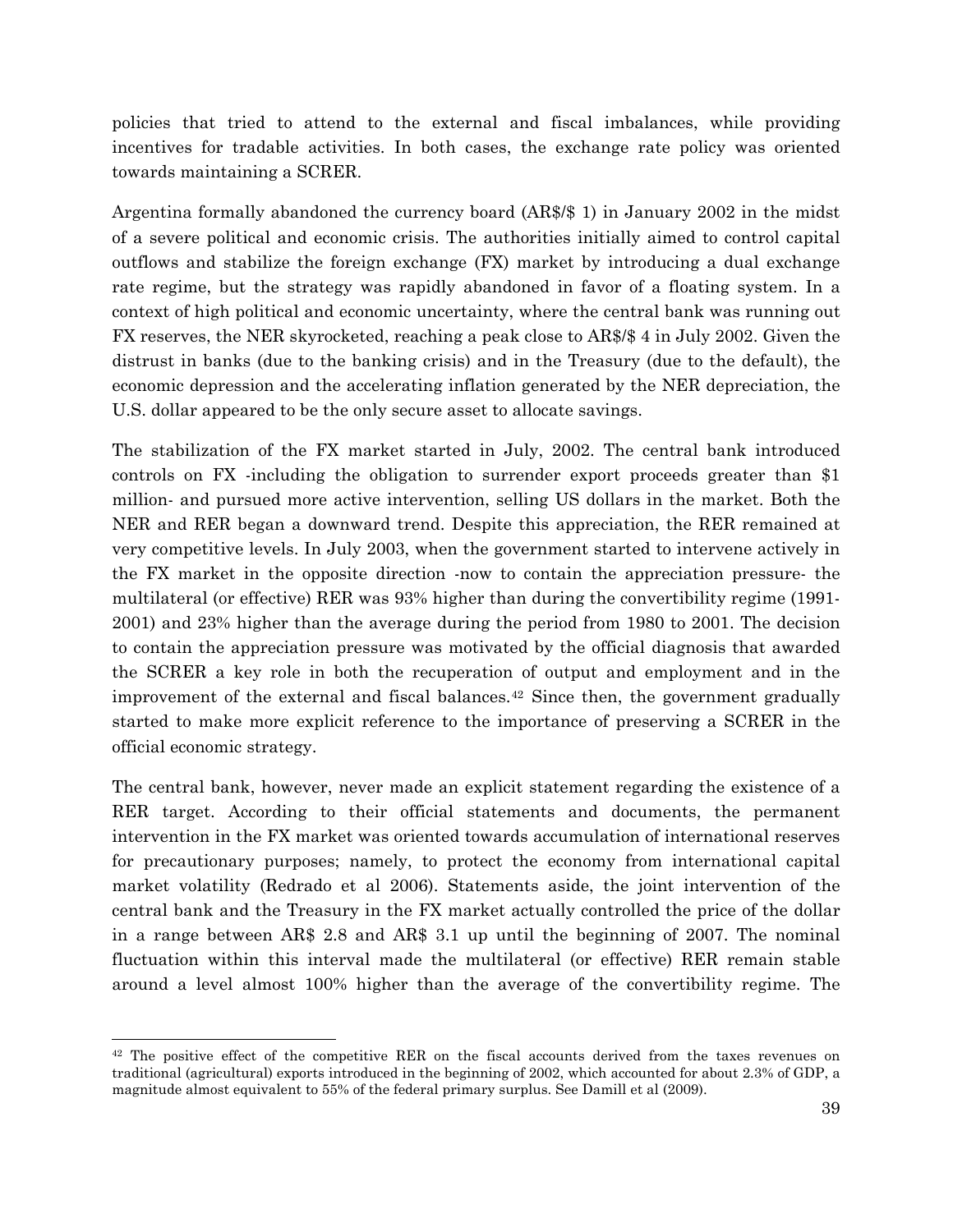bilateral real exchange with the US dollar also remained relatively stable at competitive levels, although it began a soft appreciation trend in early 2005.

The management of the SCRER strategy during this period was not exempt of challenges. In 2002, when the Congress passed a law revoking the currency board, the government decided to maintain the central bank's independence with a primary mandate of pursuing low inflation. Given that the economy was still absorbing the effects of the crisis and domestic financial markets had shrunk significantly, central bank authorities considered that the monetary transmission mechanisms of the interest rate were uncertain and weak. Instead of following an inflation targeting scheme as the other Latin American FIT countries, they opted to follow a more pragmatic policy based on broad quantitative monetary targets. From 2003 on, targets were announced at the beginning of every year through the central bank's monetary programs, where authorities committed themselves to maintain monetary aggregates within a certain range. Under this regime, monetary targets were meant to operate, at least in theory, as a nominal anchor.

A stylized fact during this period was that the upper bounds of the monetary targets ended up being systematically lower than the monetary expansion that resulted from the central bank's interventions in the FX market to attain a SCRER. Since the size of the monetary base created by the buying interventions in the FX market tended to exceed the programmed expansion of the monetary base, an 'excess' of monetary expansion had to be absorbed. To achieve this goal, the central bank relied on sterilization operations via the issuing of notes (LEBACs).[43](#page-41-0) Given that during most of this period the FX market operated with an excess supply of dollars, the monetary authority managed to reconcile the two policy objectives with two instruments. With interventions in the FX market, the central bank controlled the NER as a mean to achieve the SCRER target. With the sterilization operations in the money market, it maintained monetary aggregates within the preannounced ranges, aiming to provide a nominal anchor for the private sector's inflationary expectations.[44](#page-41-1)

<span id="page-41-0"></span><sup>43</sup> Other significant, although relatively minor, sources of monetary contraction were: 1) the repayment from 2003 to 2006 by commercial banks of the debt accumulated with central bank for its financial assistance during the crisis, 2) the Treasury's purchases of the central bank's foreign exchange reserves to serve the debt with the multilateral financial institutions and 3) the use of fiscal and quasi-fiscal surplus by the Treasury and other official agencies to accumulate foreign exchange reserves. See Frenkel and Rapetti (2008) for details. 44 Inspired by Chile's experience with the *encaje*, the Argentine government introduced capital controls in June

<span id="page-41-1"></span><sup>2005.</sup> The normative required that all capital inflows –excluding the issuing of new private and public debt, international trade financing and foreign direct investment- were subject to a 30% unremunerated reserve requirement for at least a year. The introduction of the controls, however, showed no evidence of ameliorating the supply of dollars in the FX market. The implementation left open ways to avoid the reserve requirements; for instance, through the stock exchange market by buying domestic assets abroad and selling them domestically. Analysts and market practitioners believed that controls were ineffective and even the authorities did not reject the idea that they were introduced more as a signal of the official willingness to maintain the SCRER strategy than as an effective control mechanism.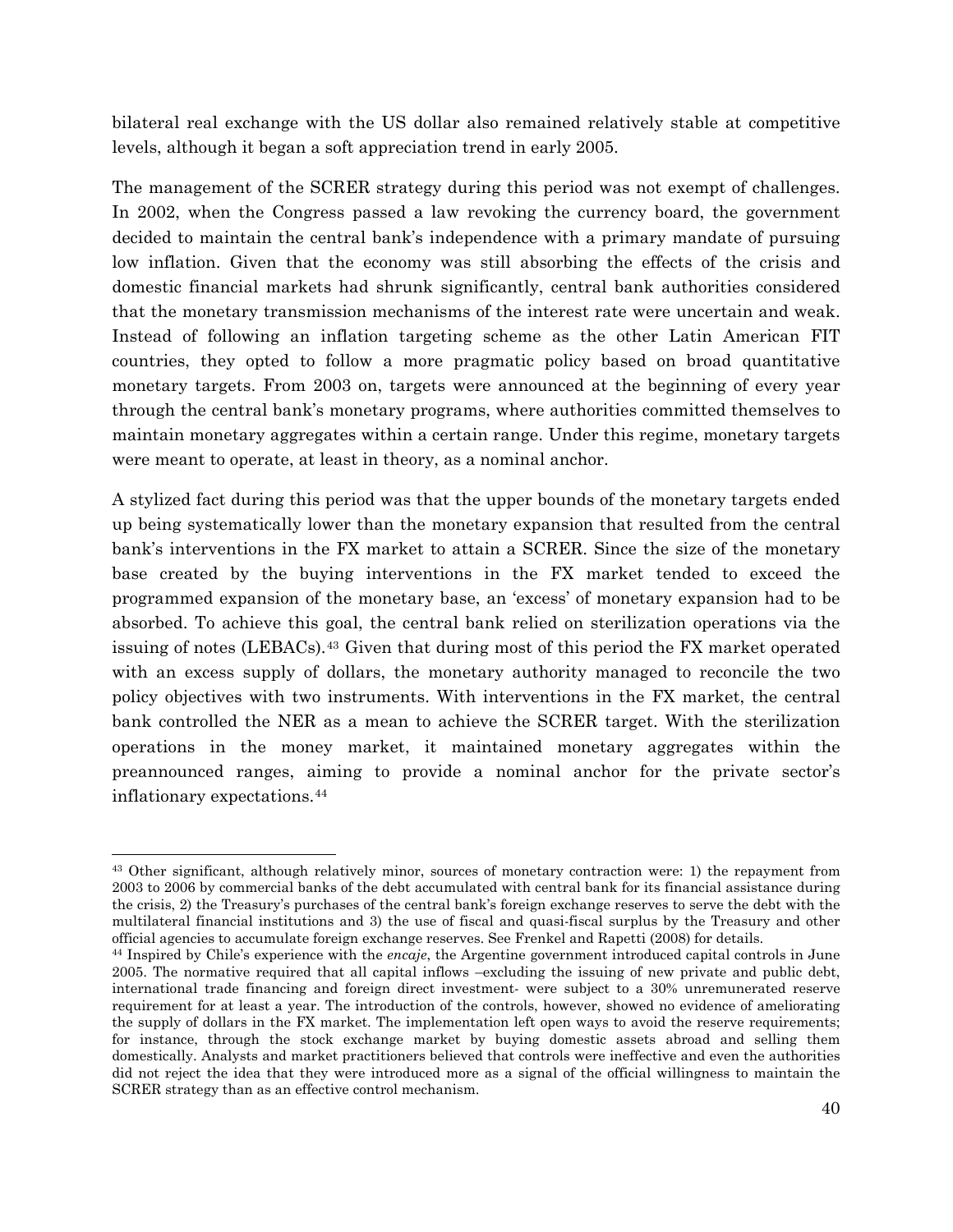It is usually argued that sterilized interventions are useful only for short periods. They are seen as transitory instruments because the costs of sterilization tend to increase over time and therefore to generate quasi-fiscal imbalances. As discussed in the previous subsection, Chile's experience with crawling bands during the 1990s is an example of this potential problem. It would be wrong, however, to conclude that sterilized interventions lead invariably to an unsustainable quasi-fiscal balance. In the Argentine experience during this period, where (contrary to the Chilean case) domestic interest rates were relatively low, this policy was maintained without eroding the central bank's net worth, which actually tended to register quasi-fiscal surpluses.[45](#page-42-0)

Following the SCRER strategy, Argentina experienced one of the most successful growth episodes in its economic history.[46](#page-42-1) From mid-2002 to mid-2008, the economy grew at an 8.5% average annual rate. The favorable external conditions -especially the high international prices of the agricultural commodities that the country exports- were important, but explained only part of the economic performance. It was the expansion of the whole tradable sector (exportable and import substitutive activities) that pulled the economy up and put it on a rapid growth path. Volatile economic growth in Argentina has traditionally been associated with external deficits. During the post-convertibility period, on the contrary, the economy expanded while maintaining a stable current account surplus. Analysts tend to agree that the dynamic behavior of output, employment and investment has been associated with the positive effects of the SCRER on tradable activities.

One negative aspect of economic performance during this period was inflation, which started to accelerate in 2005.[47](#page-42-2) Part of the observed inflation was due to the gradual adjustment of some tradable prices to the devaluation of 2002, which were still adjusting during 2004 and 2005. Another inflationary factor was the global rise in commodities prices, especially during 2007. However, evidence seems to suggest that inflation accelerated as an endogenous result derived from tightening conditions in the labor market and the (excessively) rapid expansion of demand in the non-tradable sector. The initial phase of rapid growth (from mid-2002 to mid-2004) occurred in a context of highly underutilized capacity and high unemployment and underemployment in the labor market. As the economy recuperated, aggregate investment reacted with high sensitivity to economic growth. Thus, with the exception of some particular sectors, capacity remained far

<span id="page-42-0"></span><sup>45</sup> A sterilization policy can be sustainable even if the domestic interest rate is moderately higher than the international rate adjusted by exchange rate variation. For a precise discussion on the sustainability condition, see Frenkel (2007).

<span id="page-42-1"></span><sup>46</sup> Since the Great Depression of the 1930s, this growth episode is only comparable with the performance between 1964 and 1974 commented on in section 3. See Albrieu and Fanelli (2009) for details.<br><sup>47</sup> The CPI inflation rate was 6.1% in 2004, 12.3% in 2005 and 9.8% in 2006. In January 2007 the government

<span id="page-42-2"></span>introduced controversial methodological changes in the construction of the CPI index. Since then, the official figures have been systematically lower than private estimates. For instance, according to the private consulting firm Buenos Aires City, the CPI inflation rate for 2007 and 2008 was 25.7% and 23%, respectively, whereas the official estimates were 8% and 7%, respectively.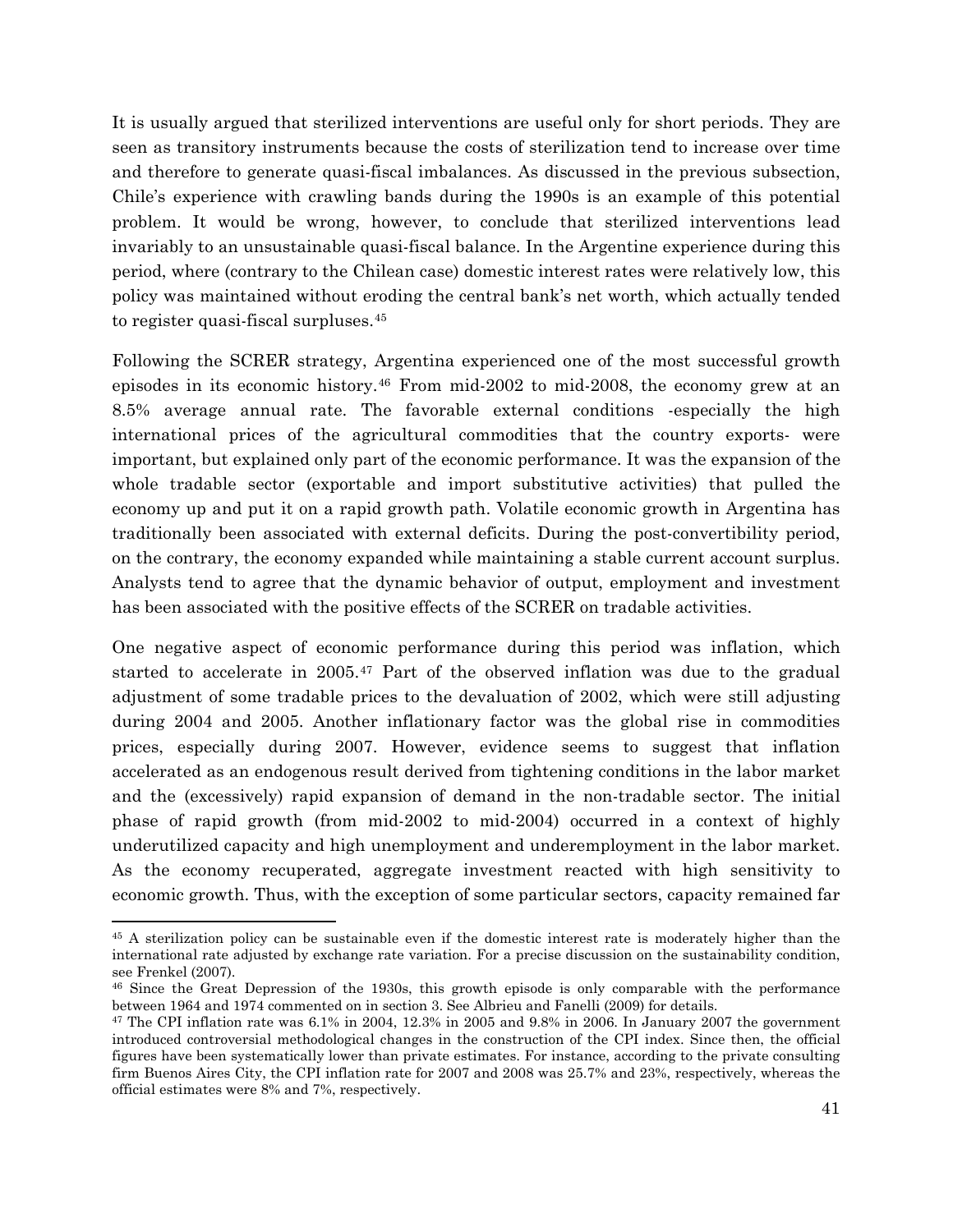from fully utilized. However, the reduction of unemployment and underemployment, which changed from 17.3% and 17.1% in 2003 to 7.9% and 8.8% in 2008, contributed to the rise of nominal wages. In many sectors, this led to real wage increases far beyond productivity growth. For instance, in the manufacturing sector between the first quarter of 2003 and the last quarter of 2007, nominal wages rose 175% while average productivity per worker increased about 20%. The nominal average unit labor cost increased 130%. In the same period, manufacturing wholesale prices rose 50%.

An aspect that deserves mention regarding the acceleration of inflation is the lack of coordination in macroeconomic policy. Given that monetary and exchange rate policies focus on preserving a SCRER – which was intended to put the economy on a high growth path – fiscal policy could have been used to moderate aggregate demand when inflationary pressures arose. On the contrary, public spending expanded well above the increase of tax revenues since 2006, which represented an expansionary fiscal impulse to already fastgrowing aggregate demand.

Parallel to the acceleration of inflation, since early 2007 the management of economic policy suffered a gradual degradation. The general recognition that the government was manipulating the CPI (and later on other official statistics) triggered a process of capital outflow starting in mid-2007. Sovereign bonds that were issued in domestic currency during the debt restructuring of 2005 had an indexation clause to CPI inflation. The manipulation of the index was perceived as sort of default by the international financial community. The Argentine risk premium rapidly returned to the pre-restructuring levels (around 2000 basic points), after having reached 200 basic points in 2006. Another problematic episode occurred during the second quarter of 2008, when the government got into a severe dispute with the agricultural sector about the level of tax rates on agriculture exports. The official proposal of raising the tax rates did not get parliamentary approval. The episode eroded government's popularity and added new sources of political and economic uncertainty. During the dispute, capital outflow intensified and by the time that the effects of the US subprime crisis reached emerging markets, the economy had already started to show signs of recession.

## **6. Concluding remarks**

Probably the most important conclusion that can be drawn from our analysis is that the *level* of the RER has had a significant influence in the macroeconomic performance of Latin American countries. In particular, the experiences reviewed suggest that an excessively appreciated RER can lead to disastrous outcomes affecting short and medium term growth.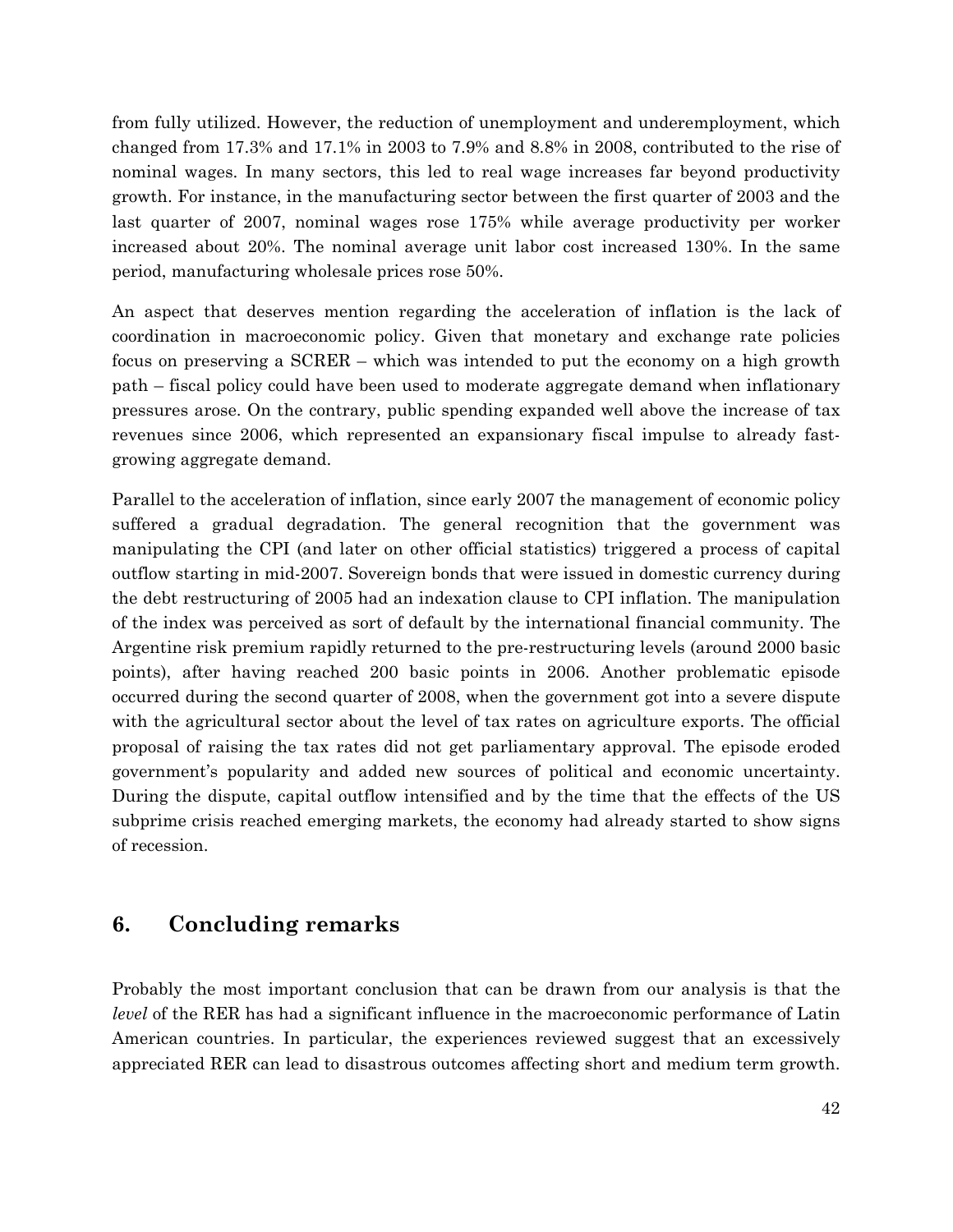The experience in the region thus corroborates the consolidated view that overvalued RER have detrimental effects on economic growth (Easterly, 2005). The exchange rate regime choice may not be neutral in that regard. Our historical narrative illustrated how fixed and semi-fixed exchange rate regimes focused on price stabilization can lead to excessive RER appreciation and balance of payment and financial crises. The Southern Cone experiences of the late 1970s and that of Argentina during the 1990s, both reviewed in section 4, attest that crises can reach the dimension of great depressions. After these negative experiences, there seems to be agreement among Latin American macroeconomists and policy-makers that avoiding pronounced real appreciation should be a central objective of any macroeconomic policy.

A second important lesson that emerges from our analyses is that in the process of integration to international financial markets, Latin American countries have gradually converged –through different national paths- towards the adoption of more flexible exchange rate regimes. Certainly, pegs have shown to be essential in providing a nominal anchor in contexts of high inflation or hyperinflation. But even in the cases that have been successful in conquering inflation, the phasing-out has proven to be traumatic, as the experiences of Argentina under the convertibility regime and Chile under the *tablita* best illustrate. Under conditions of moderately high inflation (say 30% per year), experience has shown that it is possible to reduce inflation gradually without using the exchange rate as an anchor. The case of Chile between the mid 1980s and the mid 1990s -where the deceleration of inflation occurred in a context of rapid growth and robust external accountsis a clear example of this. However, although a crawling bands regime is much more flexible than a currency board, both Chile and Colombia found that it lacked enough flexibility to deal with capital flows and by the late 1990s both countries shifted to more flexible regimes.

Under conditions of low inflation, as has been the case of all major economies since the late 1990s, flexibility has shown to be highly valuable. The lack of commitment to the level of the NER provides the economy flexibility to adjust to external shocks without resulting in reputational costs for the monetary authorities. The lack of commitment also eliminates the incentives of one-way bets in the FX market by speculators. In their portfolio choices between domestic and foreign assets (and liabilities), private agents have to assume the exchange rate risk. Therefore, a lower exposure to NER variations and lower financial fragility to external shocks is likely to be observed.

Lack of commitment should not be understood as synonymous with pure floating. On the contrary, this is not the regime with the least degree of commitment. In both pure and managed floating, the monetary authority has no commitment regarding the level of the NER. However, in the former the central bank commits itself not to intervene in the FX market and to allow the NER to be determined by market forces. A managed floating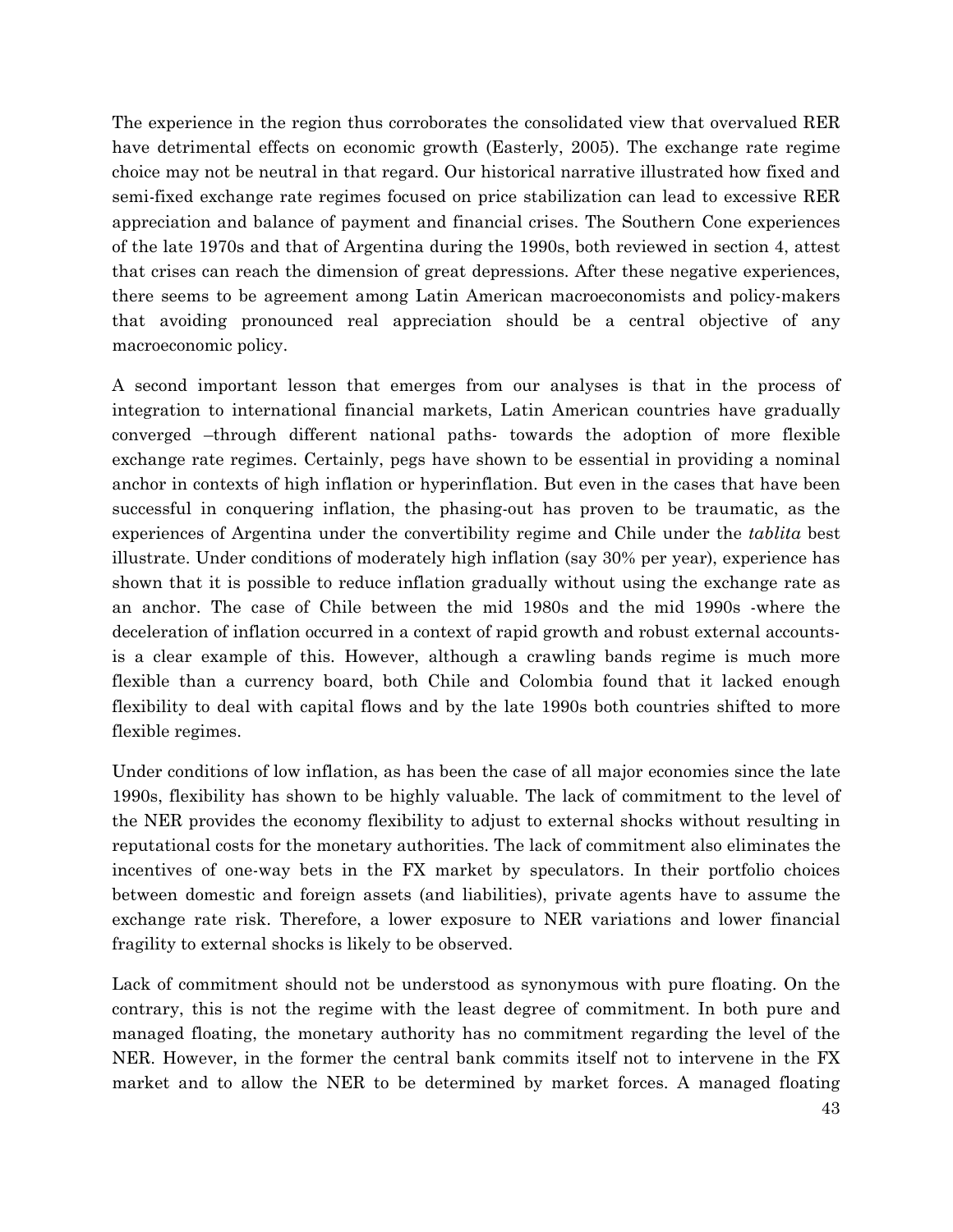regime is more flexible because it allows the monetary authority to intervene whenever it considers necessary. This extra degree of freedom seems to be highly valued among Latin American central banks, since in their search for greater flexibility none of them adopted a pure floating regime. By the early 2000s, all central banks of the major countries in the region switched to managed floating regimes. These include not only the self-declared Argentinean managed floating, but also those of the FIT countries.

The benefits of a managed floating regime are that it provides the same flexibility to absorb unexpected shocks as a pure floating regime, while also entitling the monetary authority to intervene in the FX market and influence the determination of the NER. In developing countries, this option is most dear given the potentially large effect of capital flows on the behavior of the NER and the importance of this relative price in the determination of other nominal and real variables. Central banks in developing countries may want to preserve the ability to influence the determination of the NER for two main reasons: 1) to reduce its volatility and avoid misalignments and 2) to induce its trend.

Managed floating regimes in Latin America have been accompanied by a systematic and massive accumulation of FX reserves. This has not been a peculiarity of the region, but a common feature among developing countries since the post-Asian crises. As discussed in section 3, there have been two main explanations for this behavior: the precautionary and mercantilists views. Each of them is rooted in the motives for influencing the behavior of the NER mentioned above. According to the mercantilist view, reserve accumulation helps preserve a SCRER (at least in the medium-run), which is used to promote tradable activities. The precautionary view suggests that countries accumulate FX reserves to reduce NER volatility and prevent large swings in the exchange rate. Among major Latin American countries, Argentina is the most transparent example of reserve accumulation for mercantilist motives. In section 3, we explained why it would be misleading to classify reserve accumulation by the Latin American FIT countries as mercantilist. In our view, the motivation has been prevention.

Why would countries accumulate FX reserves for precautionary motives? After the successive currency and financial crises during the 1990s, most economists and policy makers agree that capital flows can have destabilizing effects on exchange rates. These effects can take different forms. Capital movements can impinge excessive short run volatility on exchange rates or lead to long swings away from fundamentals. Central banks may want to prevent excessive short-run volatility in order to provide domestic agents a more stable relative price system and thus facilitate resource allocation. The rationale for preventing extended departures from fundamental levels is easier to understand, since substantive exchange rate misalignments usually come with high economic costs. Regarding this latter point, it is important to notice that prevention refers both to cases of excessive depreciation (i.e. overshooting) and appreciation (i.e. undershooting). The analysis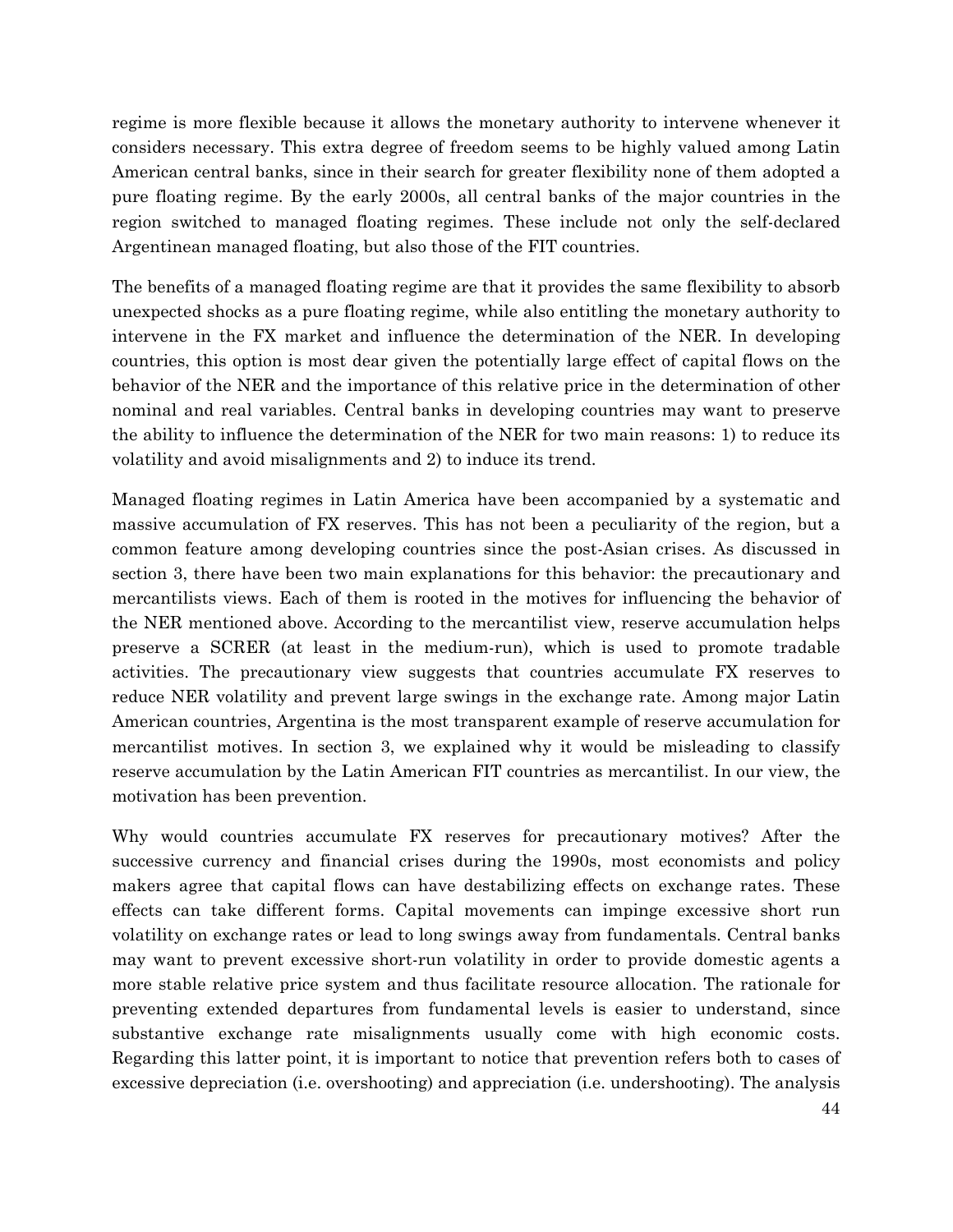of reserves accumulation with precautionary motives has typically focused on the first effect and overlooked the second.

In order to prevent non-fundamental runs against local currency, central banks need to dispose a certain volume of FX reserves. What is the optimal volume required for that purpose? As mentioned in section 3, several criteria have been suggested; the most popular indicating that FX reserves should be at least equal to the monetary base, M2, short-term foreign debt (i.e. the Greenspan-Guidotti doctrine), or 10% of GDP (i.e. the Jeanne-Ranciere guideline). The motivation of these criteria is ultimately to provide an indicator for an unobserved variable; namely, the volume of FX reserves that the public considers sufficient for the central bank to determine the NER. If this criterion is met -in other words, if the public believes that the central bank has enough reserves to satisfy the private demand for FX at the current NER- then betting on a future depreciation would not be profitable. Given that this optimal level is uncertain, central banks may have incentives to accumulate somewhat above conventional measures. However, even considering this reserve overaccumulation bias, many studies have shown that accumulation, especially among Asian countries, has gone far beyond what any of these indicators suggest. Should this be interpreted as an indication that recent reserve accumulation has been driven by another motivation such as, for instance, the mercantilist strategy? Not necessarily. Conventional precautionary indicators specify the amount of FX reserves that are required to prevent a non-fundamental speculative attack or overshooting. Once that level (plus an extra amount due to uncertainty) is reached, central banks would not need to accumulate additional reserves to prevent a potential sudden stop. However, if in such situation they face a voluminous capital inflow that drives the exchange rate to excessively overvalued levels, they would feel forced to intervene in order to prevent non-fundamental appreciation pressures. This additional accumulation of reserves –that would take conventional indicators beyond optimal levels- would also be generated by precautionary motives. In this case, central banks would accumulate reserves to prevent an exchange rate undershooting.

The excessive appreciation pressures that Latin American FIT countries faced since 2003 led them to accumulate reserves, not to preserve a SCRER, but to prevent an exchange rate undershooting. This seems to be especially the case in Brazil, Chile, Colombia and to a lesser extent, Mexico. Their exchange rate regimes have mainly been oriented towards the achievement of low inflation, while avoiding unsustainable trends of the RER in both directions. Interventions in the FX market were useful for avoiding excessive depreciation between 1999 and 2002 and excessive appreciation during the booming period of 2003 to 2008. Despite the interventions, the RER in these countries has tended to be more volatile and prone to appreciation than what is expected in a country following a SCRER strategy.

The case of Peru is harder to classify. The managed floating regime has certainly maintained RER stability, but not at an especially competitive level. Peru shared the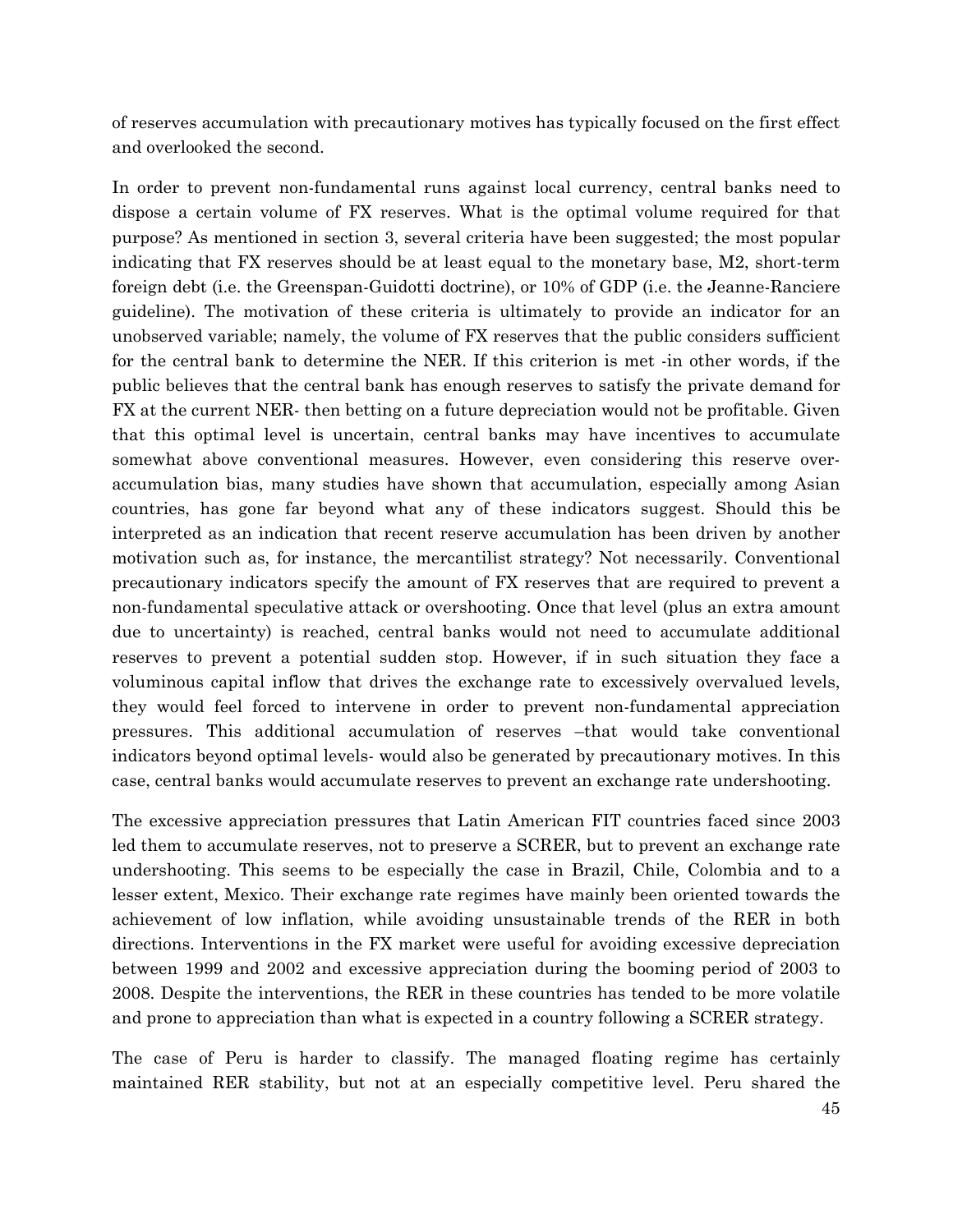motivations of the other FIT countries, but its managed floating with intense FX interventions has also been directed towards avoid RER volatility in order to preserve the stability of the highly dollarized domestic financial system.

Reserve accumulation in Latin America has proven to be useful. There is little doubt that the large stocks of FX reserves –together with the greater NER flexibility– were essential to help central banks handle the impact of the international financial crisis of 2007-2008 (Ocampo, 2009). Despite the skeptical assessment by many analysts (Rodrik, 2006) and even the IMF, it would be a hard task to persuade central banks in Latin American about the inefficiencies of accumulating FX reserves after this experience.

The analysis in this paper has also presented evidence about the importance of using exchange rate policy to keep track of the behavior of the RER. Our historical narrative suggests that Latin American economies tended to perform better when the exchange rate policy managed to keep track –with different degrees of intensity- of the RER. In particular, some successful experiences of growth acceleration in the region have coincided with periods in which the exchange rate policy was purposely oriented towards preserving a SCRER. For instance, the arguably two most successful growth experiences in Latin America during the post World War II period have occurred in parallel with the implementation of exchange rate regimes targeting a SCRER. These experiences are the Brazilian *miracle* starting in the late 1960s simultaneous with the implementation of the crawling peg, and Chile's experience with the crawling bands between the mid-1980s and mid-1990s. There are also other important cases in which this correlation between the exchange rate policy and economic performance is observed. These are the crawling pegs in Argentina and Colombia between the mid-1960s and mid-1970s and the managed floating in Argentina since 2002.[48](#page-47-0) Certainly, this observation should not be interpreted as indicating that exchange rate regimes targeting a SCRER are *the* explanation behind the success of these experiences. Economic growth and development are complex processes that involve the combination of many social, political and economic factors, most of which economists are still trying to understand. In any case, our historical narrative of exchange rate policies in Latin American supports the conclusion reached by a body of empirical studies mentioned in section 2, which indicate that an undervalued RER tends to foster economic growth in developing countries. In this regard, this paper suggests that the exchange rate policy can make an important contribution to economic development by preserving a SCRER.

<span id="page-47-0"></span> <sup>48</sup> It is interesting to note that the first four of these cases are among the few experiences of growth accelerations identified by Haussmann et al (2005) in the Latin American region. The case of Argentina in the post convertibility period is not included in the authors' sample but still meets their criteria to be labeled as episode of growth acceleration. See Albrieu and Fanelli (2008).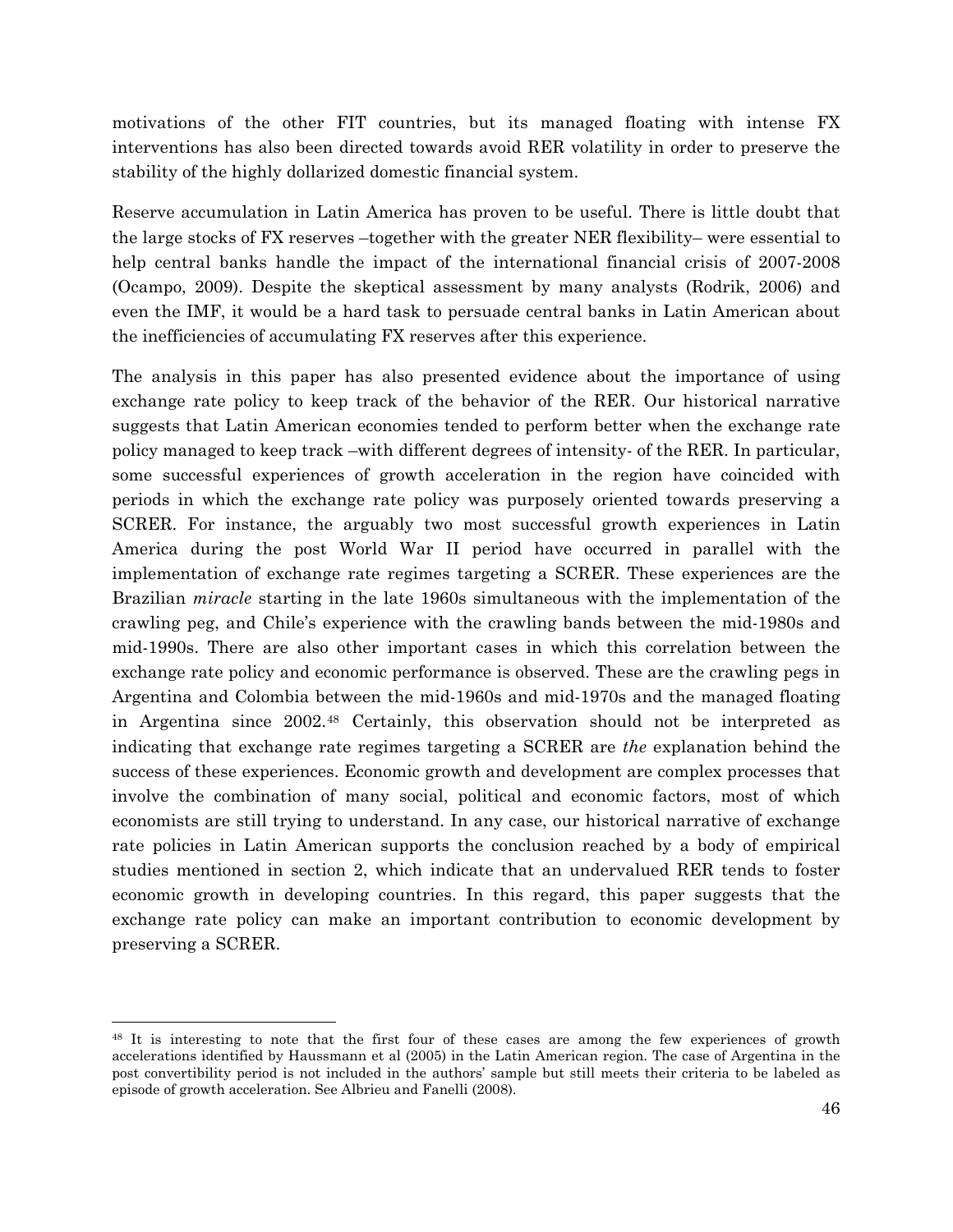Policies oriented towards preserving a SCRER are not free from obstacles. The level of the RER, by determining the relative price of domestic and foreign goods, affects aggregate demand. Given the unemployment rate, aggregate demand affects the price level. A sustained excessively undervalued RER would ultimately lead to a rise in prices and therefore to a real appreciation. If the exchange rate policy tries to preserve the original RER level by devaluing the domestic currency, the strategy would lead to the acceleration of inflation. It is not unusual to find cases of policies that, in trying to preserve a SCRER, end up accelerating the inflation rate. Some of the experiences mentioned in this paper illustrate this point. During the years that the crawling peg was used in Colombia (1967- 1991), the inflation rate followed a soft but persistent upward trend. Argentina's recent performance with the managed floating regime, in which the inflation rate accelerated significantly since 2007, is another eloquent example. It would be wrong, however, to conclude that this is an unavoidable result of any exchange rate policy focused on a SCRER. For instance, the inflation rate in Chile under the crawling bands regime decreased substantially.

The experience of Chile between the mid 1980s and mid 1990s is an example of the macroeconomic coordination required to manage a SCRER policy. This policy configuration combined a crawling band regime, capital controls, countercyclical fiscal policy and an autonomous monetary policy with a reference interest rate as a policy tool. The combination of crawling bands, sterilized interventions and capital controls allowed the central bank to avoid the policy *trilemma* and simultaneously set the interest rate and the NER. Fiscal policy was used (although not always) to moderate aggregate demand pressures. With these policies –coupled with others focused on microeconomic aspects- the authorities managed to preserve a SCRER, reduce inflation, promote rapid growth of both exports and GDP, and avoid external and financial crises during turbulent periods. This successful trajectory lasted more than a decade.

The strategy was abandoned because the authorities understood that the policy simultaneously targeting the NER and setting the interest rate was incompatible with financial integration. They interpreted that the quasi-fiscal cost due to sterilized interventions of about 0.5% of GDP was an indication that the policy would not be sustainable over time.[49](#page-48-0) The shift to a FIT regime was the option the authorities chose to provide macroeconomic policy the flexibility required to deal with international capital

<span id="page-48-0"></span><sup>49</sup> A common view in economics suggests that sterilized interventions can only be used in the short-run and are unsustainable for longer periods. Frenkel (2007) shows the conditions under which they are sustainable in the long run. Sterilizations can be unsustainable if they imply quasi-fiscal costs. In that case, their sustainability would depend on the overall fiscal balance and the growth rate of the economy. They would be perfectly sustainable if they manage to keep the public debt-GDP ratio stable around a level considered acceptable by creditors. The trade-off between costs and benefits of sterilized interventions should ultimately be decided by governments. Regarding the cost of sterilization in Chile in the mid 1990s, John Williamson (1996) pointed out: "[if paying 1%–1.5% of GDP] is the price of preserving a model that works, it would be cheap" (p. 30).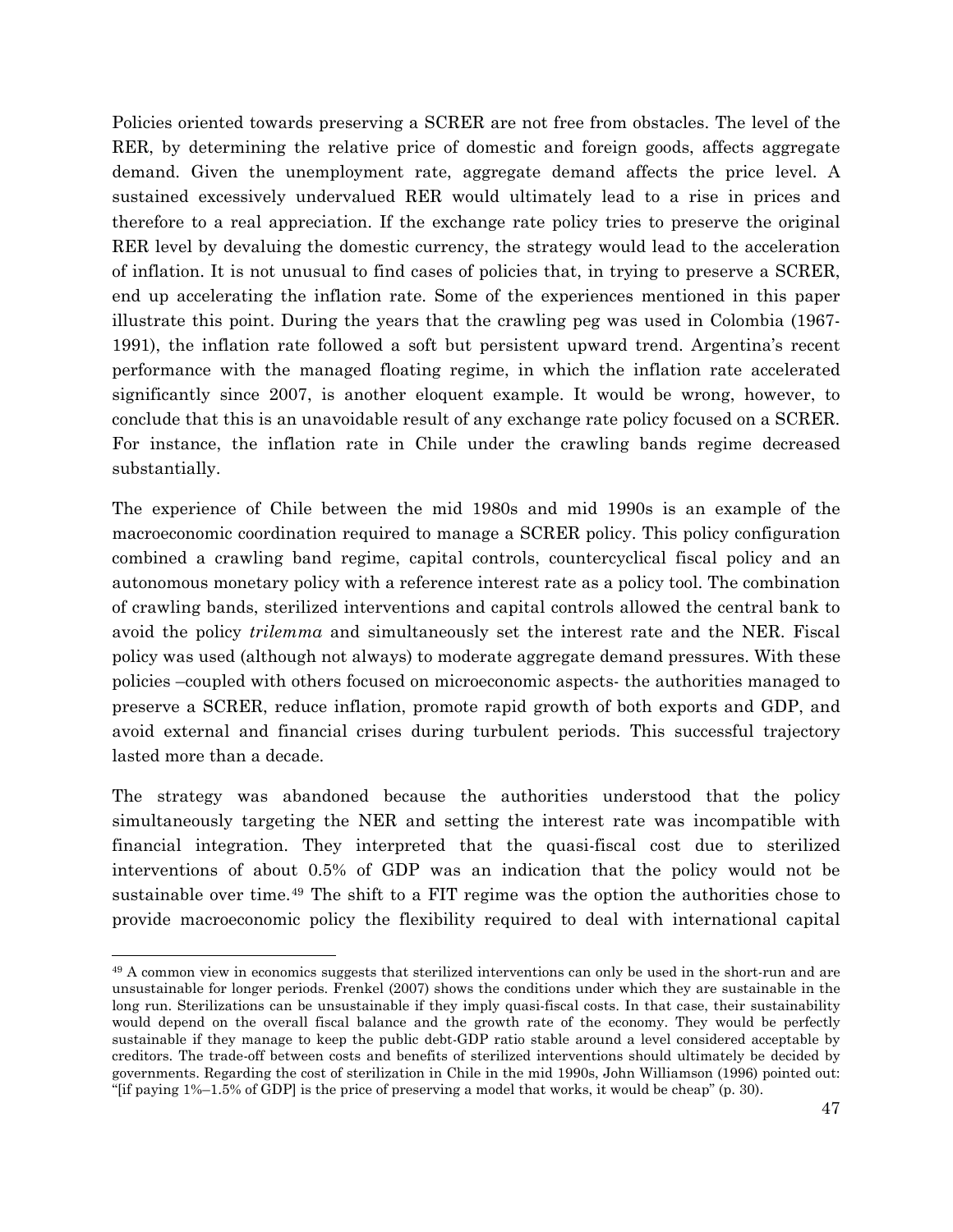movements. With this new orientation, the preservation of the SCRER and capital controls were sacrificed. Another option would have been to shift to a managed floating regime and preserve the focus on the SCRER. Given that the preservation of this objective may have hindered monetary policy autonomy, the maintenance of capital controls would have probably been required.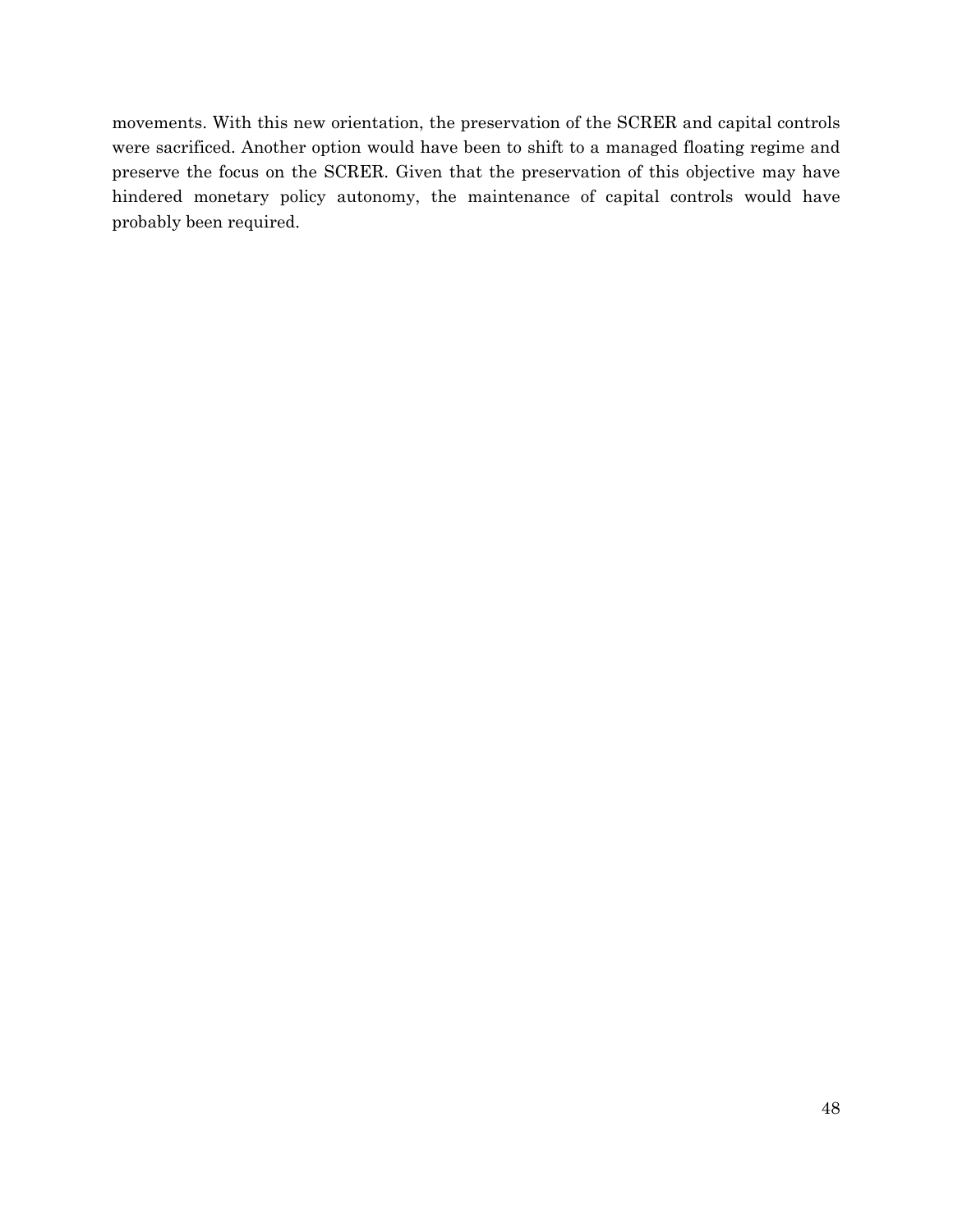## **References**

- Agosin, Manuel. 2009. "Evolución Macroeconómica y Financiera de Chile en la Última Década", *mimeo.*
- Aguirre, Álvaro and César Calderon. 2005. "Real Exchange Rate Misalignment and Economic Performance", Working Papers Central Bank of Chile 316.
- Aizenman, Joshua and Jaewoo Lee. 2007. "International Reserves: Precautionary vs. Marcantilists Views, Theory and Evidence", *Open Economic Review*, 18(2), pp. 191-214.
- Albrieu, Ramiro and José María Fanelli. 2008. "¿Stop-and-go o Go-and-fail? Sobre aceleraciones, crisis e instituciones en la Argentina". *Desarrollo Económico*, 48(190-191), pp. 235-268.
- Arida, Persio and André Lara-Resende. 1985. "Inertial Inflation and Monetary Reform in Brazil", in ed. John Williamson, *Inflation and indexation: Argentina, Brazil, and Israel*, MIT Press, Cambridge MA.
- Armas, Adrian and Francisco Grippa. 2006. "Targeting Inflation in a Dollarized Economy: The Peruvian Experience", in *Financial Dollarization: The Policy Agenda*, eds. Adrian Armas, Alian Ize and Eduardo Levy-Yeyati, New York: Palgrave Macmillan.
- Bacha, Edmar. 1977. "Issues and Evidence in Recent Brazilian Economic Growth", *World Development*, 5 (1-2), pp. 46-67.
- Bacha, Edmar. 1979. Notes on the Brazilian Experience with Minidevaluations, 1968-1976, *Journal of Development Economics* 6, 463-481.
- Bacha, Edmar. 1987. "La inercia y el conflicto: el Plan Cruzado y sus desafíos", *Estudios Económicos*, El Colegio de México, Octubre, número extraordinario.
- Bacha, Edmar. 2003. "Brazil's Plano Real: A view from the incide", in *Development Economics and Structuralist Macroeconomics: Essays in Honor of Lance Taylor*, eds. Dutt, Amitava and Jaime Ros, Edward Elgar, Cheltenham.
- Bacha, Edmar and Francisco Lopes. 1981. "Inflation, Growth and Wage Policy: in Search of a Brazilian Paradigm", Texto para Discussao No 10. Pontificia Universidade Catolica de Rio de Janeiro.
- Barbosa-Filho, Nelson. 2008. "Inflation Targeting in Brasil 1999-2006", *International Review of Applied Economics*, Vol. 22, No. 2, pp. 187-200.
- Beckerman, Paul and Andres Solimano. 2002. "Crisis and Dollarization in Ecuador: Stability, Growth, and Social Equity", Washington, World Bank Publications.
- Blejer, Mario. 1983. "Liberalization and Stabilization Policies in the Southern Cone Countries: An Introduction*", Journal of Interamerican Studies and World Affairs*, 25(4), pp. 431-444
- Braun, Oscar and Leonard Joy. 1968. "A Model of Economic Stagnation: A Case Study of the Argentine Economy", *The Economic Journal*, 78 (312), pp. 868-887.
- Bruno, Michael, Guido Di Tella, Rudiger Dornbusch and Stanley Fischer. 1988. *Inflation Stabilization: The Experience of Israel, Argentina, Brazil, Bolivia and Mexico*, The MIT University Press.
- Calvo, Guillermo, and Roque Fernández. 1982. "Pauta cambiaria y déficit fiscal", in *Inflación y Estabilidad*, eds. Roque Fernández and Carlos Rodríguez, Ediciones Macchi.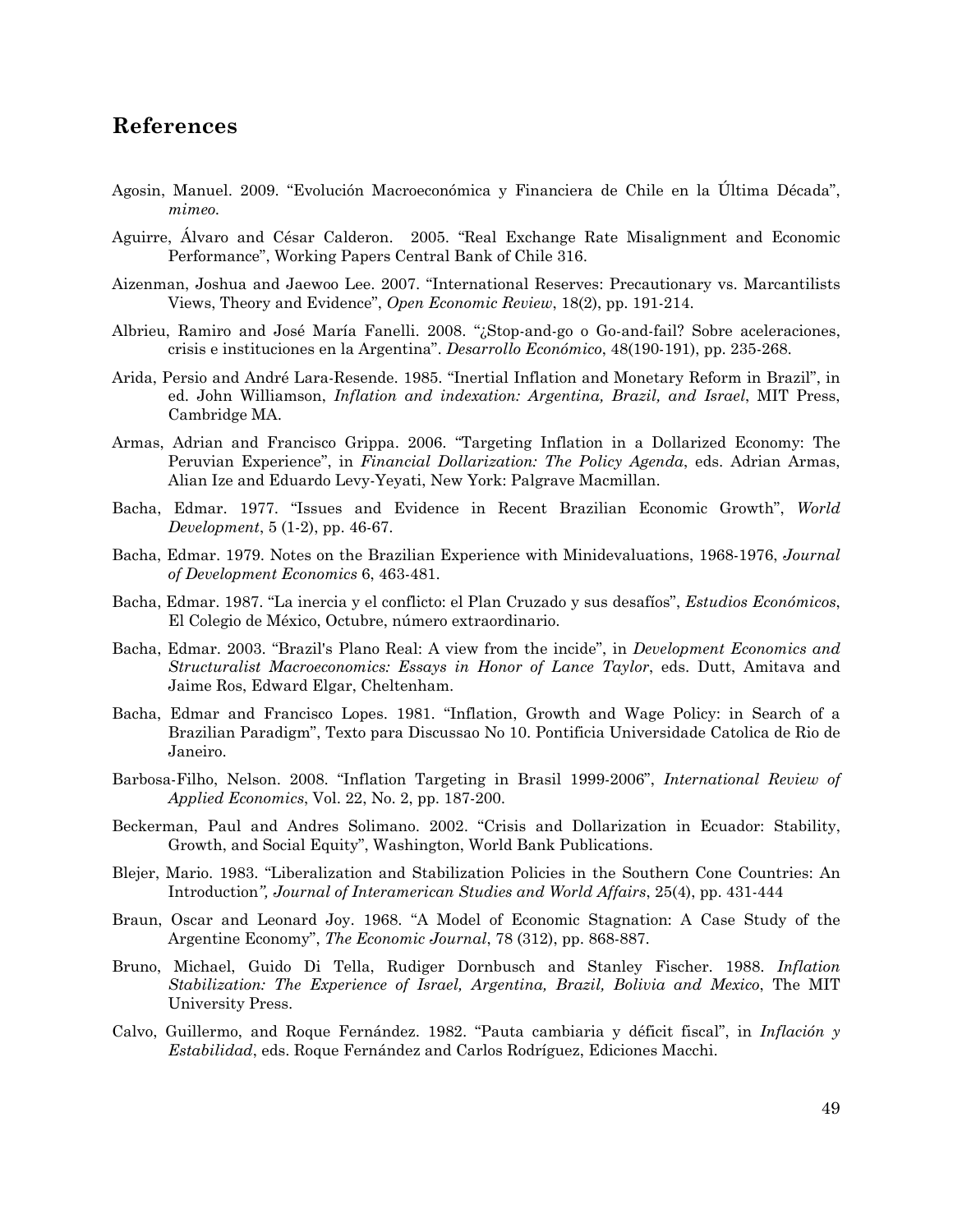- Calvo, Guillermo, Leonardo Leiderman and Carmen M. Reinhart. 1993. "Capital Inflows and Real Exchange Rate Appreciation in Latin America: The Role of External Factors", *IMF Staff Papers*, 40 (1), pp. 108-15.
- Calvo, Guillermo and Carmen Reinhart. 2002. "Fear of Floating", *Quarterly Journal of Economics*, 107(2), pp. 379-408.
- Canitrot, Adolfo. 1975. "La experiencia populista de distribución de ingresos", *Desarrollo Económico*, 15(5), pp. 331-351.
- Canitrot, Adolfo. 1981. "Teoría y práctica del liberalismo: política anti-inflacionaria y apertura económica en la Argentina, 1976-81", *Desarrollo Económico*, 21(82), pp. 131-189.
- Cardoso, Eliana. 2009. "A Brief History of Trade Policies in Brazil: From ISI, Export Promotion and Import Liberalization to Multilateral and Regional Agreements", mimeo.
- Cavallo, Domingo and Joaquín Cottani. 1997. "Argentina´s Convertibility Plan and the IMF", *American Economic Review*, 87 (2), pp. 17-22.
- Cespedes, Luis, Roberto Chang and Andrés Velasco. 2004. "Balance Sheets and Exchange Rate Policy", *American Economic Review*, 94(4), pp. 1183-1193.
- Chang, Roberto. 2008. "Inflation Targeting, Reserve Accumulation, and Exchange Rate Management in Latin America", Banco de la República de Colombia Borradores de Economía 487.
- Chenery, Hollis and Alan Strout. 1966. "Foreign Assistance and Economic Development", *American Economic Review*, 56(4), Part 1, pp. 679-733.
- Choudri, Eshan and Dali Hakura. 2006. "Exchange Rate Pass-Through to Domestic Prices: Does the Inflationary Environment Matter?" *Journal of International Money and Finance*, 25, p. 614- 639.
- Commission on Growth and Development. 2008. *The Growth Report*. *Strategies for Sustained Growth and Inclusive Development*, The International Bank for Reconstruction and Development / The World Bank.
- Corbo, Vittorio. 1985. "Reforms and Macroeconomic Adjustments in Chile during 1974-1984", *World Development*, 13 (8), pp. 893-916.
- Corbo, Vittorio, Jaime De Melo and James Tybout. 1986. "What Went Wrong in the Recent Reforms in the Southern Cone", *Economic Development and Cultural Change*, Vol. 34 (3), p. 607-640.
- Damill, Mario, Roberto Frenkel and Luciana Juvenal. 2003. Las cuentas públicas y la crisis de la convertibilidad en la Argentina, *Desarrollo Económico*, 43(170), pp. 203-230.
- Damill, Mario, Roberto Frenkel and Martín Rapetti. 2010. "The Argentinean Debt: History, Default and Restructuring", in *Overcoming Developing Countries Debt Crises*, eds. Herman, Barry, José Antonio Ocampo and Shari Spiegel, Oxford University Press.
- Damill, Mario, Roberto Frenkel and Roxana Maurizio. 2002. "Argentina: A decade of currency board. An analysis of growth, employment and income distribution", Employment Paper 2002/42, International Labour Office, Geneva.
- Dancourt, Oscar. 1999. "Structural Reforms and Macroeconomic Policy in Peru, 1990-1996", in *After Neoliberalism, What is Next in Latin America?,* eds. Taylor Lance, The University of Michigan Press.

Dancourt, Oscar. 2009. "Perú: la recesión del 2008-09 en perspectiva", *mimeo*.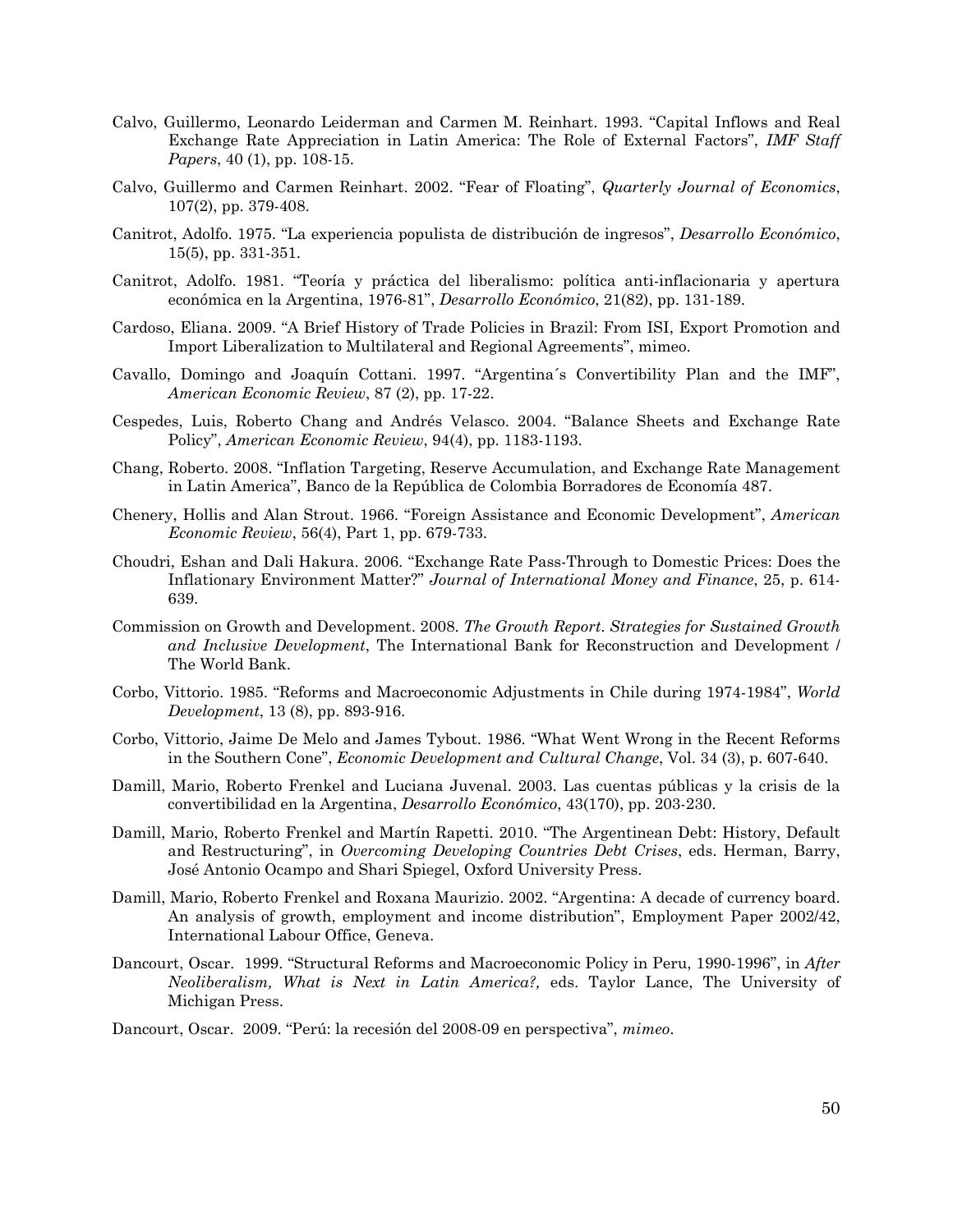- De Gregorio, José, Andrea Tokman and Rodrigo Valdés. 2005. "Flexible Exchange Rate with Inflation Targeting in Chile: Experience and Issues", Economic Policy Papers, 14, Central Bank of Chile.
- De Pablo, Juan. 1999. "Economists and Economic Policy: Argentina Since 1958", Working Paper 149, Universidad del CEMA.
- Díaz Alejandro, Carlos. 1963. "A Note on the Impact of Devaluation and the Redistributive Effect", *Journal of Political Economy*, 71(6), pp. 577-580.
- Diaz Alejandro, Carlos. 1973. "Trade Policy and Economic Development", New Heaven, Conn.: Yale Economic Growth Center Discussion Paper 180.
- Díaz Alejandro, Carlos. 1976. *Foreign Trade Regimes and Economic Development: Colombia*, National Bureau of Economic Research, New York.
- Diaz Alejandro, Carlos. 1985. "Good-bye financial repression, hello financial crash", *Journal of Development Economics*, 19(1-2), pp. 1-24.
- Dooley, Michael, Peter Garber and David Folkerts-Landau. 2007. "Direct Investment, Rising Real Wages and the Absorption of Excess Labor in the Periphery", in *G7 Current Account Imbalances: Sustainability and Adjustment* , ed. Clarida, Richard, University of Chicago Press.
- Dornbusch, Rudiger. 1976. "Expectations and Exchange Rate Dynamics", *Journal of Political Economy*, 84(6), pp. 1161.
- Dornbusch, Rudiger. 1985. "Comment," in *Inflation and Indexation: Argentina, Brazil, and Israel*, ed. John Williamson, MIT Press, Cambridge, MA.
- Dornbusch, Rudiger and Andres Werner. 1994. "Mexico: Stabilization, Reform and No Growth", *Brooking Papers on Economic Activity*, (1), pp. 253-288.
- Dornbusch, Rudiger and Sebastian Edwards. 1989. *The Macroeconomics of Populism in Latin America*, World Bank.
- Dornbusch, Rudiger and Stanley Fischer. 1986. "Stopping Hyperinflation Past and Present", *Review of World Economics*, 122(1), pp. 1-47.
- Durlauf, Steven, Paul Johnson and Jonathan Temple. 2005. "Growth Econometrics", in *Handbook of Economic Growth*, eds. Aghion, Philippe and Steven Durlauf, North-Holland.
- Easterly, William. 2005. "National Policies and Economic Growth: A Reappraisal", in *Handbook of Economic Growth*, eds. Aghion, Philippe and Steven Durlauf, North-Holland.
- Eatwell, John and Lance Taylor. 2000. *Global Finance at Risk: the Case for International Regulation*, New Press.
- Eichengreen, Barry and Ricardo Hausmann. 1999. "Exchange Rates and Financial Fragility", NBER Working Paper 7418.
- Fanelli, José, Roberto Frenkel and Lance Taylor. 1992. "The World Development Report 1991: A Critical Assessment", in United Nations, *International Monetary and Financial Issues for the 1990s*, Vol. I, New York.
- Fernández, Roque. 1985. "The Expectation Management Approach to Stabilization in Argentina during 1976-82, *World Development*, 13(8), pp. 871-892.
- Ferrer, Aldo. 1963. "Devaluación, redistribución del ingreso y el proceso de desarticulación industrial en la Argentina, *Desarrollo Económico*, 2(4), pp. 5-18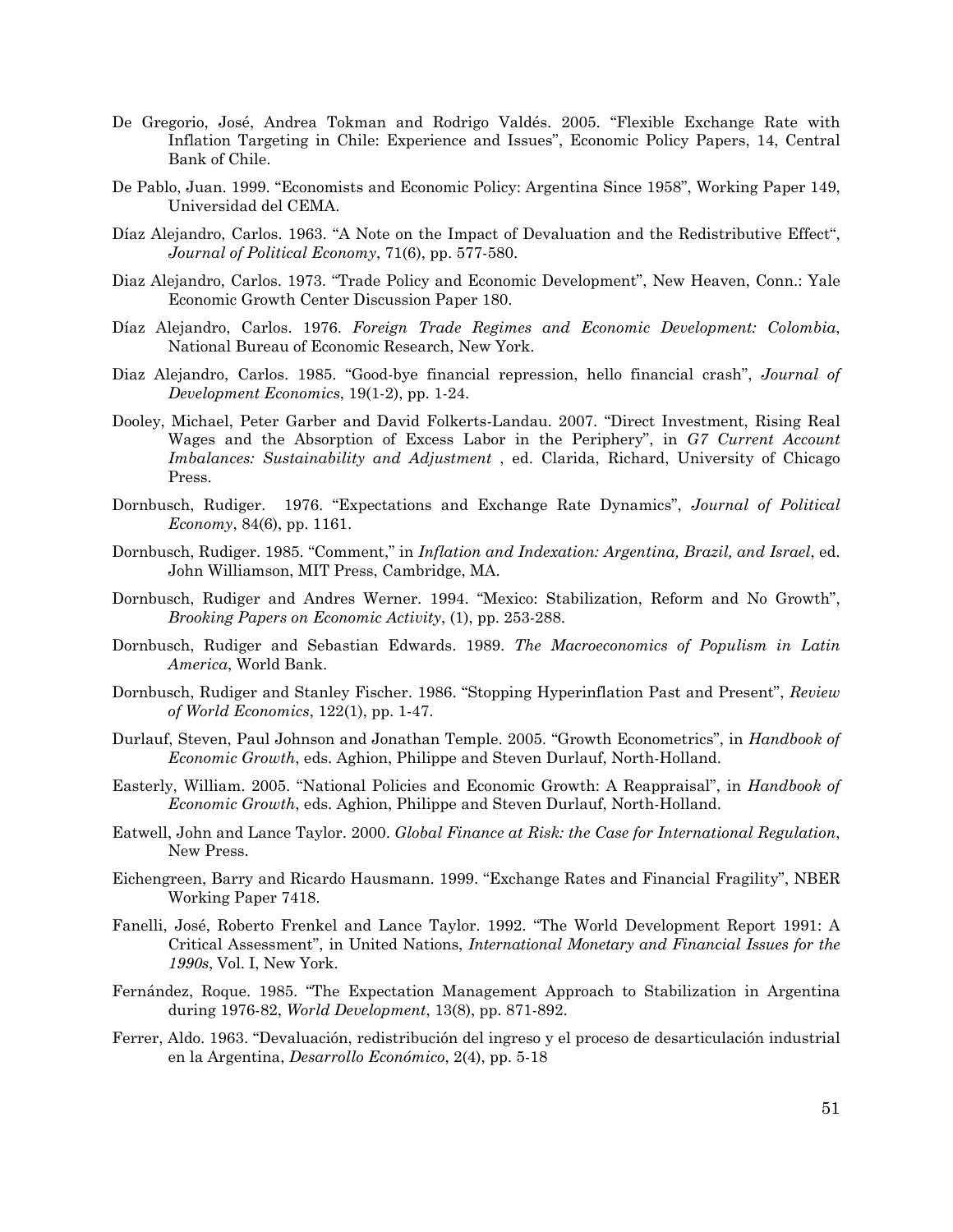- Ffrench-Davis, Ricardo. 1964. "Elementos para una Política de Comercio Exterior" in Diálogos sobre el Desarrollo Económico de Chile, Instituto de Economía, Universidad de Chile.
- Ffrench-Davis, Ricardo. 1981. "Exchange Rate Policies in Chile: The experience with the Crawling Peg", in *Exchange Rate Rules*, ed. John Williamson, St. Martin's Press, New York, pp. 152- 174.
- Ffrench-Davis, Ricardo. 1983. "The Monetarist Experiment in Chile: A Critical Survey", *World Development*, 11(11), pp. 905-926.
- Ffrench-Davis, Ricardo. 2002. *Chile between Neoliberalism and Equitable Growth*, University of Michigan Press.
- Fischer, Stanley. 1987. "The Israeli Stabilization Program, 1985-86", *American Economic Review*, 77(2), pp. 275-78.
- Fischer, Stanley.2001. "Exchange Rate Regimes: Is the Bipolar-view Correct?", *Journal of Economic Perspectives*, 2001, 15(2), pp. 3-24.
- Fisher, Irving. 1933. "The Debt-Deflation Theory of the Great Depression", *Econometrica*, 1, pp. 337- 357.
- Frankel, J. (2005): "Contractionary Currency Crashes in Developing Countries", IMF Staff Papers Vol. 52(2), pp. 149-192.
- Frenkel, Jacob, and Harry Johnson. 1976. *The Monetary Approach to the Balance of Payments*, Allen & Unwin, Boston.
- Frenkel, Roberto . 1983a. "La apertura financiera externa: el caso argentino", in Ffrench-Davis R. (ed.) Relaciones financieras externas y su efecto en la economía latinoamericana, Fondo de Cultura Económica, México.
- Frenkel, Roberto. 1983b. Mercado Financiero, Expectativas Cambiarias y Movimientos de capital, *El Trimestre Económico*, 50(200), pp. 2041-2076.
- Frenkel, Roberto. 1987. "Heterodox theory and policy: The Austral Plan in Argentina, *Journal of Development Economics*, 27(1-2), pp. 307-338.
- Frenkel, Roberto. 1990. "El régimen de alta inflación y el nivel de actividad", in *Inflación Rebelde en América Latina*, Arellano José (ed.), CIEPLAN-Hachette, Santiago de Chile.
- Frenkel, Roberto. 2007. "The sustainability of monetary sterilization policies", *CEPAL Review*, 93, pp. 29-36.
- Frenkel, Roberto and Jaime Ros. 2006. "Unemployment and the Real Exchange Rate in Latin America", *World Development*, 34(4), pp. 631-646.
- Frenkel, Roberto and Martín Rapetti. 2008. "Five Years of Competitive and Stable Real Exchange Rate in Argentina, 2002-2007", *International Review of Applied Economics*, 22(2), pp. 215- 226.
- Frieden, Jeffry and Ernesto Stein. 2001. *The Currency Game: Exchange Rate Politics in Latin America*, Inter-American Development Bank.
- Gala, Paulo. 2008. "Real Exchange Rate Levels and Economic Development: Theoretical Analysis and Econometric Evidence", *Cambridge Journal of Economics*, 32(2), pp. 273-288.
- Galiani, Sebastian, Eduardo Levy Yeyati and Ernesto Schargrodsky. 2003."Financial dollarization and debt deflation under a currency board", *Emerging Market Review*, 4 (4), pp.340-367.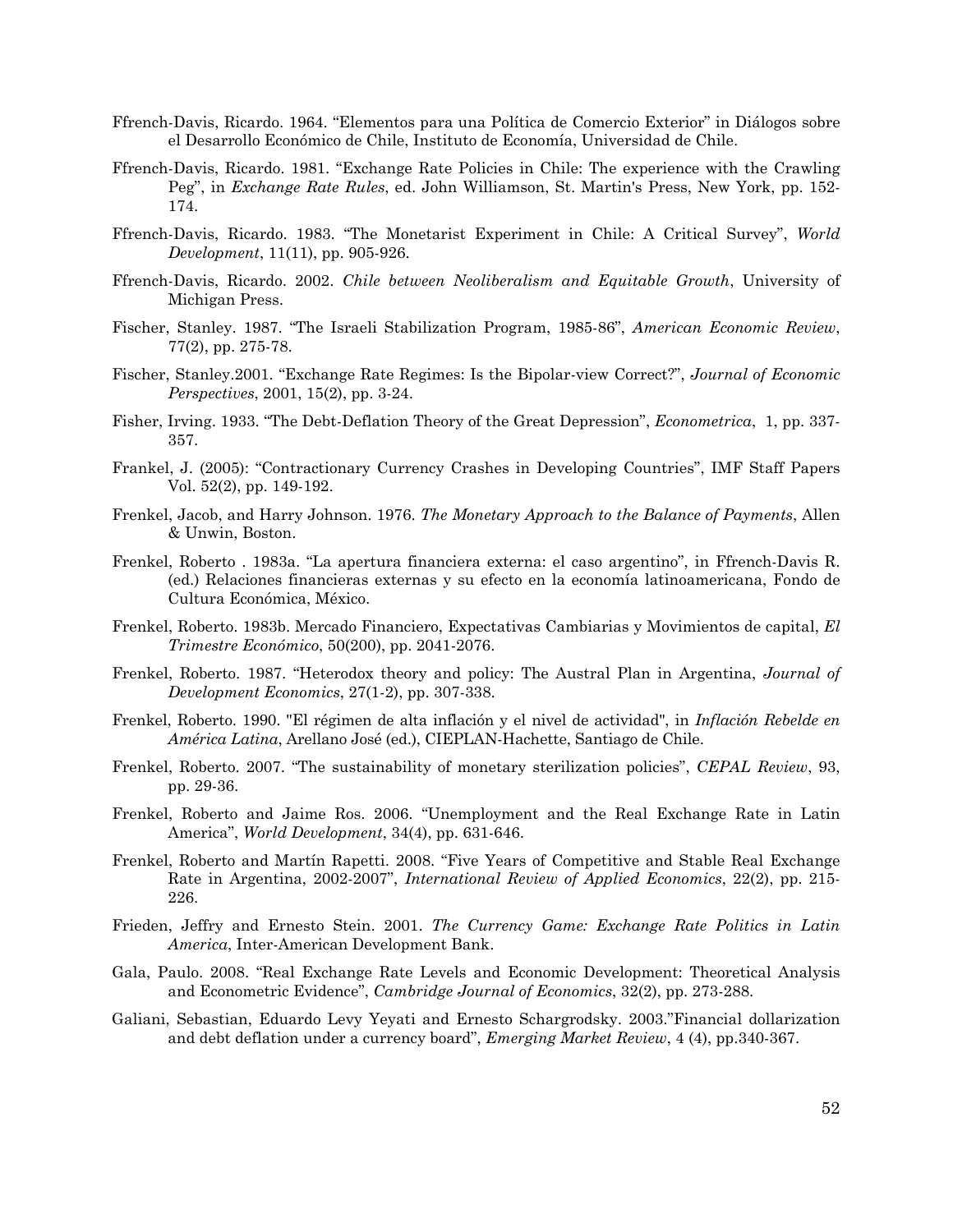- Galindo, Arturo, Alejandro Izquierdo, and Juan Manuel Montero (2007). Real Exchange Rates, Dollarization and Industrial Employment in Latin America, *Emerging Markets Review* 8, pp. 284–298.
- Galindo, Luis and Jaime Ros. 2008. "Alternatives to Inflation Targeting in Mexico", *International Review of Applied Economics*, 22(2), pp. 201-214.
- García Vázquez, Enrique. 1994. "La Economía durante la Presidencia de illia", *Desarrollo Económico*, 34 (134), pp. 291-295.
- Gerchunoff, Pablo and Lucas Llach. 2003. *El Ciclo de la Ilusión y el Desencanto*, Ariel Sociedad Economica, Buenos Aires.
- Goldfajn, Ilan and Gino Olivares. 2001. "Full Dollarization: The Case of Panama", *Economía*, (1) 2, pp. 101-155.
- Hanson, James and Jaime de Melo. 1985. "External Shocks, Financial Reforms, and Stabilization Attempts in Uruguay During 1974–83", *World Development*, 13(8), August, pp. 917-939.
- Hausmann, Ricardo, Lant Pritchett and Dani Rodrik. 2005. "Growth Accelerations", *Journal of Economic Growth*, 10(4), pp. 303-329.
- Heymann, Daniel. 1987. "The Austral Plan", *American Economic Review*, 77(2), pp. 284-287.
- Kiguel, Miguel and Nissan Liviatan. 1992. "The Business Cycle Asociated with Exchange-Rate-Based Stabilization, *The World Bank Economic Review*, 6 (2), pp. 279-305.
- Krugman, Paul. 1999. "Balance Sheets, the Transfer Problem and Financial Crises" in *International Finance and Financial Crises –Essays in Honor of Robert Flood*, eds. Peter Isard, Assaf Razin and Andrew Rose, Kluwer Academic Publisher and International Monetary Fund.
- Levy Yeyati, Eduardo and Federico Sturzenegger. 2007. "Fear of Appreciation", Kennedy School of Government Working Paper 07-047, Harvard University.
- Levy Yeyati, Eduardo and Federico Sturzenegger. 2009. "Monetary and Exchange Rate Policies", in *Handbook of Development Economics, Volume 5*, eds. Rodrik, Dani and Mark Rosenzweig, North Holland.
- McKinnon, Ronald. 1982. "The Order of Economic Liberalization: Lessons from Chile and Argentina", *Carnegie-Rochester Conference Series on Public Policy*, 17(1), pp. 159-186.
- Meade, James. 1951. *The Balance of Payments*, Oxford University Press, London.
- Mishkin, Frederic, and Klauss Schmidt-Hebbel. 2002. "One Decade of Inflation Targeting in the World: What Do We Know and What Do We Need to Know?" in *Inflation Targeting: Design, Performance, Challenges*, eds. Norman Loayza and Raimundo Soto, pp. 171-219.
- Mussa, Michael. 2002. *Argentina and the Fund: from Triumph to Tragedy*, Institute for International Economics, Washington DC.
- Ocampo, Jose Antonio. 1994. "Trade Policy and Industrialization in Colombia, 1967-91", in *Trade Policy and Industrialization in Turbulent Times*, Helleiner, Gerald K. (ed.). London: Toutledge.
- Ocampo, José Antonio and Camilo Tovar. 2003. "Colombia's Experience with Reserve Requirements on Capital Inflows" *Cepal Review*, 81, pp. 7-31.
- Ocampo, Jose Antonio. 2009. "Latin America and the Global Financial Crisis", *Cambridge Journal of Economics,* 33 (4), pp. 703-724.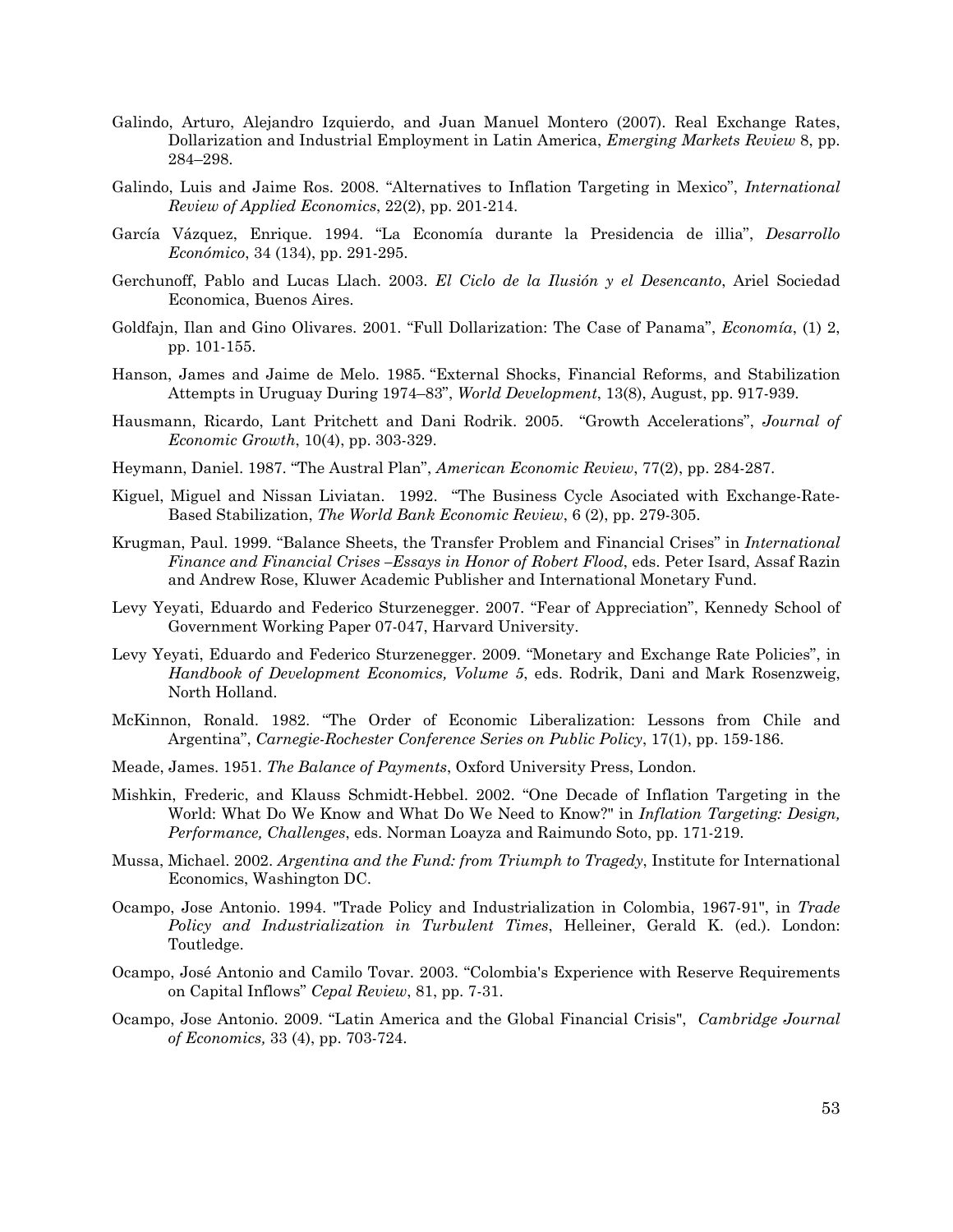- Perry, Guillermo and Luis Sérven. 2002. "The Anatomy and Psychology of a Multiple Crisis: Why Was Argentina Special and What Can We Lear from It", World Bank, Office of the Chief Economist for Latin America, Washington DC.
- Polterovich, Victor and Vladimir Popov. 2002. Accumulation of foreign exchange reserves and longterm growth", *mimeo*.
- Prasad, Edward, Rajan, Raguran and Subramanian, Arvind. 2007. "Foreign Capital and Economic Growth", *Brookings Papers on Economic Activity*, 1, pp. 153-230.
- Quispe-Agnoli, Myriam and Whisler, Elena. 2006. "Official Dollarization and the Banking System in Ecuador and El Salvador", *Economic Review*, Federal Reserve Bank of Atlanta, 3, pp. 55-71.
- Razin, Assaf and Susan Collins. 1999. "Exchange Rate Misalignment and Economic Growth", in *International Economic Integration: Public Economics Perspectives*, eds. Assaf Razin and Efraim Sadka, Cambridge University Press. Also at NBER Working Paper 6147.
- Razmi, Arslan, Martín Rapetti, and Peter Skott. 2009. "The Real Exchange Rate as a Development Policy Tool", Department of Economics, University of Massachusetts, Working Paper 2009- 07.
- Redrado, Martín, José Carrera, Diego Bastourre and Jorge Ibarlucía. 2006. "La política económica de la acumulación de reservas: nueva evidencia internacional", Estudios BCRA 2.
- Reinhart, Carmen and Kenneth Rogoff. 2004. "The Modern History of Exchange Rate Arrangements: A Reinterpretation", *Quarterly Journal of Economics*, 119(1), pp. 1-48.
- Rodriguez, Carlos. 1982. "The Argentine Stabilization Plan of December 20th",*World Development*, 10(9), pp. 801-811.
- Rodríguez, Miguel. 1985. "Auge Petrolero, Estancamiento y Políticas de Ajuste en Venezuela" *Coyuntura Económica Andina*, Fedesarrollo Bogotá.
- Rodrik, Dani 2006. "The Social Cost of Foreign Exchange Reserves", *International Economic Journal*, 2 (3), pp. 253-266.
- Rodrik, Dani. 2008. The Real Exchange Rate and Economic Growth. *Brookings Papers on Economic Activity*, 2, pp. 365-412.
- Ros, Jaime. 2001. "From the Capital Surge to the Financial Crisis and Beyond: Mexico in the 1990s", in *Financial Crises in 'Successful' Emerging Economies*, ed. Ffrench-Davis, Ricardo, Washington, D.C.,ECLAC/Brookings Institution.
- Salter, Trevor. 1959. "Internal and External Balance: The Role of Price and Expenditure Effects", *Economic Record*, Vol. 35, pp. 226-238.
- Savastano, Miguel. 1992. "The Pattern of Currency Substitution in Latin America: An Overview", *Revista de Análisis Económico*, 7(1), pp. 29-72..
- Tavlas, George., Harris Dellas and Alan Stockman. 2008. "The Classification and Performance of Alternative Exchange-Rate Systems", *European Economic Review*, 52(6), pp. 941-963.
- Taylor, Alan and Mark Taylor. 2004. "The Purchasing Power Parity Debate", *Journal of Economic Perspectives*, 18 (4), pp. 135-158.
- Taylor, Lance. 1998. "Capital Market Crises: Liberalization, Fixed Exchange Rates and Marketdriven Destabilization", *Cambridge Journal of Economics*, 22(6), pp. 663-676.
- Urrutia, Miguel. 1981. "Experience with the Crawling Peg in Colombia", in *Exchange Rate Rules*, ed. John Williamson, St. Martin's Press, New York, pp. 207-220.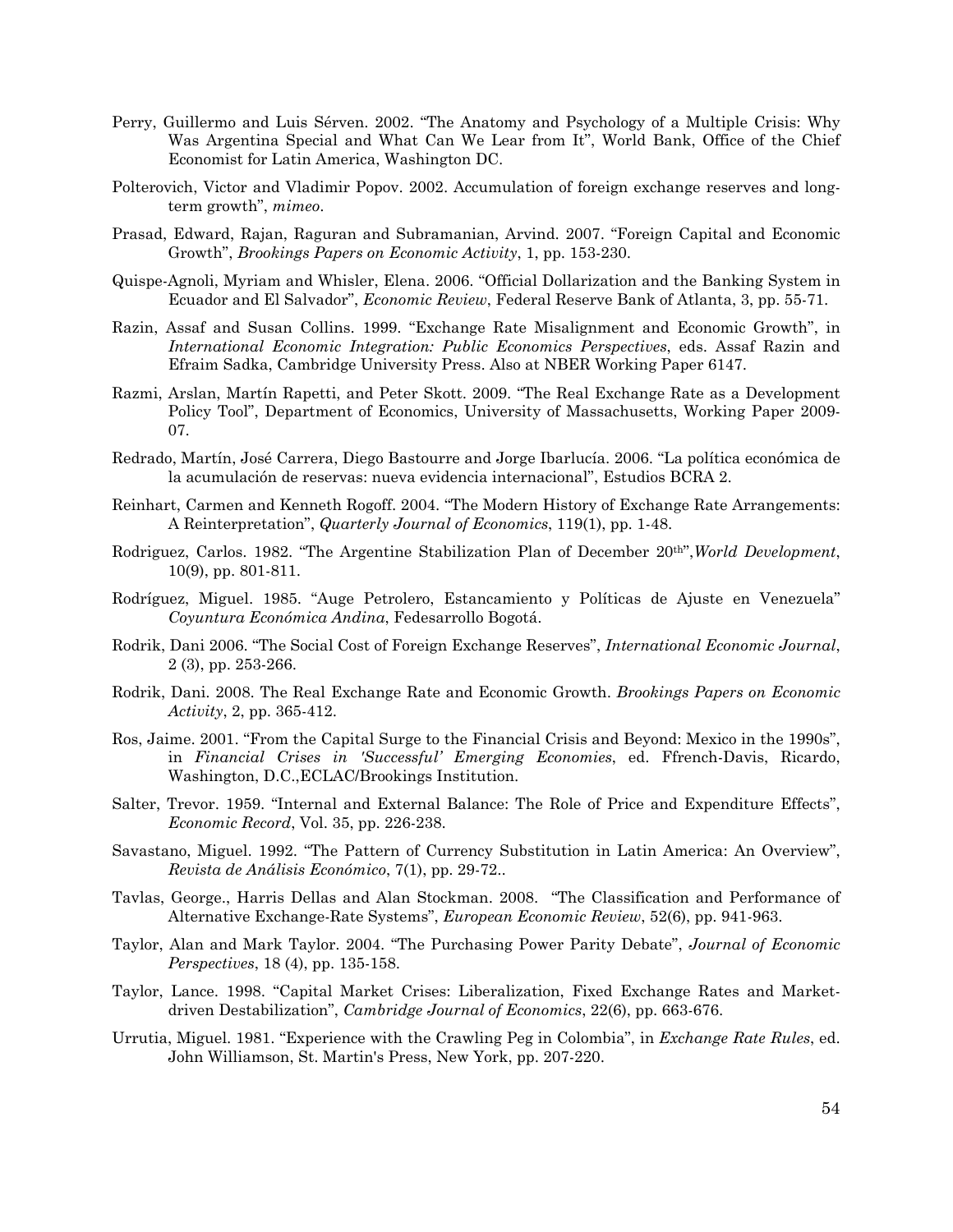- Vergara, Rodrigo. 1994. "Política cambiaria en Chile: la Experiencia de una Década (1984-1994)", *Estudios Públicos*, 56.
- Villar, Leonardo and Hernán Rincón. 2001. "The Colombian Economy in the Nineties: Capital Flows and Foreign Exchange Regimes", Banco de la República, *Borradores de Economía* 149.
- Williamson, John. 1981. "The Crawling Peg in Historical Perspective", in *Exchange Rate Rules*, ed. John Williamson, St. Martin's Press, New York, pp. 3-30.
- Williamson, John. 1990. "What Washington Means by Policy Reform", in J. *Latin American adjustment: how much has happened*, ed. Williamson, John, pp. 5-20*,* Institute of International Economics, Washington DC.
- Williamson, John. 1995. *What Role for Currency Boards?*, Institute for International Economics, Washington DC.
- Williamson, John. 1996. *The Crawling Band as an Exchange Rate Regime*. *Lessons from Chile, Colombia and Israel*, Institute for International Economics, Washington DC.
- Williamson, John. 2008. "Exchange Rate Economics", The Peterson Institute for International Economics, Working Paper 08-3.
- Zahler, Roberto. 1998. "The Central Bank and Chilean Macroeconomic Policy in the 1990s," *Cepal Review,* 64, pp. 49-76.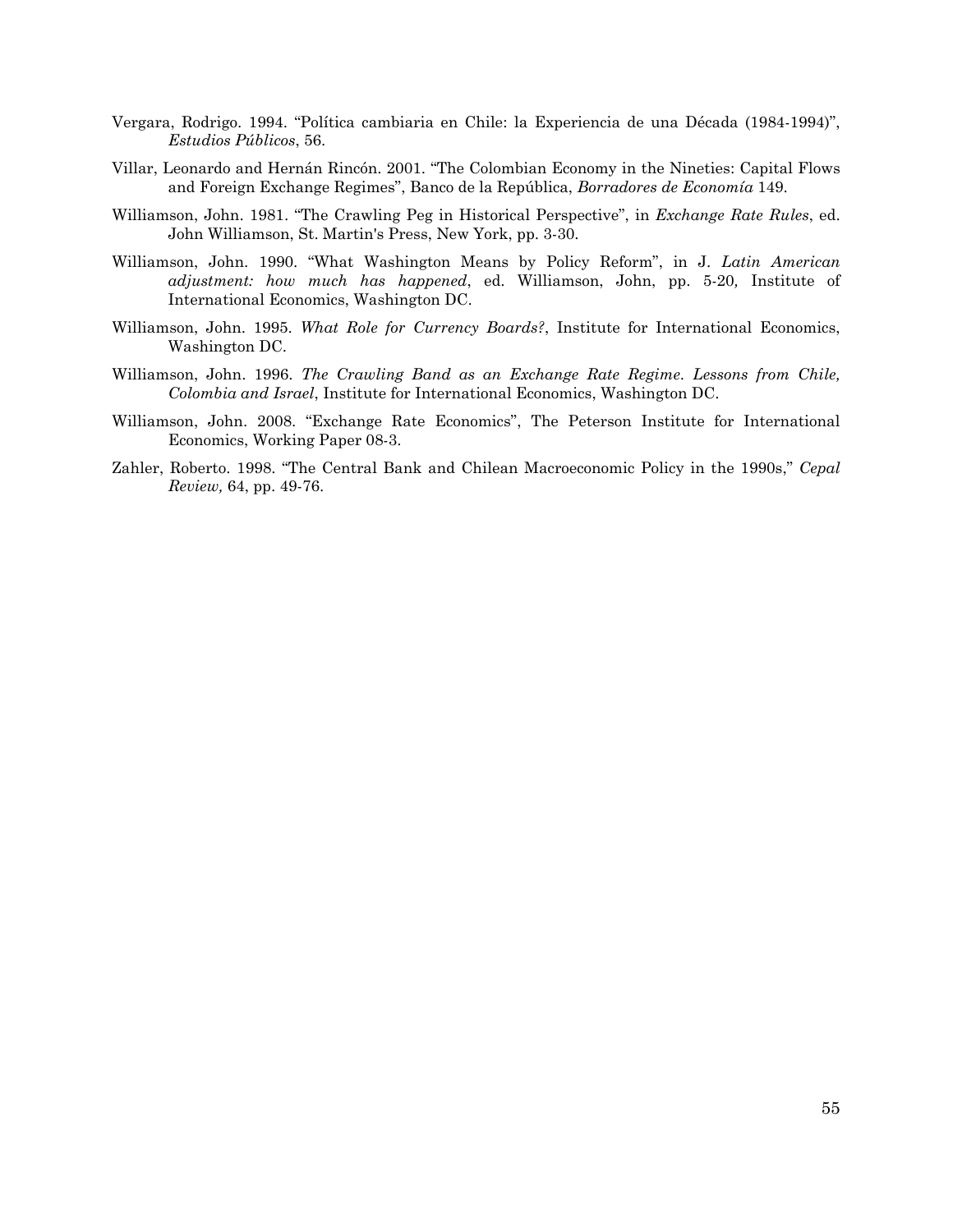

Argentina Bilateral RER with the US, deflated by CPI indexes (Index 1 = average 1980-2008)

Brazil Bilateral RER with the US, deflated by CPI indexes (Index 1 = average 1980-2008)

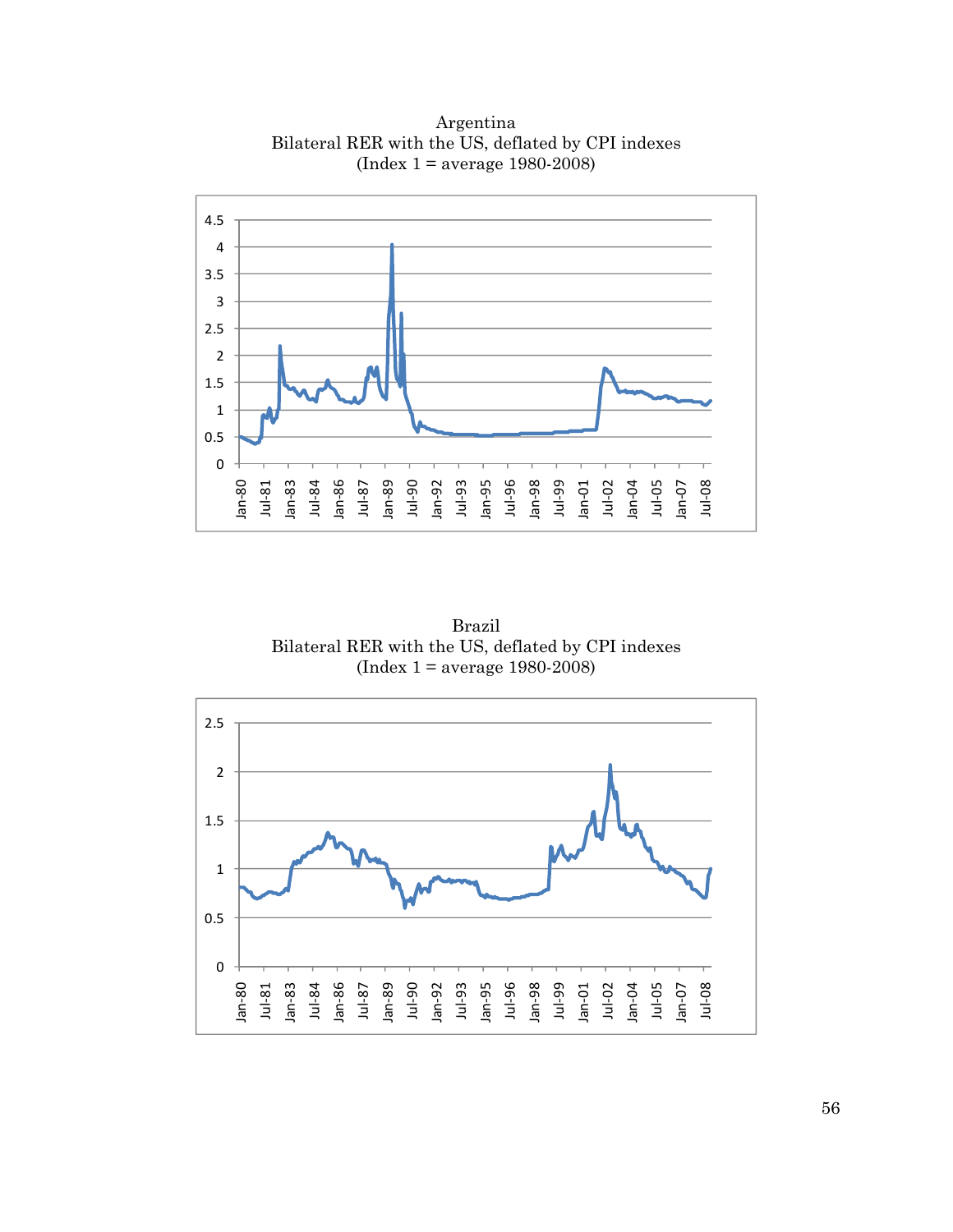

Chile Bilateral RER with the US, deflated by CPI indexes (Index 1 = average 1980-2008)

Colombia Bilateral RER with the US, deflated by CPI indexes (Index 1 = average 1980-2008)